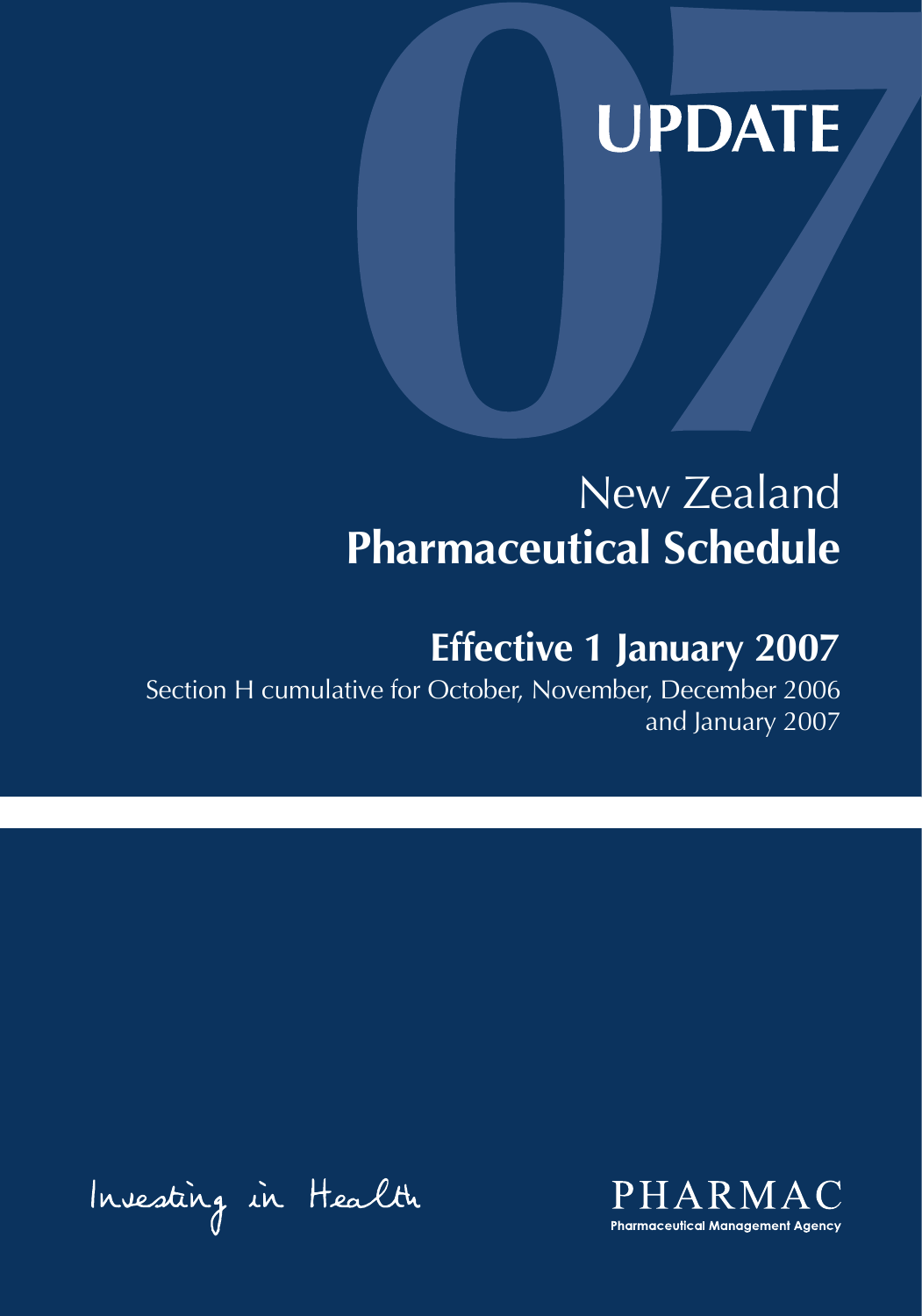# **Contents**

| Summary of PHARMAC decisions effective 1 January 2007  3 |  |
|----------------------------------------------------------|--|
|                                                          |  |
|                                                          |  |
|                                                          |  |
|                                                          |  |
|                                                          |  |
|                                                          |  |
|                                                          |  |
|                                                          |  |
|                                                          |  |
|                                                          |  |
|                                                          |  |
|                                                          |  |
|                                                          |  |
|                                                          |  |
|                                                          |  |
|                                                          |  |
|                                                          |  |
|                                                          |  |
|                                                          |  |
|                                                          |  |
|                                                          |  |
|                                                          |  |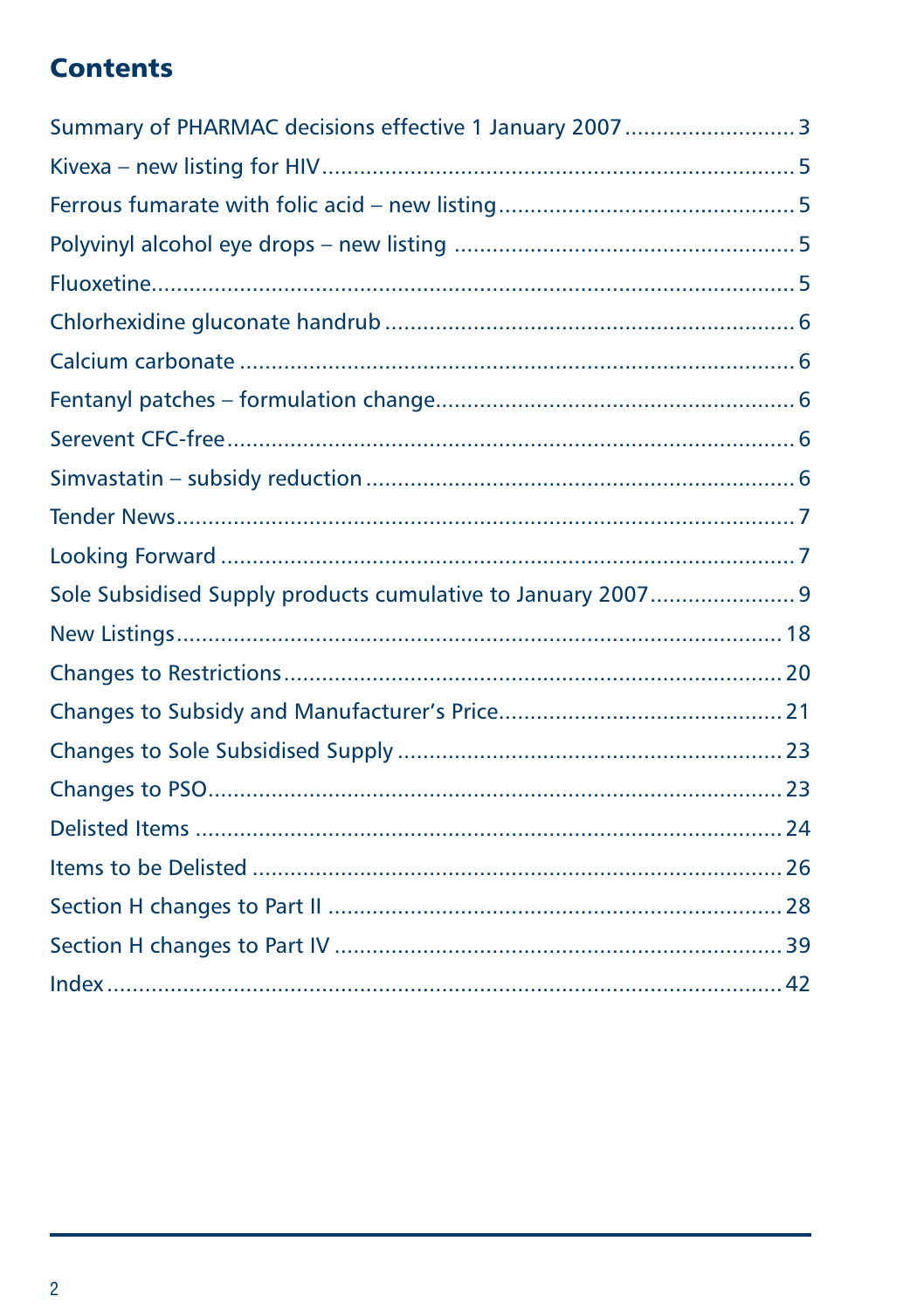### **Summary of PHARMAC decisions effective 1 JANUARY 2007**

### **New listings (pages 18-19)**

- Calcium carbonate tab 1.25 g (Osteo~500) and tab 1.5 g (Osteo~600)
- Ferrous fumarate with folic acid (Ferro-F-Tabs) tab 310 mg with folic acid 350  $\mu$ g
- Dextrose (Biomed) inj 50%, 10 ml and 90 ml 10 ml available on a PSO
- Sodium bicarbonate (Biomed) inj 8.4%, 50 ml and 100 ml not in combination and available on a PSO
- Water (Multichem) purified for inj 20 ml
- Oestradiol with levonorgerstrel (Nuvelle) tab 2 mg with 75 µg levonorgestrel (36) and 2 mg oestradiol tab (48), 84 tab pack
- Aciclovir (Apo-Acyclovir) tab 200 mg and 400 mg
- Abacavir sulphate with lamivudine (Kivexa) tab 600 mg with lamivudine 300 mg – Special Authority – Hospital pharmacy [HP1]
- Fentanyl (Durogesic) transdermal patch, matrix 25  $\mu$ g per hour, 50  $\mu$ g per hour, 75  $\mu$ g per hour and 100  $\mu$ g per hour – Only on a controlled drug form – Special Authority – Retail pharmacy
- Carboplatin (Carboplatin Ebewe) inj 10 mg per ml, 100 ml PCT only – specialist
- Cisplatin (Cisplatin Ebewe) inj 1 mg per ml, 50 ml and 100 ml PCT only – specialist
- Fluorouracil sodium (Fluorouracil Ebewe) inj 50 mg per ml, 10 ml, 20 ml, 50 ml and 100 ml – PCT only – specialist
- Salmeterol (Serevent) aerosol inhaler CFC-free, 25 ug per dose, 120 dose OP
- Sodium cromoglycate (Rex) nasal spray, 4%, 22 ml OP
- Polyvinyl alcohol eye drops 1.4%, 15 ml OP (Vistil) and 3%, 15 ml OP (Vistil Forte)
- Oral supplement 1Kcal/ml (Fortisip Powder) powder (vanilla) 900 g OP – Hospital Pharmacy [HP3] – Special Authority

### **Changes to restriction (pages 20)**

- Povidone iodine alcohol skin preparation 10% new presentation descriptions
- Nystatin (Nilstat) tab 500,000 u addition of Section 29 criteria
- Aciclovir (Zovirax) tab dispersible 200 mg removal of Section 29 criteria
- Trifluoperazine hydrochloride (Stelazine) tab 1 mg, 100 tablet pack addition of Section 29 criteria.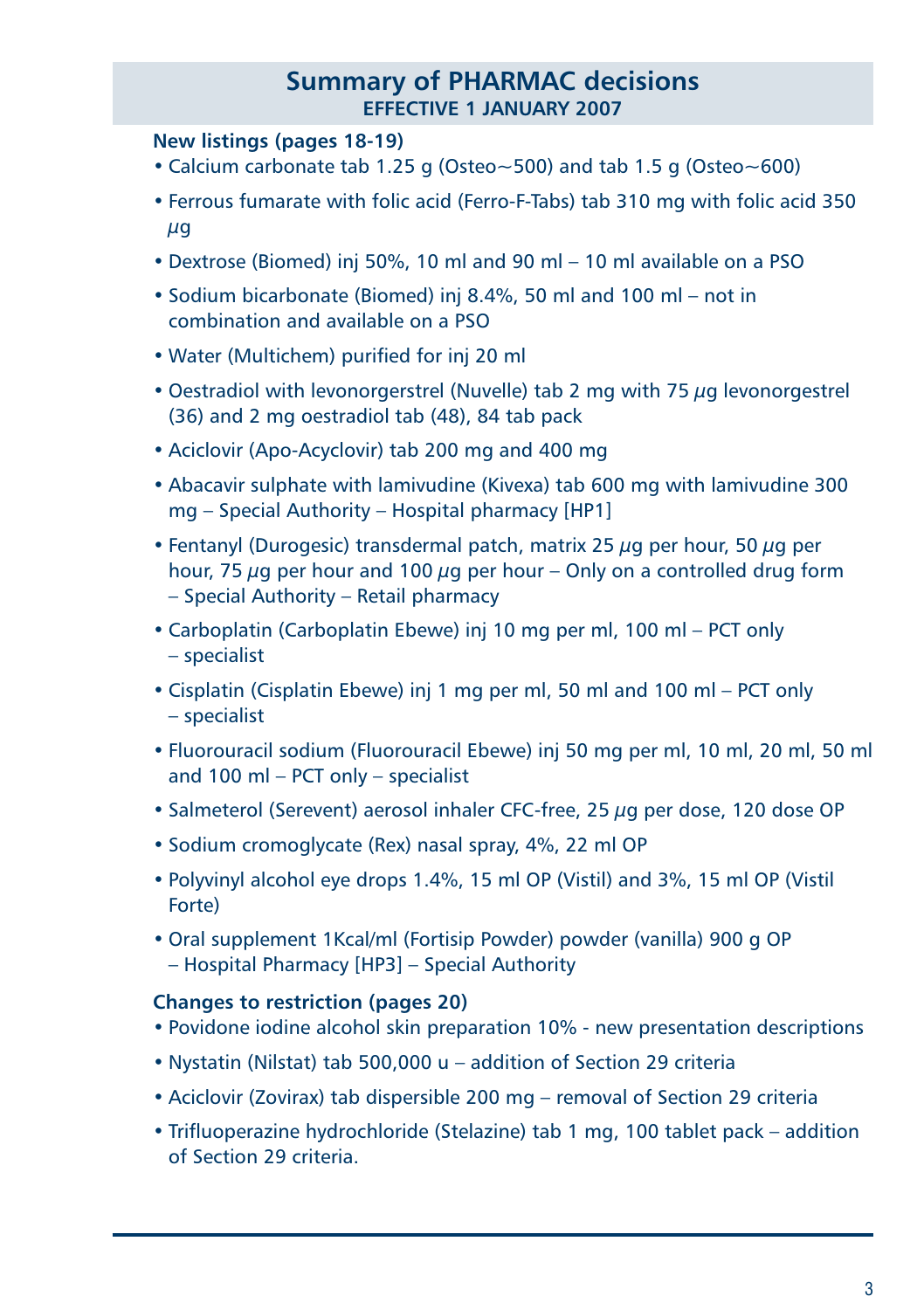### **Summary of PHARMAC decisions – effective 1 January 2007 (continued)**

### **Increased subsidy (pages 21-22)**

- Dextrose (Mayne) inj 50%, 10 ml
- Oxytocin (Syntocinon) inj 5 iu per ml, 1 ml and 10 iu per ml, 1 ml
- Charcoal (Carbosorb-X) oral liq 50 g per 250 ml

### **Decreased subsidy (pages 21-22)**

- Insulin aspart inj 100 u per ml, 3 ml (NovoRapid) inj 100 u per ml, 10 ml (NovoRapid Penfill)
- Cisplatin (Baxter) inj 1 mg for ECP
- Methylphenidate hydrochloride (Ritalin SR) tab long-acting 20 mg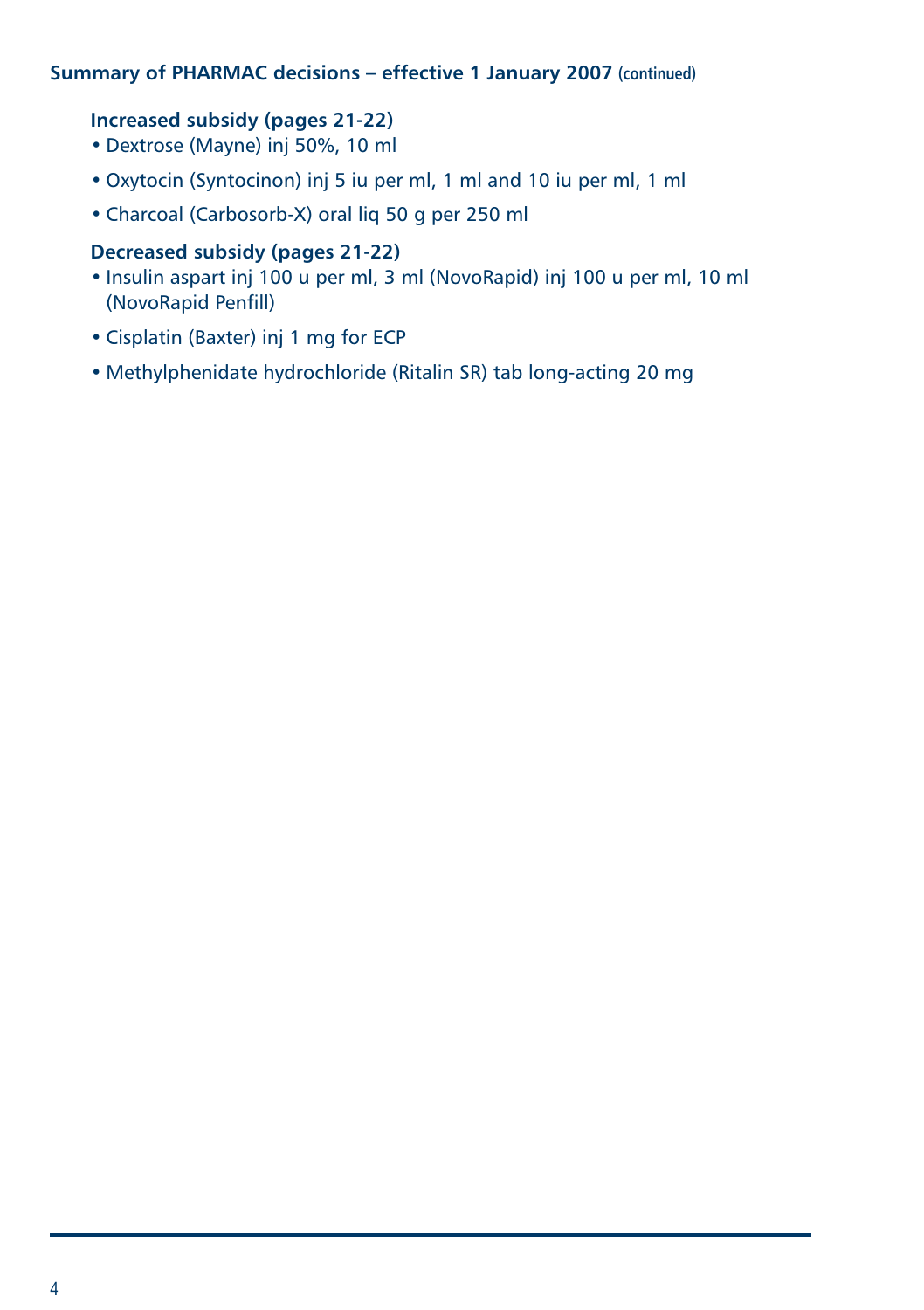### **Kivexa – new listing for HIV**

A new treatment option for HIV is to be subsidised. Fixed-dose abacavir and lamivudine (Kivexa) will be fully funded from 1 January 2007. Kivexa is a combination of two medicines (abacavir and lamivudine) that are already subsidised for people with HIV. It is estimated that nearly 250 patients will find it more convenient to take their medicine as a result of the decision.

Currently, people with HIV being treated with abacavir and lamivudine need to take four tablets a day. From 1 January, that will change to just one tablet once a day. There are no differences between the effect of the combined and separate forms of abacavir and lamivudine.

The decision is also expected to produce savings for District Health Boards, as the combination pill is cheaper than the individual medications. Savings are estimated at nearly \$1.5 million over five years.

Kivexa counts as two anti-retroviral medications for the purposes of the antiretroviral Special Authority.

### **Ferrous fumarate with folic acid – new listing**

A new fully subsidised iron with folic acid supplement will be listed on the Pharmaceutical Schedule from 1 January 2007. Ferro-F-Tabs tablets (ferrous fumarate 310 mg with folic acid 350  $\mu$ g) are supplied by AFT Pharmaceuticals.

### **Polyvinyl alcohol eye drops – new listing**

New polyvinyl alcohol eye drop preparations will be listed and fully subsidised on the Pharmaceutical Schedule from 1 January 2007. Vistil (polyvinyl alcohol 1.4%) and Vistil Forte (polyvinyl alcohol 3%) are supplied by AFT Pharmaceuticals.

# **Fluoxetine**

In the November 2006 Update to the Pharmaceutical Schedule, we notified of a change to the restriction of fluoxetine 20 mg dispersible tablets. This product is subsidised when prescribed for a patient who cannot swallow whole tablets or capsules and the prescription is endorsed accordingly. It is also fully funded when prescribed in a daily dose that is not a multiple of 20 mg, in which case the prescription is deemed to be endorsed.

To clarify: if a prescription is written for a dose that is not a multiple of 20 mg, then the prescriber DOES NOT need to endorse the prescription. This is because in prescribing that dose, the prescriber is adhering to the subsidy criteria and the prescription is deemed to be endorsed. In these cases the pharmacist must state that the prescription is endorsed when claiming so that the claims will be paid.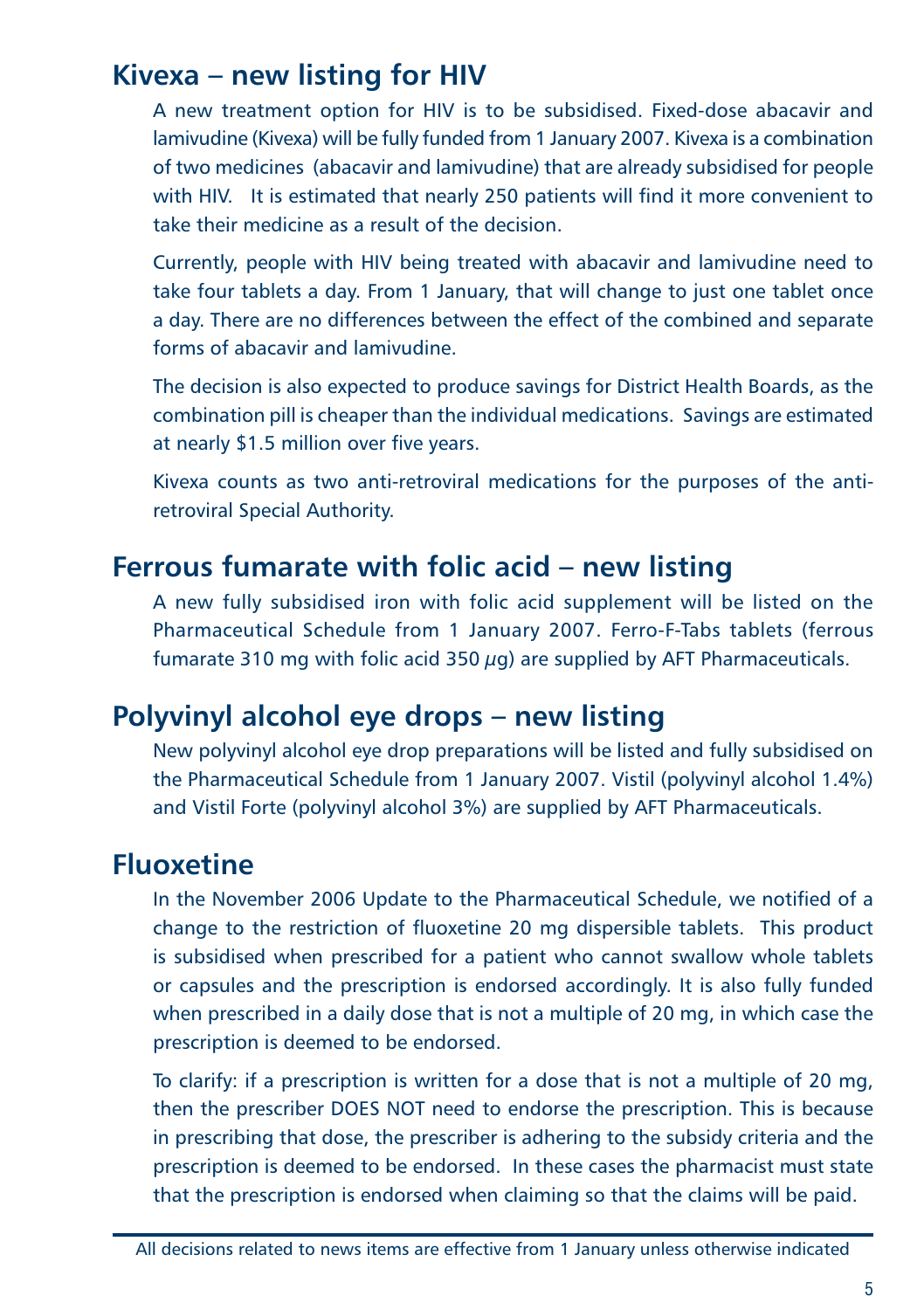### **Chlorhexidine gluconate handrub**

From 1 December 2006 the Sole Subisided Supply brand of chlorhexidine gluconate handrub is the Orion product. This is a 500 ml pack containing 1% of chlorhexidine with ethanol 70%. The product that has been delisted is Microshield Handrub, which contains 0.5% of chlorhexidine gluconate. The Tender Medical Evaluation sub-committee of PTAC considered that there was no clinical reason not to award a tender for chlorhexidine gluconate handrub 0.5% - 1% with ethanol 70%. This product is only subsidised when prescribed for dialysis patients and the prescription is endorsed accordingly, with a maximum of 500 ml per month. Dialysis units have been notified of this change of brand and formulation so pre-printed scripts can be amended.

### **Calcium carbonate**

Due to an out-of-stock on the Calci-Tab 600 and short supply of the Calci-Tab 500, Osteo~500 and Osteo~600 tablets will be relisted, fully subsidised on the Pharmaceutical Schedule from 1 January 2007 to 28 February 2007.

### **Fentanyl patches – formulation change**

The new matrix formulation of fentanyl (Durogesic) transdermal patches will be listed fully subsidised in the Pharmaceutical Schedule from 1 Janurary 2007 under the same Special Authority criteria as the current Durogesic patches. The current Durogesic patches will no longer be available and will be delisted from the Pharmaceutical Schedule from 1 July 2007.

### **Serevent CFC-free**

The CFC-free presentation of Serevent Inhaler will be listed fully subsidised in the Pharmaceutical Schedule from 1 January 2007. The CFC containing product will continue to be subsidised until 1 October 2007.

### **Simvastatin – subsidy reduction**

On 1 December 2006, PHARMAC sent a fax to pharmacies notifying of a subsidy and price decrease for simvastatin (Lipex) tablets from 1 January 2007. This has now been delayed until 1 February 2007 as notified in the fax dated 12 December 2006. The 5 mg tablet presentation of simvastatin (Zocor) has not been supplied for a number of years and will be delisted from 1 February 2007.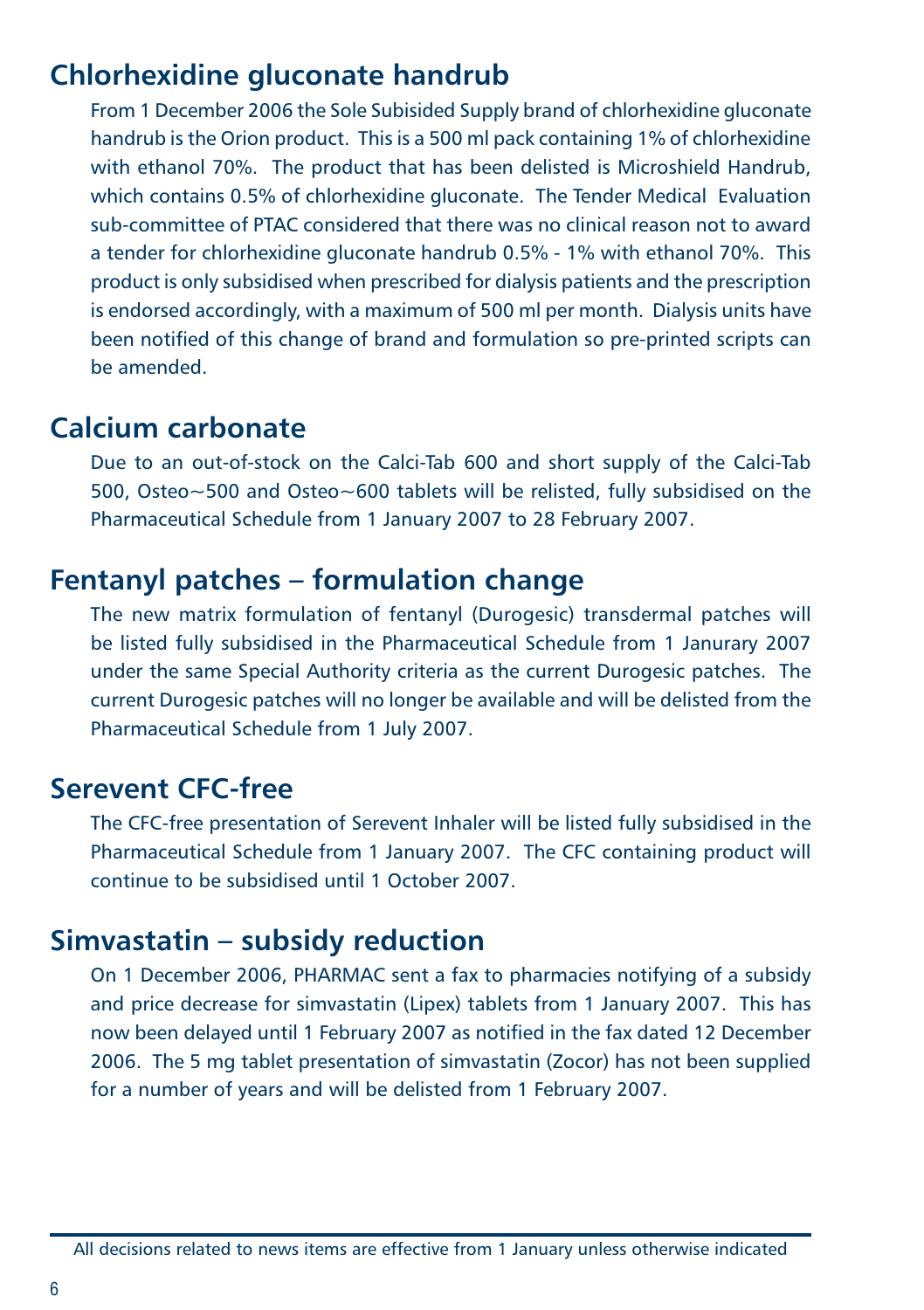# **Tender News**

| <b>Chemical Name</b>          | <b>Presentation: Pack size</b> | <b>Sole Subsidised Supply</b><br>brand (and supplier) |
|-------------------------------|--------------------------------|-------------------------------------------------------|
| Ascorbic acid                 | Tab 100 mg; 500 tab            | Apo-Ascorbic Acid (Apotex)                            |
| Calamine                      | Crm, aqueous, BP; 100 ml       | ABM (ABM)                                             |
| Methylphenidate hydrochloride | Tab 5 mg; 30 tab               | Rubifen (AFT)                                         |
| Methylphenidate hydrochloride | Tab 20 mg; 30 tab              | Rubifen (AFT)                                         |

Sole Subsidised Supply changes – effective 1 February 2007

# **Looking Forward**

*This section is designed to alert both pharmacists and prescribers to possible future changes. It may assist pharmacists to manage stock levels and keep prescribers up-to-date with proposals to change the Pharmaceutical Schedule.*

### **Possible decisions for implementation 1 February 2007**

- Lamotrigine (Mogine, Arrow-Lamotrigine) chewable/dispersible tab 25 mg, 50 mg, 100 mg and 200 mg and (Arrow-Lamotrigine) chewable/dispersible tab 5 mg – new listing
- Risperidone (Ridal) tab 0.5 mg, 1 mg, 2 mg, 3 mg and 4 mg new listing – Retail pharmacy – specialist
- Clozapine (Clopine) tab 50 mg and 200 mg new listing Hospital pharmacy [HP4] – specialist prescription
- Carvedilol removal of Special Authority criteria
- Dexamphetamine sulphate (PSM) tab 5 mg decreased subsidy
- Cetomacrogol cream BP (PSM) subsidy increase
- Isoniazid tab 100 mg (PSM) decreased subsidy
- Chloroform BP (PSM) increased subsidy
- Coal tar solution BP (PSM) increased subsidy
- Collodion flexible liquid (PSM) increased subsidy
- Gamma benzene hexachloride cream 1% (Benhex) increased subsidy
- Hydrogen peroxide solution 10 vol (PSM) increased subsidy
- Propylene glycol liq (PSM) increased subsidy
- Salicylic acid powder (PSM) increased subsidy
- Sodium fluoride tab 1.1 mg (PSM) increased subsidy
- Thymol glycerin compound BPC (PSM) increased subsidy
- Citalopram hydrobromide (Celepram) 20 mg tablet new listing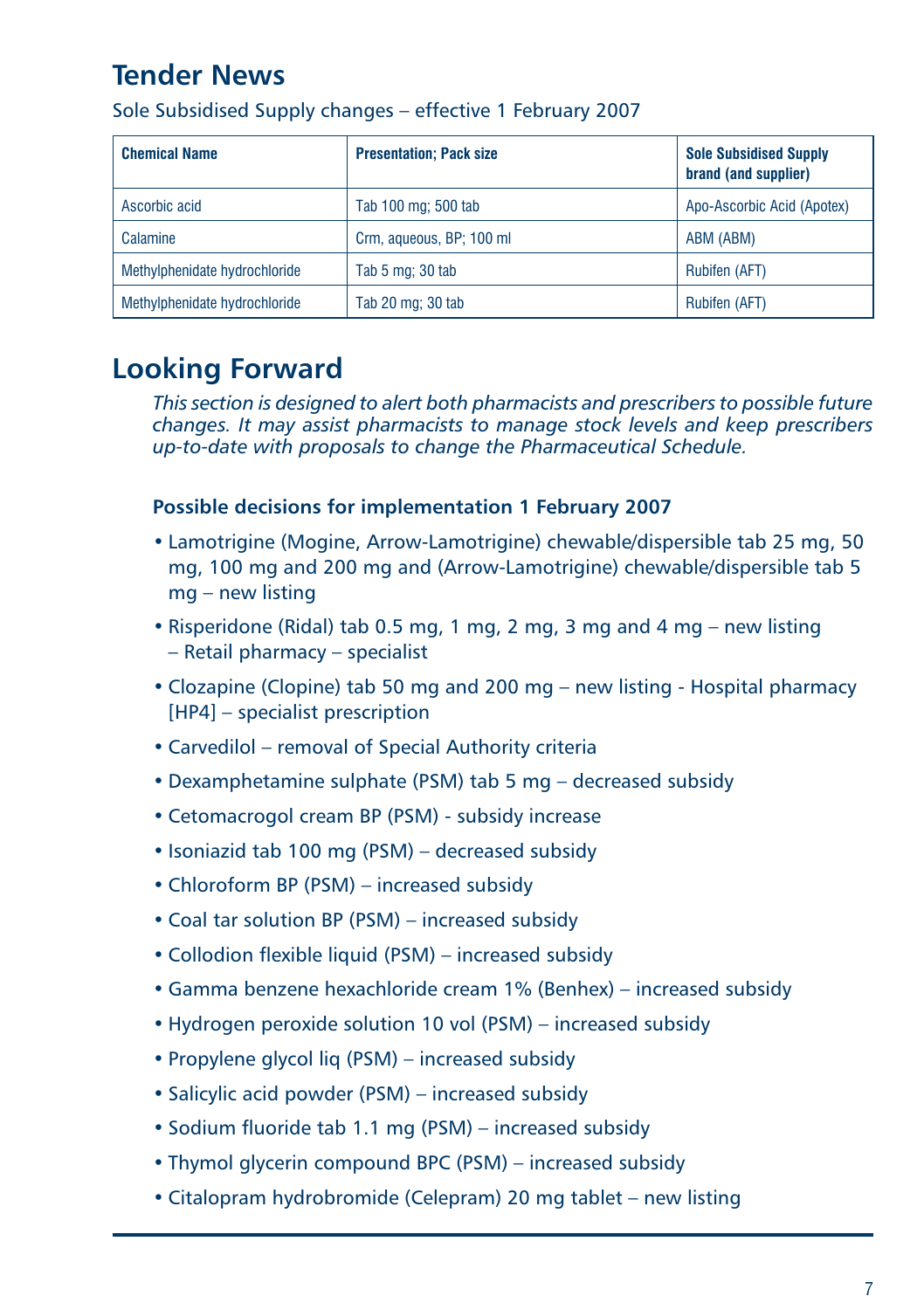### **Possible decisions for implementation 1 February 2007 (continued)**

- Penicillamine (D-Penamine) tab 125 mg and 250 mg increased subsidy
- Dothiepin hydrochloride (Dopress) cap 25 mg increased subsidy
- Cisplatin inj 1 mg per ml, 50 ml and 100 ml (Mayne) decreased subsidy
- Cytarabine inj 100 mg per ml, 5 ml, 10 ml and 20 ml (Mayne) decreased subsidy
- Etoposide inj 20 mg per ml, 5 ml (Mayne) decreased subsidy
- Frusemide inj 10 mg per ml, 2 ml (Mayne) decreased subsidy
- Naloxone hydrochloride inj 400  $\mu$ g per ml, 1 ml (Mayne) decreased subsidy
- Simvastatin (Lipex) tab 10 mg, 20 mg, 40 mg and 80 mg decreased subsidy
- Pimozide (Orap Forte) tab 4 mg new listing Section 29
- Hydroxocobalamin (Neo-B12, Mayne) inj 1 mg per ml, 1 ml new listing
- Testosterone (Androderm, Mayne) transdermal patch, 2.5 mg per day new listing
- Lansoprazole (Solox) cap 15 mg new listing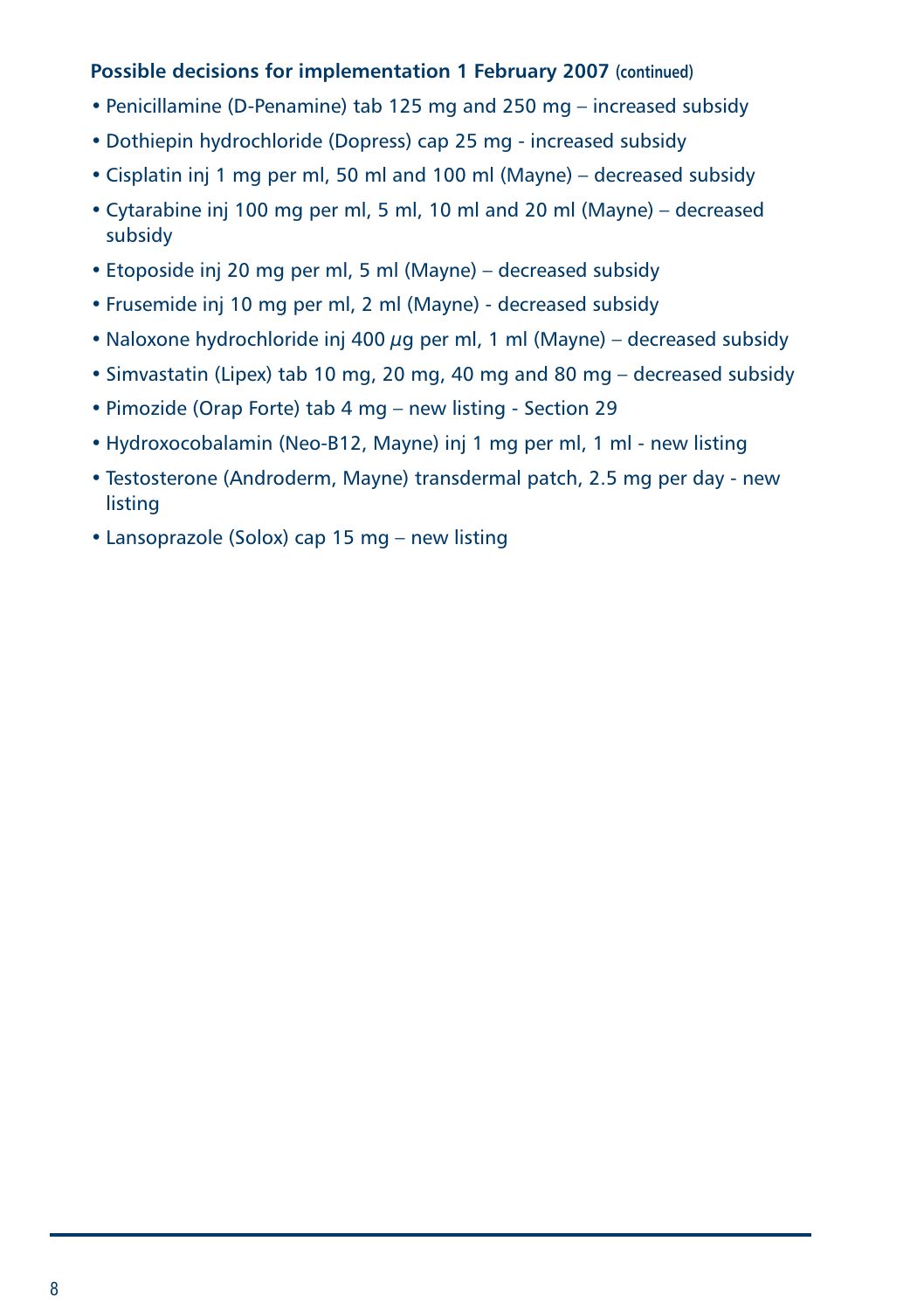| <b>Generic Name</b>                | <b>Presentation</b>                                                               | <b>Brand Name</b>                                               | <b>Expiry Date*</b> |
|------------------------------------|-----------------------------------------------------------------------------------|-----------------------------------------------------------------|---------------------|
| Acetazolamide                      | <b>Tab 250 mg</b>                                                                 | <b>Diamox</b>                                                   | 2008                |
| <b>Acipimox</b>                    | Cap 250 mg                                                                        | Olbetam                                                         | 2008                |
| Acitretin                          | Cap 10 mg & 25 mg                                                                 | Neotigason                                                      | 2008                |
| <b>Allopurinol</b>                 | Tab 100 mg & 300 mg                                                               | Progout                                                         | 2008                |
| Amitriptyline                      | Tab 10 mg, 25 mg & 50 mg                                                          | Amitrip                                                         | 2008                |
| Amlodipine                         | Tab 5 mg & 10 mg                                                                  | Calvasc                                                         | 2008                |
| Apomorphine hydrochloride          | Inj 10 mg per ml, 1 ml                                                            | <b>Mayne</b>                                                    | 2009                |
| Amoxycillin                        | lnj 250 mg, 500 mg & 1 g<br>Cap 250 mg & 500 mg                                   | <b>Ibiamox</b><br>Apo-Amoxi                                     | 2008<br>2007        |
| Applicator                         | <b>Device</b>                                                                     | Ortho                                                           | 2008                |
| Aqueous cream                      | Cream                                                                             | <b>Multichem</b>                                                | 2008                |
| <b>Aspirin</b>                     | Tab, dispersible 300 mg                                                           | <b>Ethics Aspirin</b>                                           | 2007                |
| Atenolol                           | Tab 50 mg & 100 mg                                                                | Loten                                                           | 2009                |
| <b>Atropine sulphate</b>           | Inj 600 $\mu$ g, 1 ml<br>Inj 1200 $\mu$ g, 1 ml<br>Eye drops 1%                   | <b>AstraZeneca</b><br><b>AstraZeneca</b><br>Atropt              | 2009<br>2008        |
| <b>Beclomethasone dipropionate</b> | Metered aqueous nasal spray 50 $\mu$ q<br>Metered aqueous nasal spray 100 $\mu$ q | <b>Alanase</b><br><b>Alanase</b>                                | 2009                |
| <b>Betamethasone valerate</b>      | Scalp app 0.1%<br>Crm 0.1%<br>Oint 0.1%                                           | <b>Beta Scalp</b><br><b>Beta Cream</b><br><b>Beta Ointment</b>  | 2009<br>2008        |
| Betaxolol hydrochloride            | Eye drops 0.5%<br>Eye drops 0.25%                                                 | <b>Betoptic</b><br><b>Betoptic S</b>                            | 2007                |
| <b>Bezafibrate</b>                 | Tab 200 mg                                                                        | <b>Fibalip</b>                                                  | 2008                |
| <b>Bisacodyl</b>                   | Tab 5 mg<br>Suppos 10 mg                                                          | AFT, Lax-Tabs<br>Fleet                                          | 2007                |
| <b>Bromocriptine mesylate</b>      | Tab 2.5 mg & 10 mg                                                                | Alpha-Bromocriptine                                             | 2008                |
| <b>Bupivacaine hydrochloride</b>   | Inj 0.5%, 4 ml<br>Inj 0.5%, 8% glucose, 4 ml                                      | <b>Marcain Isobaric</b><br><b>Marcain Heavy</b>                 | 2007                |
| <b>Buspirone hydrochloride</b>     | Tab 5 mg & 10 mg                                                                  | <b>Pacific Buspirone</b>                                        | 2007                |
| <b>Calcium carbonate</b>           | Tab dispersible 2.5 q<br>Tab 1.25 q<br>Tab 1.5 g                                  | <b>Calci-Tab Effervescent</b><br>Calci-Tab 500<br>Calci-Tab 600 | 2008                |
| Calcium folinate                   | Inj 50 mg                                                                         | <b>Calcium Folinate Ebewe</b>                                   | 2008                |
| Captopril                          | Tab 12.5 mg, 25 mg & 50 mg                                                        | Apo-Captopril                                                   | 2007                |
| Cefaclor monohydrate               | Cap 250 mg<br>Grans for oral liq 125 mg per 5 ml                                  | Ranbaxy-Cefaclor<br>Ranbaxy-Cefaclor                            | 2007                |
| Cefazolin sodium                   | Inj 500 mg 8.1 g                                                                  | m-Cefazolin                                                     | 2008                |
| <b>Ceftriaxone sodium</b>          | Inj 500 mg & 1 g                                                                  | <b>AFT</b>                                                      | 2008                |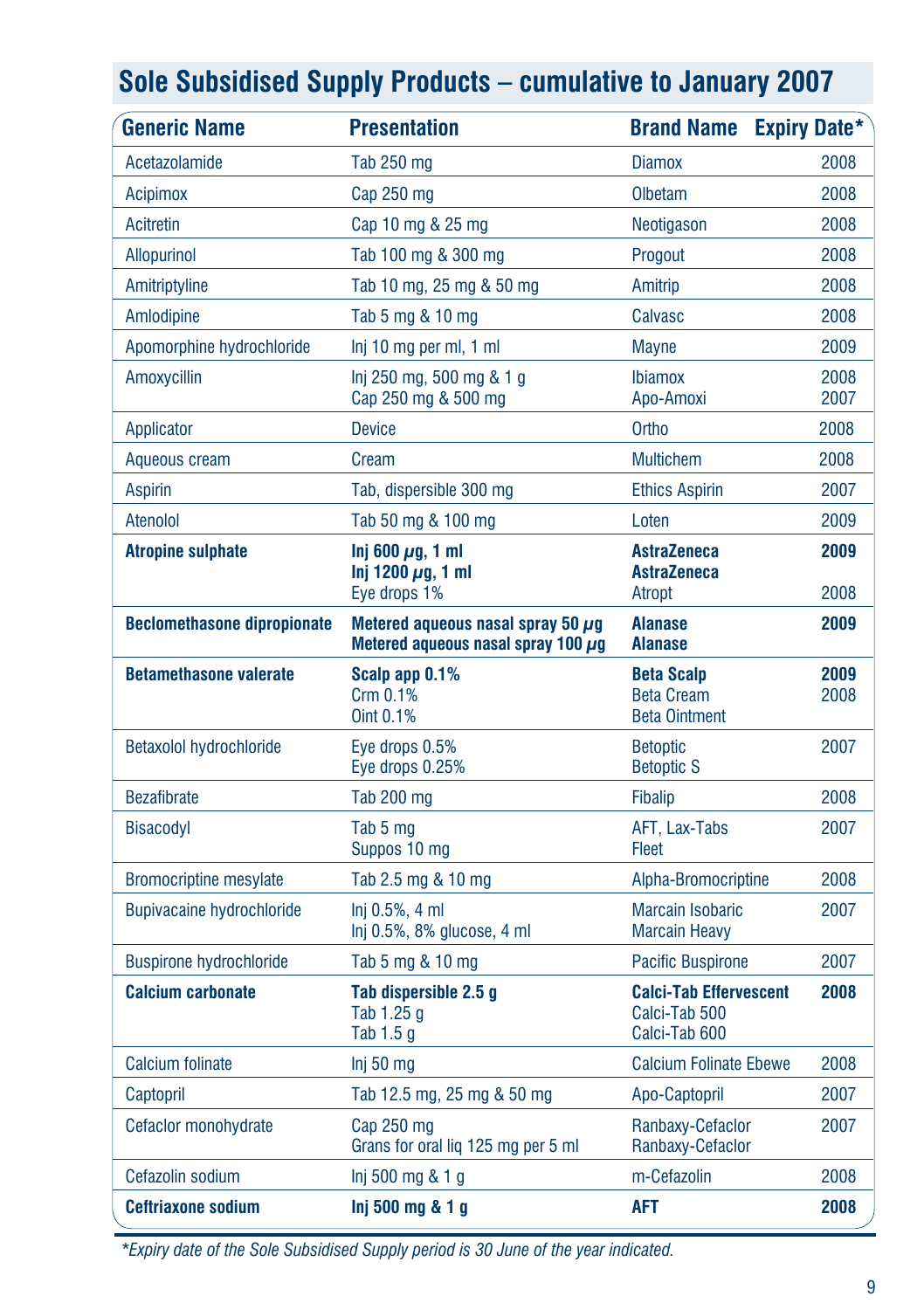| <b>Generic Name</b>                           | <b>Presentation</b>                                                                                                                          | <b>Brand Name</b>                                    | <b>Expiry Date*</b> |
|-----------------------------------------------|----------------------------------------------------------------------------------------------------------------------------------------------|------------------------------------------------------|---------------------|
| Celiprolol                                    | <b>Tab 200 mg</b>                                                                                                                            | Celol                                                | 2007                |
| Cetirizine hydrochloride                      | Oral lig 1 mg per ml<br>Tab 10 mg                                                                                                            | Allerid C<br>Razene                                  | 2008                |
| <b>Chloramphenicol</b>                        | Eye drops 0.5%<br>Eye oint 1%                                                                                                                | <b>Chlorsia</b><br><b>Chlorsig</b>                   | 2009                |
| Chlorhexidine gluconate                       | Handrub 1% with ethanol 70%<br>Mouthwash 0.2%<br>Soln 4%                                                                                     | <b>Orion</b><br><b>Orion</b><br><b>Orion</b>         | 2009<br>2008        |
| <b>Chlorthalidone</b>                         | Tab 25 mg                                                                                                                                    | <b>Hygroton</b>                                      | 2009                |
| <b>Cholecalciferol</b>                        | Tab 1.25 mg (50,000 iu)                                                                                                                      | Cal-d-Forte                                          | 2007                |
| Ciprofloxacin                                 | Tab 250 mg, 500 mg & 750 mg                                                                                                                  | <b>Cipflox</b>                                       | 2008                |
| Clarithromycin                                | Tab 250 mg                                                                                                                                   | Clarac                                               | 2007                |
| Clindamycin                                   | Cap hydrochloride 150 mg<br>Inj phosphate 150 mg per ml, 4 ml                                                                                | Dalacin <sub>C</sub>                                 | 2008                |
| <b>Clobetasol propionate</b>                  | Crm 0.05%<br>Scalp app 0.05%<br>Oint 0.05%                                                                                                   | <b>Dermol</b><br><b>Dermol</b><br>Dermol             | 2009<br>2008        |
| Clonazepam                                    | Tab 500 $\mu$ g & 2 mg                                                                                                                       | Paxam                                                | 2008                |
| Clonidine                                     | TDDS 2.5 mg, 100 $\mu$ g per day<br>TDDS 5 mg, 200 $\mu$ g per day<br>TDDS 7.5 mg, 300 $\mu$ g per day                                       | Catapres-TTS-1<br>Catapres-TTS-2<br>Catapres-TTS-3   | 2008                |
| Clonidine hydrochloride                       | Tab 25 $\mu$ g<br>Tab 150 $\mu$ g<br>Inj 150 $\mu$ g per ml, 1 ml                                                                            | <b>Dixarit</b><br><b>Catapres</b><br><b>Catapres</b> | 2008                |
| Clotrimazole                                  | Vaginal crm 1% with applicators<br>Vaginal crm 2% with applicators<br><b>Crm 1%</b>                                                          | <b>Clomazol</b><br>Clotrimaderm 2%<br>Clomazol       | 2007<br>2008        |
| Codeine phosphate                             | Tab 15 mg, 30 mg & 60 mg                                                                                                                     | <b>PSM</b>                                           | 2007                |
| <b>Compound electrolytes</b>                  | Powder for soln for oral use 5 g                                                                                                             | Enerlyte                                             | 2007                |
| Co-trimoxazole                                | Oral lig sugar-free trimethoprim 40<br>mg and sulphamethoxazole 200 mg<br>per 5 ml<br>Tab trimethoprim 80 mg and<br>sulphamethoxazole 400 mg | <b>Trisul</b>                                        | 2008                |
| <b>Cyclizine lactate</b>                      | Inj 50 mg per ml, 1 ml                                                                                                                       | Valoid (AFT)                                         | 2008                |
| <b>Cyproterone acetate</b>                    | Tab 50 mg                                                                                                                                    | <b>Siterone</b>                                      | 2009                |
| Cyproterone acetate with<br>ethinyloestradiol | 2 mg with ethinyloestradiol 35 $\mu$ g tab<br>with 7 inert tablets                                                                           | Estelle-35 ED                                        | 2007                |
| Danthron with poloxamer                       | Oral lig 25 mg with poloxamer<br>200 mg per 5 ml<br>Oral lig 75 mg with poloxamer<br>1 g per 5 ml                                            | Codalax<br><b>Codalax Forte</b>                      | 2007                |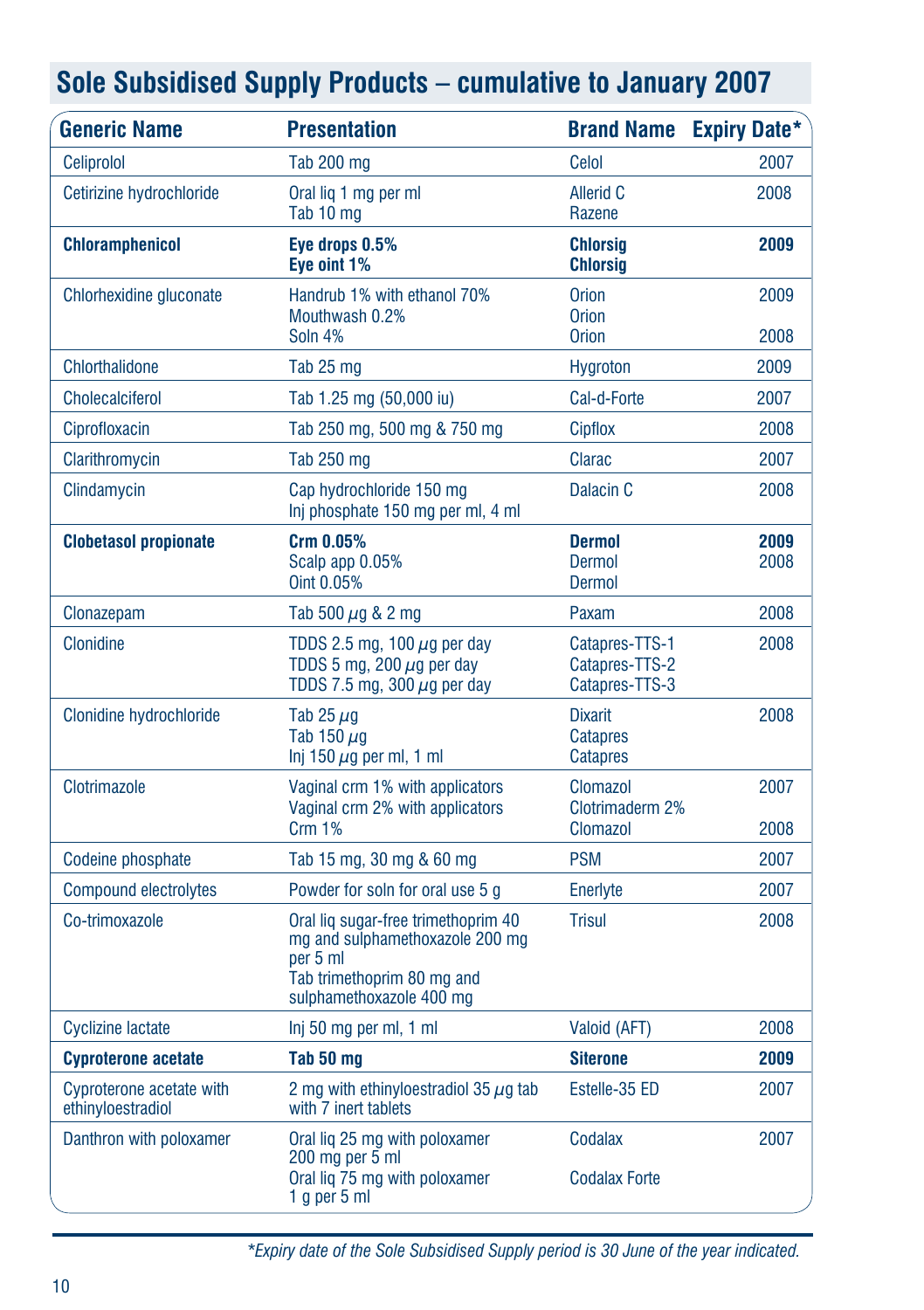| <b>Generic Name</b>                                   | <b>Presentation</b>                                                      | <b>Brand Name</b>                            | <b>Expiry Date*</b> |
|-------------------------------------------------------|--------------------------------------------------------------------------|----------------------------------------------|---------------------|
| Dantrolene sodium                                     | Cap 25 mg & 50 mg                                                        | <b>Dantrium</b>                              | 2009                |
| Desferrioxamine mesylate                              | Inj 500 mg                                                               | <b>Mayne</b>                                 | 2007                |
| <b>Desmopressin</b>                                   | Nasal spray 10 $\mu$ g per dose                                          | Desmopressin-PH&T                            | 2008                |
| Dexamethasone sodium<br>phosphate                     | Inj 4 mg per ml, 1 ml<br>Inj 4 mg per ml, 2 ml                           | <b>Mayne</b>                                 | 2009                |
| Diaphragm                                             | Range of sizes                                                           | Ortho All-flex &<br>Ortho Coil               | 2008                |
| Dicloflenac sodium                                    | Tab EC 25 mg & 50 mg<br>Tab long-acting 75 mg & 100 mg                   | Apo-Diclo<br>Apo-Diclo SR                    | 2009                |
| Didanosine (DDI)                                      | Cap 125 mg, 200 mg, 250 mg &<br>400 ma                                   | <b>Videx EC</b>                              | 2009                |
| Dihydrocodeine tartrate                               | Tab long-acting 60 mg                                                    | <b>DHC Continus</b>                          | 2008                |
| Diltiazem hydrochloride                               | Tab 30 mg & 60 mg                                                        | <b>Dilzem</b>                                | 2007                |
| Diphenoxylate hydrochloride<br>with atropine sulphate | Tab 2.5 mg with atropine sulphate<br>$25 \mu g$                          | <b>Diastop</b>                               | 2008                |
| <b>Dipyridamole</b>                                   | Tab long-acting 150 mg                                                   | <b>Pytazen SR</b>                            | 2008                |
| Docusate sodium                                       | Tab 50 mg & 120 mg                                                       | Coloxyl                                      | 2008                |
| Docusate sodium with<br>sennosides                    | Tab 50 mg with total sennosides 8 mg                                     | Laxsol                                       | 2007                |
| Doxazosin mesylate                                    | Tab 2 mg & 4 mg                                                          | <b>Dosan</b>                                 | 2007                |
| <b>Emulsifying ointment BP</b>                        | <b>Ointment</b>                                                          | <b>AFT</b>                                   | 2008                |
| <b>Enalapril</b>                                      | Tab 5 mg, 10 mg & 20 mg                                                  | m-Enalapril                                  | 2009                |
| Ergometrine maleate                                   | $lnj$ 500 $\mu$ g per ml, 1 ml                                           | <b>Mayne</b>                                 | 2009                |
| Ergotamine tartrate with<br>caffeine                  | Tab 1 mg with caffeine 100 mg                                            | Cafergot                                     | 2009                |
| Erythromycin ethyl succinate                          | Grans for oral lig 200 mg per 5 ml<br>Grans for oral lig 400 mg per 5 ml | E-Mycin<br>E-Mycin                           | 2008                |
| Ethambutol                                            | Tab 400 mg                                                               | <b>M</b> vambutol                            | 2008                |
| Ethinyloestradiol                                     | Tab 10 $\mu$ g                                                           | <b>New Zealand Medical</b><br>and Scientific | 2009                |
| Ethinyloestradiol with<br>norethisterone              | Tab 35 $\mu$ g with norethisterone 500 $\mu$ g<br>and 7 inert tab        | <b>Norimin</b>                               | 2008                |
| <b>Etoposide</b>                                      | Cap 50 mg & 100 mg                                                       | <b>Vepesid</b>                               | 2009                |
| Famotidine                                            | Tab 20 mg & 40 mg                                                        | Famox                                        | 2007                |
| Felodopine                                            | Tab long-acting 5 mg<br>Tab long-acting 10 mg                            | Felo 5 ER<br>Felo 10 ER                      | 2007                |
| <b>Ferrous fumarate</b>                               | <b>Tab 200 mg</b>                                                        | Ferro-tab                                    | 2007                |
| Ferrous sulphate                                      | Oral lig 150 mg per 5 ml                                                 | Ferro-liquid                                 | 2007                |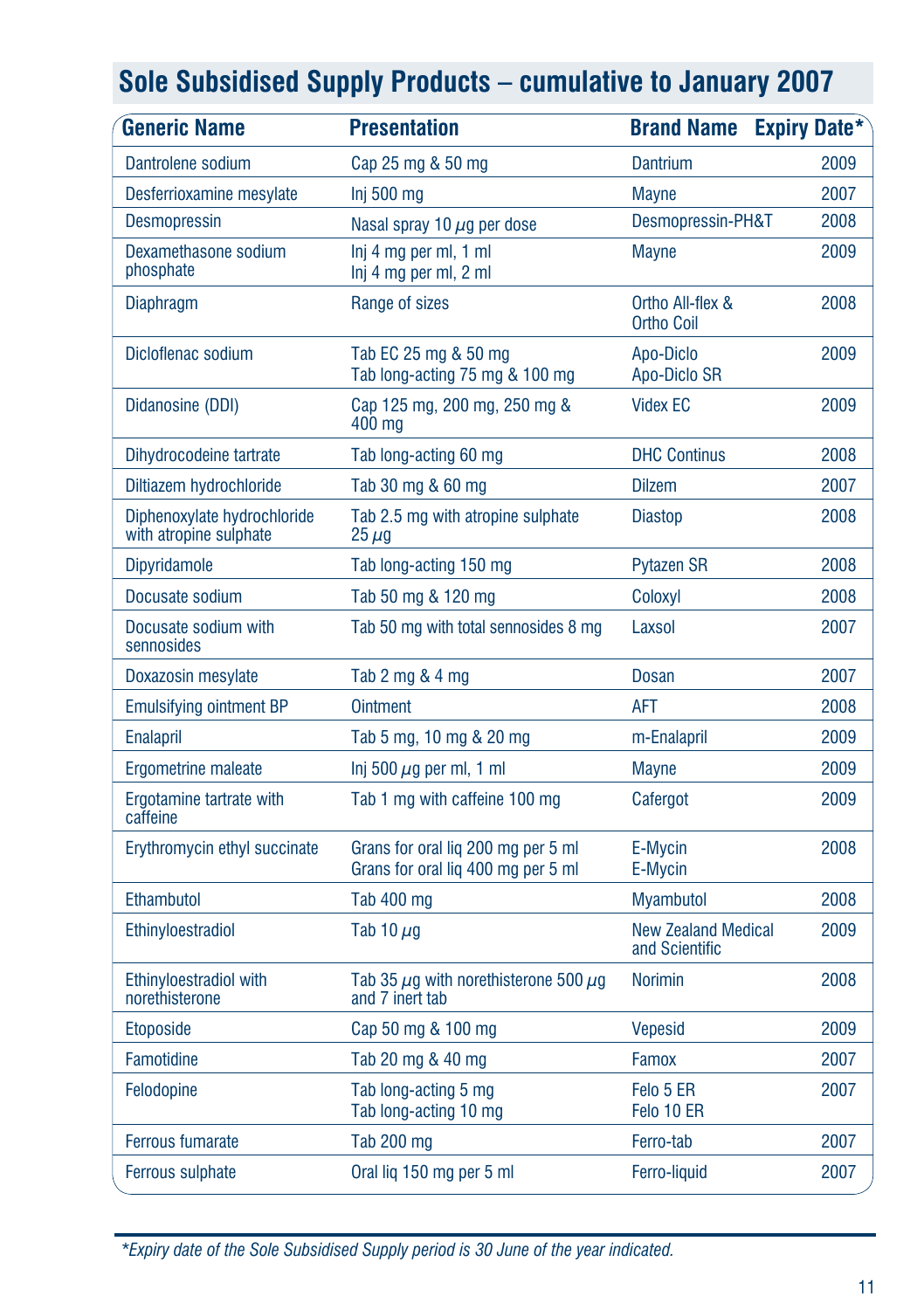| <b>Generic Name</b>                                                             | <b>Presentation</b>                                                                                                                                                                                               | <b>Brand Name</b>                           | <b>Expiry Date*</b> |
|---------------------------------------------------------------------------------|-------------------------------------------------------------------------------------------------------------------------------------------------------------------------------------------------------------------|---------------------------------------------|---------------------|
| <b>Flucloxacillin sodium</b>                                                    | Cap 250 mg & 500 mg<br>Grans for oral lig 125 mg per 5 ml<br>Grans for oral liq 250 mg per 5 ml                                                                                                                   | <b>Staphlex</b><br><b>AFT</b><br><b>AFT</b> | 2009                |
| <b>Fluconazole</b>                                                              | Cap 50 mg & 150 mg                                                                                                                                                                                                | Pacific                                     | 2008                |
| <b>Fluocortolone caproate</b><br>with fluocortolone pivalate<br>and cinchocaine | Oint 950 $\mu$ g, with fluocortolone<br>pivalate $920 \mu$ g and cinchocaine<br>hydrochloride 5 mg per g<br>Suppos 630 $\mu$ g, with fluocortolone<br>pivalate 610 $\mu$ g, and cinchocaine<br>hydrochloride 1 mg | <b>Ultraproct</b><br><b>Ultraproct</b>      | 2007                |
| Fluorometholone                                                                 | Eye drops 0.1%                                                                                                                                                                                                    | <b>Flucon</b>                               | 2009                |
| <b>Fluoxetine hydrochloride</b>                                                 | Cap 20 mg<br>Tab disp 20 mg, scored                                                                                                                                                                               | <b>Fluox</b><br><b>Fluox</b>                | 2007                |
| <b>Fluphenazine decanoate</b>                                                   | Inj 12.5 mg per 0.5 ml, 0.5 ml<br>Inj 25 mg per ml, 1 ml<br>Inj 100 mg per ml, 1 ml                                                                                                                               | Modecate<br>Modecate<br>Modecate            | 2008                |
| <b>Folic Acid</b>                                                               | Tab 0.8 mg & 5 mg                                                                                                                                                                                                 | Apo-Folic Acid                              | 2009                |
| Frusemide                                                                       | Inj 10 mg per ml, 2 ml                                                                                                                                                                                            | <b>Mayne</b>                                | 2007                |
| <b>Fusidic Acid</b>                                                             | Crm 2% & Oint 2%                                                                                                                                                                                                  | Foban                                       | 2007                |
| Gentamicin sulphate                                                             | Inj 40 mg per ml, 2 ml                                                                                                                                                                                            | <b>Pfizer</b>                               | 2009                |
| Gliclazide                                                                      | Tab 80 mg                                                                                                                                                                                                         | Apo-Gliclazide                              | 2008                |
| Glipizide                                                                       | Tab 5 mg                                                                                                                                                                                                          | <b>Minidiab</b>                             | 2008                |
| Glycerol                                                                        | Suppos 3.6 g                                                                                                                                                                                                      | <b>PSM</b>                                  | 2007                |
| <b>Glyceryl trinitrate</b>                                                      | TDDS 5 mg and 10 mg<br>Oral pump spray 400 $\mu$ g per dose                                                                                                                                                       | Nitroderm TTS<br>Nitrolingual Pumpspray     | 2007                |
| <b>Haloperidol</b>                                                              | Inj 5 mg per ml, 1 ml                                                                                                                                                                                             | <b>Serenace</b>                             | 2009                |
| Haloperidol decanoate                                                           | Inj 50 mg per ml, 1 ml<br>Inj 100 mg per ml, 1 ml                                                                                                                                                                 | <b>Haldol</b><br><b>Haldol Concentrate</b>  | 2008                |
| <b>Heparinised saline</b>                                                       | Inj 10 iu per ml, 5 ml                                                                                                                                                                                            | AstraZeneca                                 | 2009                |
| <b>Hydrocortisone</b>                                                           | Tab 5 mg & 20 mg<br>Powder 25 g                                                                                                                                                                                   | <b>Douglas</b><br>m-Hydrocortisone          | 2009<br>2008        |
| <b>Hydrocortisone acetate</b>                                                   | Rectal foam 10%, CFC-Free                                                                                                                                                                                         | <b>Colifoam</b>                             | 2009                |
| Hydrocortisone with miconazole                                                  | Crm 1% with miconazole nitrate 2%                                                                                                                                                                                 | Micreme H                                   | 2007                |
| Hydrocortisone with wool fat<br>and mineral oil                                 | Lotn 1% with wool fat hydrous 3%<br>and mineral oil                                                                                                                                                               | <b>DP Lotn HC</b>                           | 2008                |
| <b>Hyoscine N-butylbromide</b>                                                  | Inj 20 mg                                                                                                                                                                                                         | <b>Buscopan</b>                             | 2008                |
| Hypromellose                                                                    | Eye drops 0.3%<br>Eye drops 0.5%                                                                                                                                                                                  | Polv-Tears<br><b>Methopt</b>                | 2008                |
| Ibuprofen                                                                       | Tab 200 mg<br>Oral lig 100 mg per 5 ml                                                                                                                                                                            | I-Profen<br>Fenpaed                         | 2008<br>2007        |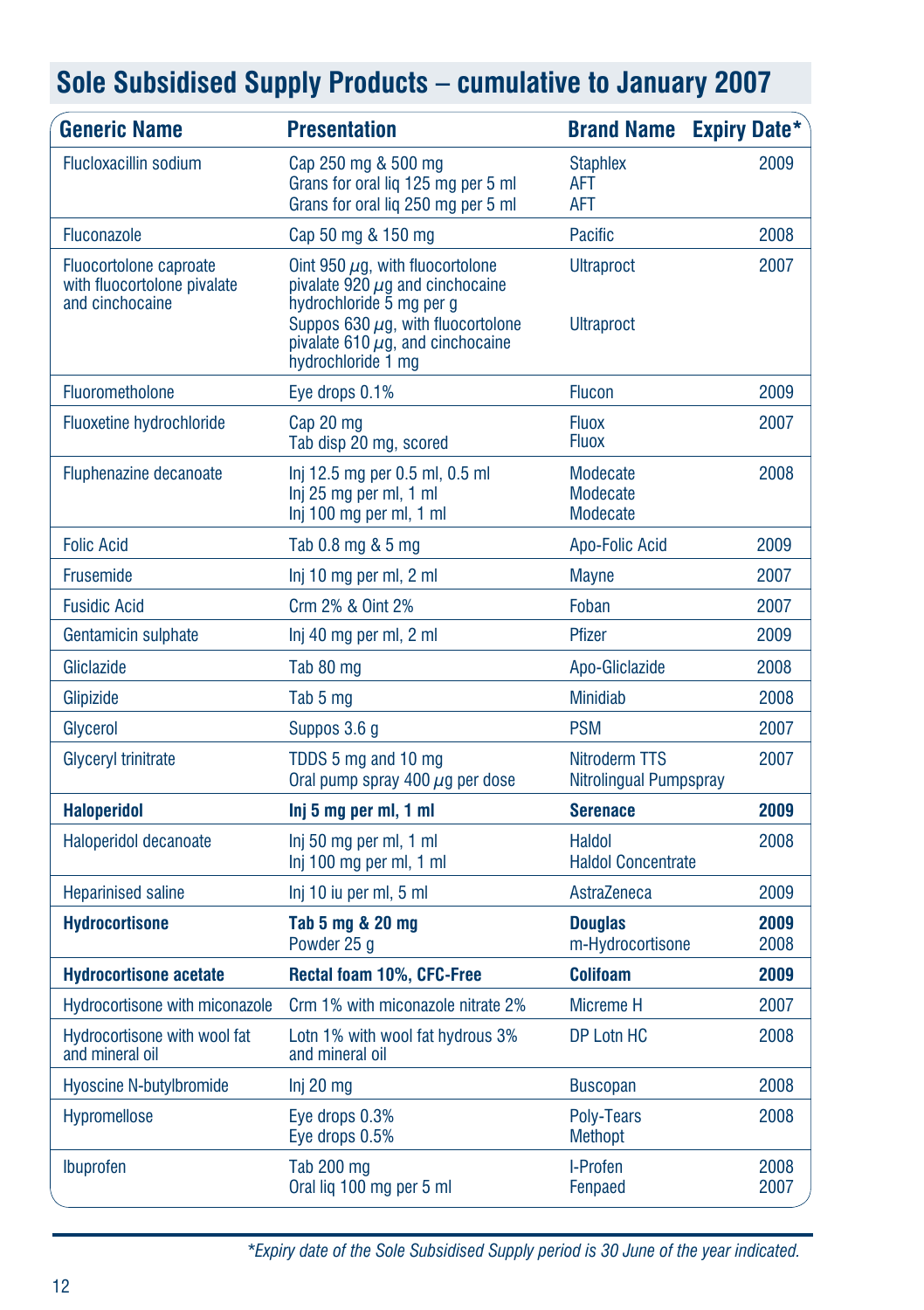|  |  |  |  | Sole Subsidised Supply Products – cumulative to January 2007 |  |  |  |
|--|--|--|--|--------------------------------------------------------------|--|--|--|
|--|--|--|--|--------------------------------------------------------------|--|--|--|

| <b>Generic Name</b>                         | <b>Presentation</b>                                                                                  | <b>Brand Name</b>                                     | <b>Expiry Date*</b> |
|---------------------------------------------|------------------------------------------------------------------------------------------------------|-------------------------------------------------------|---------------------|
| Imipramine hydrochloride                    | Tab 10 mg & 25 mg                                                                                    | <b>Tofranil</b>                                       | 2009                |
| <b>Indapamide</b>                           | <b>Tab 2.5 mg</b>                                                                                    | <b>Napamide</b>                                       | 2009                |
| Indomethacin                                | Cap 25 mg & 50 mg                                                                                    | Rheumacin                                             | 2008                |
| Ipratropium bromide                         | Aerosol inhaler, 20 $\mu$ q per dose<br><b>CFC-free</b><br>Nebuliser soln 250 $\mu$ g per 1 ml, 1 ml | <b>Atrovent</b><br>Steri-Neb                          | 2008<br>2007        |
|                                             | Nebuliser soln 500 $\mu$ q per 2 ml, 2 ml                                                            | Steri-Neb                                             |                     |
| Isosorbide mononitrate                      | Tab long-acting 60 mg                                                                                | <b>Duride</b>                                         | 2009                |
| Isotretinoin                                | Cap 10 mg<br>Cap 20 mg                                                                               | Isotane 10<br><b>Isotane 20</b>                       | 2009                |
| Ketoconazole                                | Shampoo 2%<br><b>Tab 200 mg</b>                                                                      | Ketopine<br><b>Nizoral</b>                            | 2008<br>2007        |
| Lactulose                                   | Oral lig 10 g per 15 ml                                                                              | Laevolac                                              | 2007                |
| Leuprorelin                                 | lnj 3.75 mg & 11.25 mg                                                                               | <b>Lucrin Depot</b>                                   | 2007                |
| Levodopa with benserazide                   | Cap 50 mg with benserazide 12.5 mg<br>Tab dispersible 50 mg with<br>benserazide 12.5 mg              | Madopar <sub>62.5</sub><br><b>Madopar Dispersible</b> | 2009                |
|                                             | Cap 100 mg with benserazide 25 mg<br>Cap long-acting 100 mg with<br>benserazide 25 mg                | Madopar 125<br><b>Madopar HBS</b>                     |                     |
|                                             | Cap 200 mg with benserazide 50 mg                                                                    | Madopar 250                                           |                     |
| Lignocaine hydrochloride                    | $Inj 0.5\%$ , 5 ml<br>$Inj 1\%, 5 ml$<br>Inj 1%, 20 ml                                               | Xylocaine 0.5%<br>Xylocaine 1.0%<br>Xylocaine 1.0%    | 2007                |
| Lignocaine with prilocaine<br>hydrochloride | Crm 2.5% with prilocaine<br>hydrochloride 2.5% 5g<br>Crm 2.5% with prilocaine                        | Emla<br>Emla                                          | 2007                |
|                                             | hydrochloride 2.5% 30g                                                                               |                                                       |                     |
| Loperamide hydrochloride                    | Tab 2 mg                                                                                             | <b>Nodia</b>                                          | 2007                |
| Loratadine                                  | Oral lig 1 mg per ml<br>Tab 10 mg                                                                    | Lorapaed<br>Apo-Loratadine                            | 2007                |
| <b>Lorazepam</b>                            | Tab 1 mg & 2.5 mg                                                                                    | <b>Ativan</b>                                         | 2009                |
| Magnesium hydroxide                         | Paste                                                                                                | <b>PSM</b>                                            | 2007                |
| Magnesium sulphate                          | Inj 49.3%                                                                                            | <b>Mayne</b>                                          | 2009                |
| <b>Malathion</b>                            | Lig 0.5%                                                                                             | <b>AFT</b>                                            | 2007                |
| <b>Maldison</b>                             | Shampoo 1%                                                                                           | A-Lices                                               | 2007                |
| Maprotiline hydrochloride                   | Tab 25 mg & 75 mg                                                                                    | Ludiomil                                              | 2009                |
| Medroxyprogesterone acetate                 | Inj 150 mg per ml, 1 ml syringe                                                                      | Depo-Provera                                          | 2007                |
| <b>Mesalazine</b>                           | Enema 1 g per 100 ml                                                                                 | Pentasa                                               | 2009                |
| Methadone hydrochloride                     | Powder 1 g<br>Tab 5 mg                                                                               | AFT<br><b>Pallidone</b>                               | 2009<br>2007        |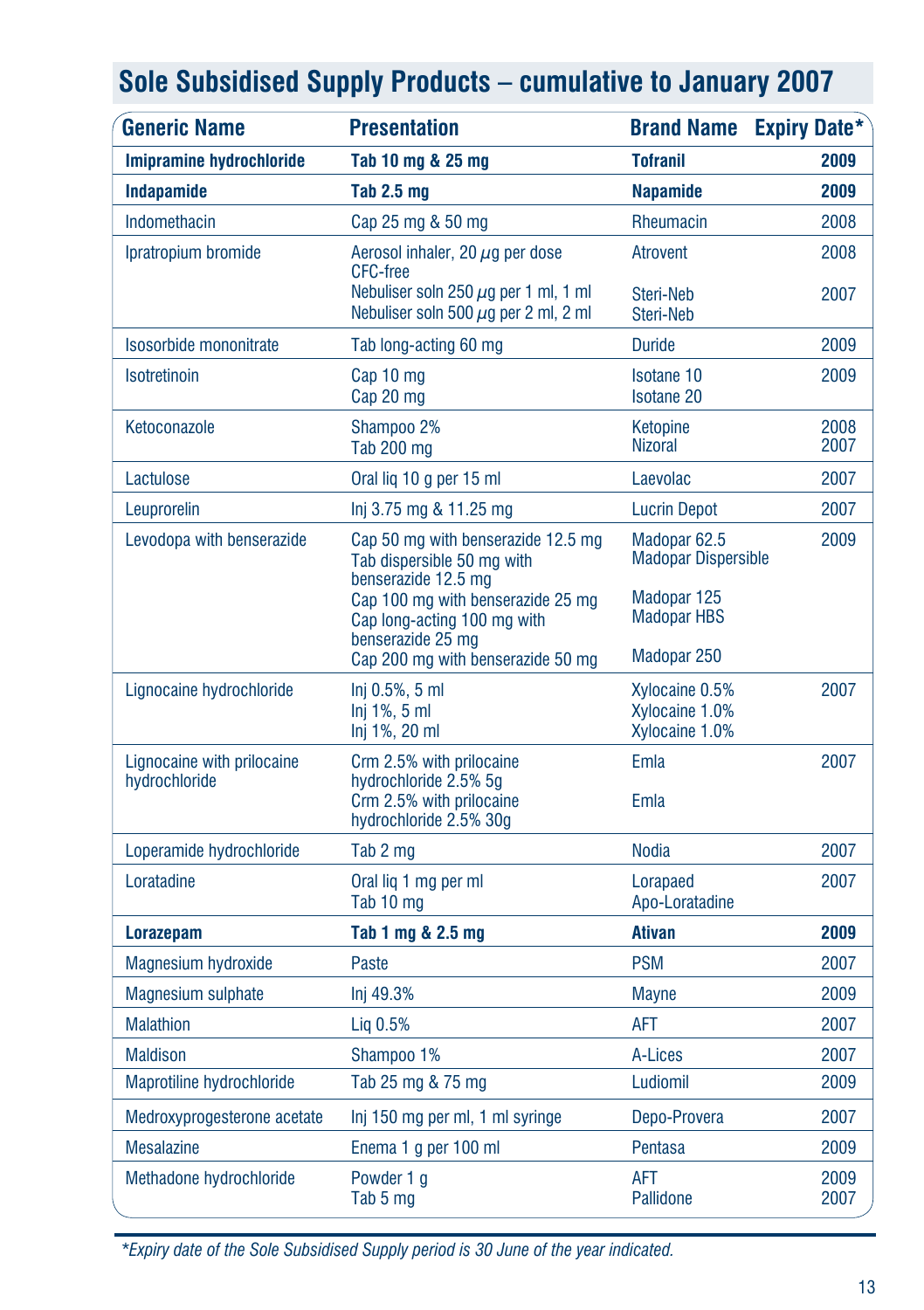| <b>Generic Name</b>                           | <b>Presentation</b>                                                                                                                                  | <b>Brand Name Expiry Date*</b>                                                                             |              |
|-----------------------------------------------|------------------------------------------------------------------------------------------------------------------------------------------------------|------------------------------------------------------------------------------------------------------------|--------------|
| Methotrexate                                  | Tab 2.5 mg & 10 mg<br>Inj 100 mg per ml, 5 ml<br>Inj 100 mg per ml, 10 ml<br>Inj 100 mg per ml, 50 ml                                                | <b>Methoblastin</b><br><b>Methotrexate Ebewe</b><br><b>Methotrexate Ebewe</b><br><b>Methotrexate Ebewe</b> | 2009<br>2008 |
| Methyldopa                                    | Tab 125 mg, 250 mg & 500 mg                                                                                                                          | Prodopa                                                                                                    | 2008         |
| Methylphenidate hydrochloride                 | Tab 10 mg                                                                                                                                            | <b>Rubifen</b>                                                                                             | 2009         |
| Methylprednisolone                            | Tab 4 mg & 100 mg                                                                                                                                    | <b>Medrol</b>                                                                                              | 2009         |
| Methylprednisolone aceponate                  | Crm $0.1\%$ and oint $0.1\%$                                                                                                                         | Advantan                                                                                                   | 2009         |
| Methylprednisolone acetate                    | Inj 40 mg per ml, 1 ml                                                                                                                               | Depo-Medrol                                                                                                | 2008         |
| Methylprednisolone acetate<br>with lignocaine | Inj 40 mg per ml with lignocaine 1 ml                                                                                                                | Depo-Medrol with<br>Lidocaine                                                                              | 2008         |
| Methylprednisolone sodium<br>succinate        | Inj 40 mg per ml, 1 ml<br>Inj $62.5$ mg per ml, 1 ml<br>Inj 500 mg & 1 g                                                                             | Solu-Medrol<br>Solu-Medrol<br>Solu-Medrol                                                                  | 2009         |
| Metoclopramide hydrochloride                  | Inj 5 mg per ml, 2 ml<br>Tab 10 mg                                                                                                                   | Pfizer<br>Metamide                                                                                         | 2008<br>2007 |
| Metoprolol tartrate                           | Tab long-acting 200 mg                                                                                                                               | Slow-Lopressor                                                                                             | 2009         |
| Metronidazole                                 | Tab 200 mg & 400 mg                                                                                                                                  | <b>Trichozole</b>                                                                                          | 2007         |
| <b>Metyrapone</b>                             | Cap 250 mg                                                                                                                                           | Metopirone                                                                                                 | 2009         |
| Mexiletine hydrochloride                      | Cap 50 mg & 200 mg                                                                                                                                   | <b>Mexitil</b>                                                                                             | 2008         |
| <b>Miconazole</b>                             | Oral gel 20 mg per g                                                                                                                                 | <b>Daktarin</b>                                                                                            | 2007         |
| Miconazole nitrate                            | Crm 2%                                                                                                                                               | <b>Multichem</b>                                                                                           | 2008         |
| <b>Midodrine</b>                              | Tab 2.5 mg & 5 mg                                                                                                                                    | Gutron                                                                                                     | 2009         |
| <b>Misoprostol</b>                            | Tab 200 $\mu$ g                                                                                                                                      | Cytotec                                                                                                    | 2009         |
| <b>Moclobemide</b>                            | Tab 150 mg & 300 mg                                                                                                                                  | <b>Apo-Moclobemide</b>                                                                                     | 2009         |
| Morphine hydrochloride                        | Oral lig 1 mg per ml<br>Oral lig 2 mg per ml<br>Oral lig 5 mg per ml<br>Oral liq 10 mg per ml                                                        | <b>RA-Morph</b><br><b>RA-Morph</b><br><b>RA-Morph</b><br><b>RA-Morph</b>                                   | 2009         |
| Morphine sulphate                             | Inj 5 mg per ml, 1 ml<br>Inj 15 mg per ml, 1 ml<br>Cap long-acting 10 mg, 30 mg, 60<br>mg, 100 mg & 200 mg<br>Tab immediate release 10 mg & 20<br>mg | Mayne<br><b>Mayne</b><br>m-Eslon<br>Sevredol                                                               | 2009         |
| <b>Morphine tartrate</b>                      | Inj 80 mg per ml, 1.5 ml & 5 ml                                                                                                                      | <b>Mayne</b>                                                                                               | 2009         |
| <b>Nadolol</b>                                | Tab 40 mg & 80 mg                                                                                                                                    | Apo-Nadolol                                                                                                | 2007         |
| Naphazoline hydrochloride                     | Eye drops 0.1%                                                                                                                                       | <b>Naphcon Forte</b>                                                                                       | 2008         |
| Naproxen                                      | Tab long-acting 750 mg<br>Tab long-acting 1000 mg                                                                                                    | Naprosyn SR 750<br>Naprosyn SR 1000                                                                        | 2008         |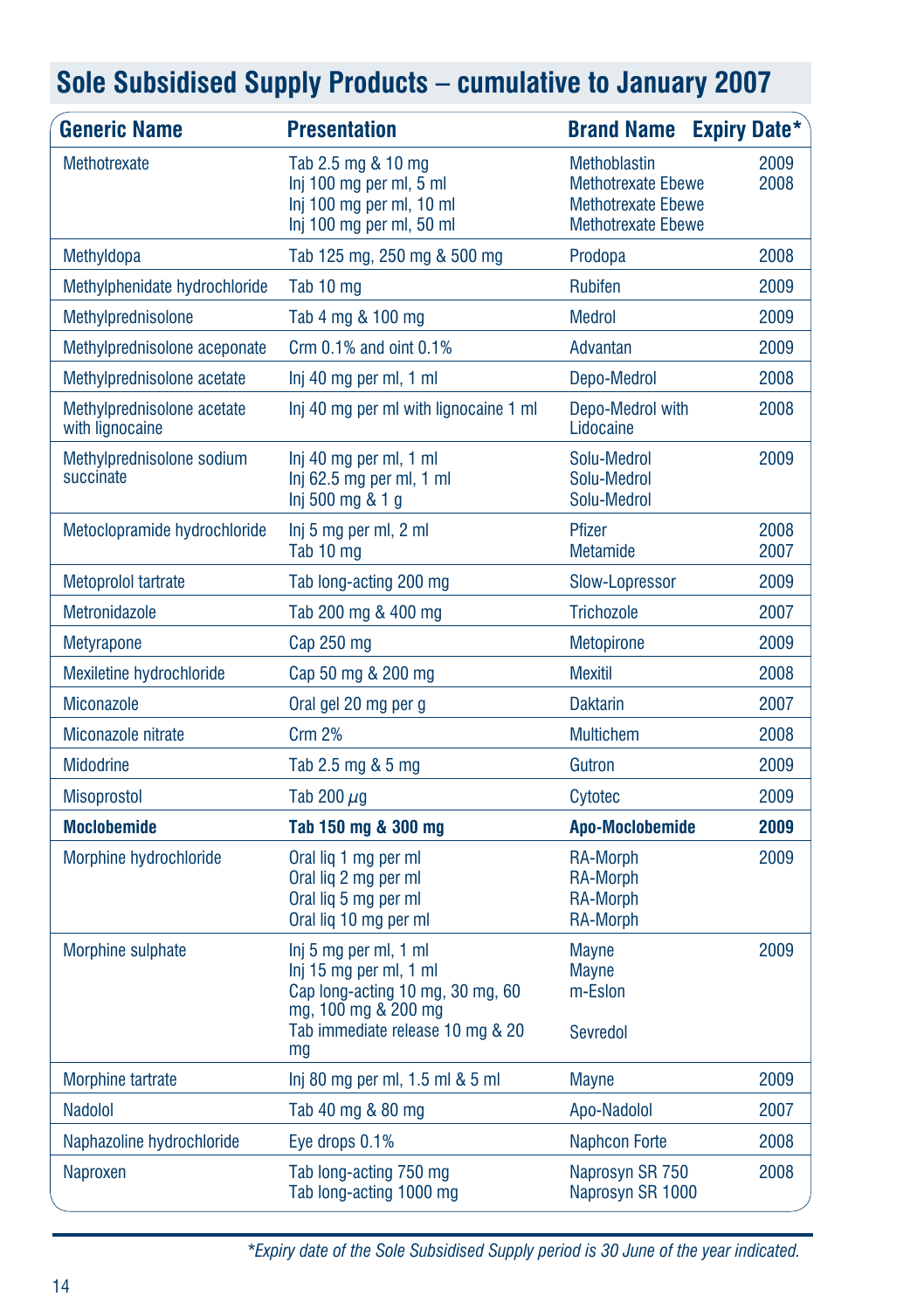| <b>Generic Name</b>                       | <b>Presentation</b>                                                                                           | <b>Brand Name Expiry Date*</b>                                                       |              |
|-------------------------------------------|---------------------------------------------------------------------------------------------------------------|--------------------------------------------------------------------------------------|--------------|
| Neostigmine                               | Inj 2.5 mg per ml, 1 ml                                                                                       | AstraZeneca                                                                          | 2007         |
| <b>Nevirapine</b>                         | Oral suspension 10 mg per ml                                                                                  | <b>Viramune Suspension</b>                                                           | 2009         |
| <b>Nicotinic acid</b>                     | Tab 50 mg                                                                                                     | <b>Apo-Nicotinic Acid</b>                                                            | 2009         |
| <b>Nifedipine</b>                         | Tab long-acting 20 mg                                                                                         | <b>Nyefax Retard</b>                                                                 | 2009         |
| Nonoxynol-9                               | Jelly 2%                                                                                                      | <b>Gynol II</b>                                                                      | 2008         |
| Norethisterone                            | Tab 350 $\mu$ g<br>Tab 5 mg                                                                                   | Noriday 28<br><b>Primolut-N</b>                                                      | 2009<br>2008 |
| <b>Norfloxacin</b>                        | Tab 400 mg                                                                                                    | Arrow-Norfloxacin                                                                    | 2008         |
| Nortriptyline                             | Tab 10 mg & 25 mg                                                                                             | <b>Norpress</b>                                                                      | 2008         |
| <b>Nystatin</b>                           | Vaginal crm 100,000 u per 5 g with<br>applicators<br>Oral liq 100,000 u per ml                                | <b>Nilstat</b><br><b>Nilstat</b>                                                     | 2009<br>2008 |
|                                           | Cap 500,000 u<br>Tab 500,000 u                                                                                | <b>Nilstat</b><br><b>Nilstat</b>                                                     | 2007         |
| Oxybutynin                                | Oral lig 5 mg per 5 ml<br>Tab 5 mg                                                                            | Apo-Oxybutynin<br>Apo-Oxybutynin                                                     | 2007         |
| Pamidronate disodium                      | Inj 3 mg per ml, 5 ml<br>Inj 3 mg per ml, 10 ml<br>Inj 6 mg per ml, 10 ml                                     | <b>Pamisol</b><br><b>Pamisol</b><br><b>Pamisol</b>                                   | 2008         |
| Paracetamol                               | Tab 500 mg<br>Suppos 125 mg & 250 mg<br>Oral lig 120 mg per 5 ml<br>Oral lig 250 mg per 5 ml<br>Suppos 500 mg | Panadol<br>Panadol<br><b>Junior Parapaed</b><br><b>Six Plus Parapaed</b><br>Paracare | 2008<br>2007 |
| Paracetamol with codeine                  | Tab 500 mg with 8 mg codeine                                                                                  | Codalgin                                                                             | 2008         |
| Pergolide                                 | Tab 0.25 mg & 1 mg                                                                                            | Permax                                                                               | 2008         |
| <b>Perhexiline maleate</b>                | <b>Tab 100 mg</b>                                                                                             | <b>Pexsig</b>                                                                        | 2009         |
| Permethrin                                | <b>Crm 5%</b>                                                                                                 | Lyderm                                                                               | 2007         |
| Pethidine hydrochloride                   | Tab 50 mg & 100 mg                                                                                            | <b>PSM</b>                                                                           | 2007         |
| Phenoxymethylpenicillin<br>(Penicillin V) | Oral liq benzathine 125 mg per 5 ml<br>Oral lig benzathine 250 mg per 5 ml                                    | <b>AFT</b><br><b>AFT</b>                                                             | 2007         |
| Pilocarpine                               | Eye drops 0.5%, 1%, 2%, 3%, 4% & 6%                                                                           | Pilopt                                                                               | 2008         |
| Pimozide                                  | Tab 2 mg                                                                                                      | Orap                                                                                 | 2008         |
| Pindolol                                  | Tab 5 mg, 10 mg & 15 mg                                                                                       | Pindol                                                                               | 2007         |
| Poloxamer                                 | Oral drops 10%                                                                                                | Coloxyl                                                                              | 2008         |
| <b>Potassium chloride</b>                 | Tab long-acting 600 mg<br>Inj 75 mg per ml, 10 ml<br>Inj 150 mg per ml, 10 ml                                 | Span-K<br>AstraZeneca                                                                | 2009<br>2008 |
| Prazosin hydrochloride                    | Tab 1 mg, 2 mg & 5 mg                                                                                         | <b>Hyprosin</b>                                                                      | 2007         |
| Prednisone                                | Tab 1 mg, 2.5 mg, 5 mg & 20 mg                                                                                | Apo-Prednisone                                                                       | 2008         |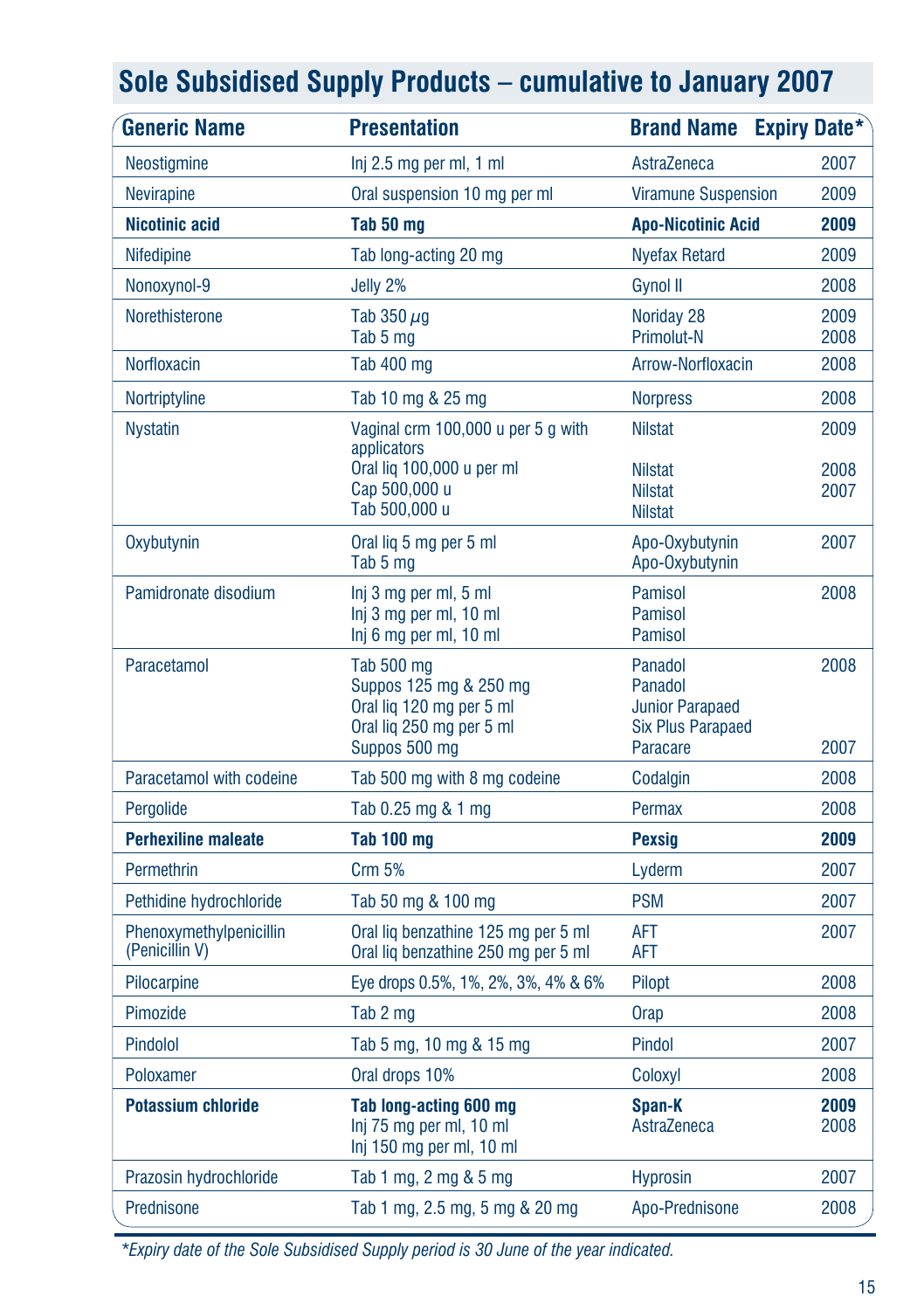| <b>Generic Name</b>                                         | <b>Presentation</b>                                                                           |                                | <b>Brand Name Expiry Date*</b> |
|-------------------------------------------------------------|-----------------------------------------------------------------------------------------------|--------------------------------|--------------------------------|
| Prednisolone sodium<br>phosphate                            | Oral lig 5 mg per ml                                                                          | Redipred                       | 2007                           |
| Pregnancy tests - HCG urine                                 | Cassette                                                                                      | <b>MDS Quick Card</b>          | 2009                           |
| Procaine penicillin                                         | lnj 1.5 mega u                                                                                | <b>Cilicaine</b>               | 2008                           |
| Prochlorperazine                                            | Tab 5 mg                                                                                      | <b>Antinaus</b>                | 2007                           |
| Propranolol                                                 | Tab 10 mg & 40 mg<br>Cap long-acting 160 mg                                                   | Cardinol<br><b>Cardinol LA</b> | 2007                           |
| Pyridoxine hydrochloride                                    | Tab 50 mg                                                                                     | Apo-Pyridoxine                 | 2009                           |
| Quinapril                                                   | Tab 5 mg, 10 mg & 20 mg                                                                       | Accupril                       | 2008                           |
| <b>Quinapril with</b><br>hydrochlorothiazide                | Tab 10 mg with hydrochlorothiazide<br>$12.5 \text{ ma}$<br>Tab 20 mg with hydrochlorothiazide | Accuretic 10                   | 2008                           |
|                                                             | $12.5 \text{ mg}$                                                                             | <b>Accuretic 20</b>            |                                |
| <b>Quinine sulphate</b>                                     | <b>Tab 200 mg</b><br><b>Tab 300 mg</b>                                                        | Q 200<br>Q 300                 | 2009                           |
| Ranitidine hydrochloride                                    | Tab 150 mg & 300 mg                                                                           | <b>Arrow Ranitidine</b>        | 2008                           |
| Salbutamol                                                  | Oral lig 2 mg per 5 ml                                                                        | <b>Salapin</b>                 | 2007                           |
| Salbutamol with ipratropium<br>bromide                      | Nebuliser soln, 2.5 mg with<br>ipratropium bromide 0.5 mg                                     | <b>Duolin</b>                  | 2009                           |
| Selegiline hydrochloride                                    | Tab 5 mg                                                                                      | Apo-Selegiline                 | 2009                           |
| Silver sulphadiazine                                        | Crm 1% with<br>chlorhexidine digluconate 0.2%                                                 | <b>Silvazine</b>               | 2007                           |
| Sodium chloride                                             | Inj 0.9%, 5 ml & 10 ml                                                                        | AstraZeneca                    | 2009                           |
| Sodium citro-tartrate                                       | Grans effervescent 4 g sachets                                                                | Ural                           | 2007                           |
| Sodium cromoglycate                                         | Eye drops 2%                                                                                  | Cromolux                       | 2008                           |
| Sulphasalazine                                              | Tab 500 mg<br>Tab EC 500 mg                                                                   | Salazopyrin<br>Salazopyrin EN  | 2009                           |
| Tar with triethanolamine lauryl<br>sulphate and fluorescein | Soln 2.3% with triethanolamine lauryl<br>sulphate and fluorescein sodium                      | <b>Pinetarsol</b>              | 2008                           |
| Temazepam                                                   | Tab 10 mg                                                                                     | <b>Normison</b>                | 2008                           |
| <b>Terbinafine</b>                                          | Tab 250 mg                                                                                    | Apo-Terbinafine                | 2008                           |
| <b>Timolol maleate</b>                                      | Tab 10 mg<br>Eye Drops 0.25% & 0.5%                                                           | Apo-Timol<br>Apo-Timop         | 2009<br>2007                   |
| <b>Thiamine hydrochloride</b>                               | Tab 50 mg                                                                                     | <b>Apo-Thiamine</b>            | 2009                           |
| Tranexamic acid                                             | Tab 500 mg                                                                                    | Cyklokapron                    | 2007                           |
| Triamcinolone acetonide                                     | Crm & Oint 0.02%<br>Dental Paste USP 0.1%                                                     | Aristocort<br><b>Oracort</b>   | 2008                           |
| Triamcinolone acetonide<br>with gramicidin, neomycin        | Oint 1 mg with nystatin 100,000<br>u, neomycin sulphate 2.5 mg and                            | Kenacomb                       | 2008                           |

**Sole Subsidised Supply Products – cumulative to January 2007**

*\*Expiry date of the Sole Subsidised Supply period is 30 June of the year indicated.*

gramicidin 250  $\mu$ g per g

and nystatin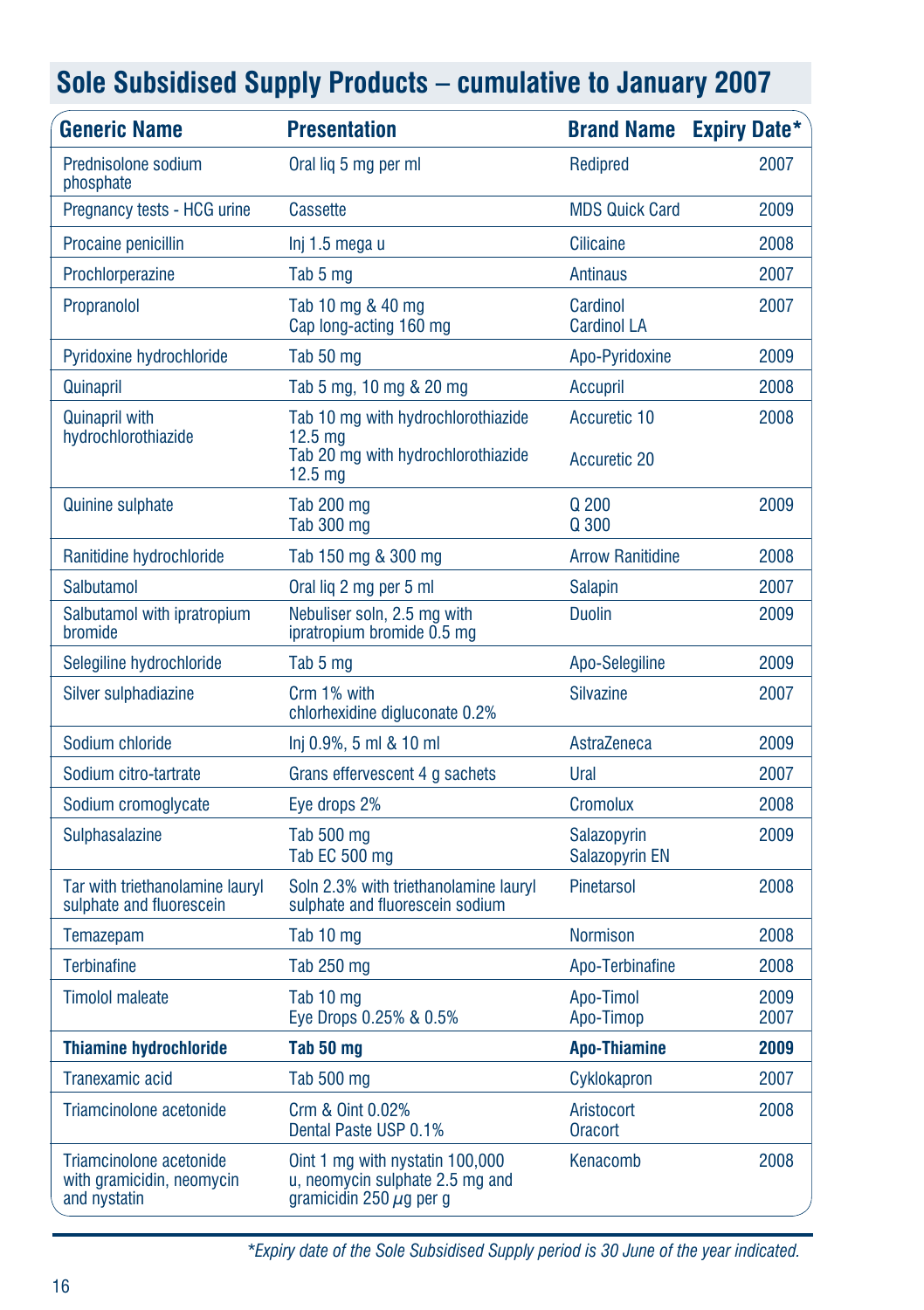| <u>oolo odbolalood oupply i roduolo – odillalativo to odilaaly 2007</u> |                                                |                              |                     |
|-------------------------------------------------------------------------|------------------------------------------------|------------------------------|---------------------|
| <b>Generic Name</b>                                                     | <b>Presentation</b>                            | <b>Brand Name</b>            | <b>Expiry Date*</b> |
| <b>Triazolam</b>                                                        | Tab 125 $\mu$ g<br>Tab 250 $\mu$ g             | <b>Hypam</b><br><b>Hypam</b> | 2008                |
| Trimethoprim                                                            | Tab 300 mg                                     | <b>TMP</b>                   | 2008                |
| Trimipramine maleate                                                    | Cap 25 mg & 50 mg                              | <b>Tripress</b>              | 2008                |
| <b>Tropisetron</b>                                                      | Cap 5 mg                                       | <b>Navoban</b>               | 2007                |
| Urea                                                                    | <b>Crm 10%</b>                                 | <b>Nutraplus</b>             | 2008                |
| Ursodeoxycholic acid                                                    | Cap 300 mg                                     | Actigall                     | 2008                |
| Vancomycin hydrochloride                                                | Inj 50 mg per ml, 10 ml                        | <b>Pacific</b>               | 2008                |
| Verapamil hydrochloride                                                 | Tab long-acting 120 mg                         | <b>Verpamil SR</b>           | 2008                |
| Vincristine sulphate                                                    | Inj 1 mg per ml, 1 ml<br>Inj 1 mg per ml, 2 ml | <b>Mayne</b>                 | 2009                |
| <b>Vitamins</b>                                                         | Tab (BPC cap strength)                         | <b>Healtheries</b>           | 2009                |
| Water                                                                   | Purified for injection 5 ml & 10 ml            | AstraZeneca                  | 2007                |
| Zinc and castor oil                                                     | Oint BP                                        | <b>Multichem</b>             | 2008                |
| Zinc sulphate                                                           | Cap 220 mg                                     | <b>Zincaps</b>               | 2008                |
| Zopiclone                                                               | Tab 7.5 mg                                     | Apo-Zopiclone                | 2008                |

**January changes are in bold type**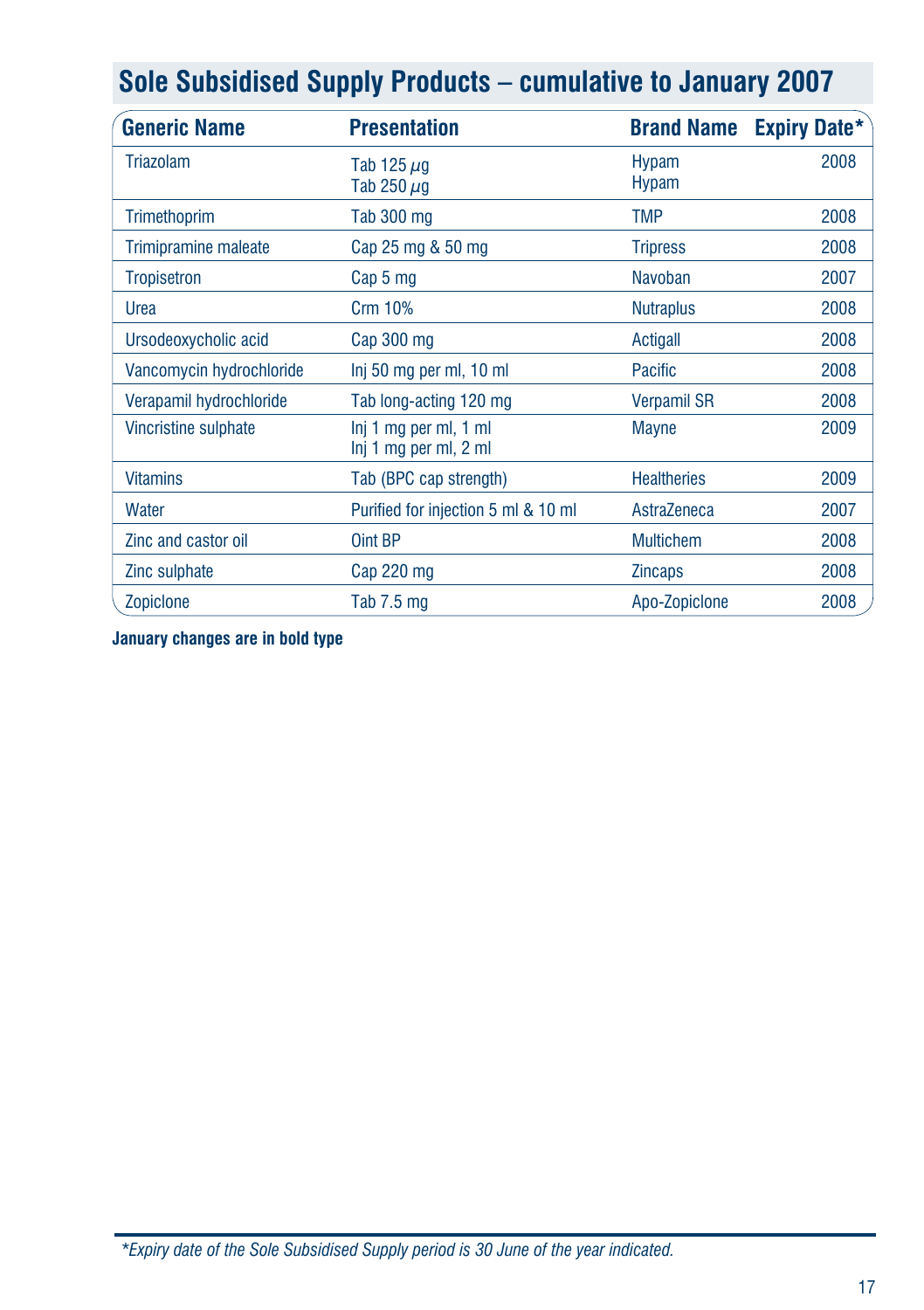|     | <b>Check your Schedule for full details</b><br>Schedule page ref                                                                                                                                                                                                                            | Subsidy<br>(Mnfr's price)<br>\$ | Per                           | Brand or<br><b>Generic Mnfr</b><br>$\checkmark$ fully subsidised                                                  |
|-----|---------------------------------------------------------------------------------------------------------------------------------------------------------------------------------------------------------------------------------------------------------------------------------------------|---------------------------------|-------------------------------|-------------------------------------------------------------------------------------------------------------------|
|     | <b>New Listings</b>                                                                                                                                                                                                                                                                         |                                 |                               |                                                                                                                   |
|     | <b>Effective 1 January 2007</b>                                                                                                                                                                                                                                                             |                                 |                               |                                                                                                                   |
| 40  | <b>CALCIUM CARBONATE</b>                                                                                                                                                                                                                                                                    |                                 | 100<br>60                     | $\sqrt{0}$ steo $\sim$ 500<br>$\sqrt{0}$ steo $\sim$ 600                                                          |
| 40  | FERROUS FUMARATE WITH FOLIC ACID                                                                                                                                                                                                                                                            |                                 | 60                            | ✓ Ferro-F-Tabs                                                                                                    |
| 45  | <b>DEXTROSE</b>                                                                                                                                                                                                                                                                             |                                 | 5<br>12                       | $\checkmark$ Biomed<br>$\checkmark$ Biomed                                                                        |
| 45  | SODIUM BICARBONATE - Not in combination                                                                                                                                                                                                                                                     |                                 | 1<br>1                        | $\checkmark$ Biomed<br>$\checkmark$ Biomed                                                                        |
| 46  | <b>WATER</b><br>a) On a prescription or Practitioner's Supply Order only when on the same form as an injection listed in the<br>Pharmaceutical Schedule requiring a solvent or diluent, or<br>b) On a bulk supply order, or<br>c) When used in the extemporaneous compounding of eye drops. |                                 |                               |                                                                                                                   |
|     |                                                                                                                                                                                                                                                                                             |                                 | 20                            | $\checkmark$ Multichem                                                                                            |
| 83  | <b>OESTRADIOL WITH LEVONORGESTREL</b><br>* Tab 2 mg with 75 µg levonorgestrel (36) and                                                                                                                                                                                                      |                                 | 84                            | $\checkmark$ Nuvelle                                                                                              |
| 98  | <b>ACICLOVIR</b>                                                                                                                                                                                                                                                                            |                                 | 100                           | √ Apo-Acyclovir                                                                                                   |
| 99  | <b>ACICLOVIR</b>                                                                                                                                                                                                                                                                            |                                 | 100                           | √ Apo-Acyclovir                                                                                                   |
| 101 | ABACAVIR SULPHATE WITH LAMIVUDINE - Special Authority - Hospital pharmacy [HP1]                                                                                                                                                                                                             |                                 |                               |                                                                                                                   |
|     | Special Authority for Subsidy - Form: SA0779<br>Note: Kivexa counts as two anti-retroviral medications for the purposes of the anti-retroviral Special Authority.                                                                                                                           |                                 | 30                            | $\checkmark$ Kivexa                                                                                               |
| 110 | FENTANYL - Only on a controlled drug form - Special Authority - Retail pharmacy - No patient co-payment<br>payable                                                                                                                                                                          |                                 |                               |                                                                                                                   |
|     | Transdermal patch, matrix 100 $\mu$ g per hour  171.22<br>Special Authority for Subsidy - Form: SA0743                                                                                                                                                                                      |                                 | 5<br>5<br>5 <sup>5</sup><br>5 | $\sqrt{\phantom{a}}$ Durogesic<br>$\sqrt{\phantom{a}}$ Durogesic<br>$\checkmark$ Durogesic<br>$\sqrt{}$ Durogesic |
| 128 | CARBOPLATIN - PCT only - specialist                                                                                                                                                                                                                                                         |                                 | 1                             | ✓ Carboplatin Ebewe                                                                                               |
| 128 | CISPLATIN - PCT only - specialist<br>Patients pay a manufacturer's surcharge when                                                                                                                                                                                                           | <b>S29</b>                      | 1<br>1                        | $\checkmark$ Cisplatin Ebewe<br>✓ Cisplatin Ebewe<br><b>Ilnannroved medicine sunnlied under Section 29</b>        |

18 the Manufacturer's Price is greater than the Subsidy

**S29** Unapproved medicine supplied under Section 2 ‡ safety cap reimbursed **Sole Subsidised Supply**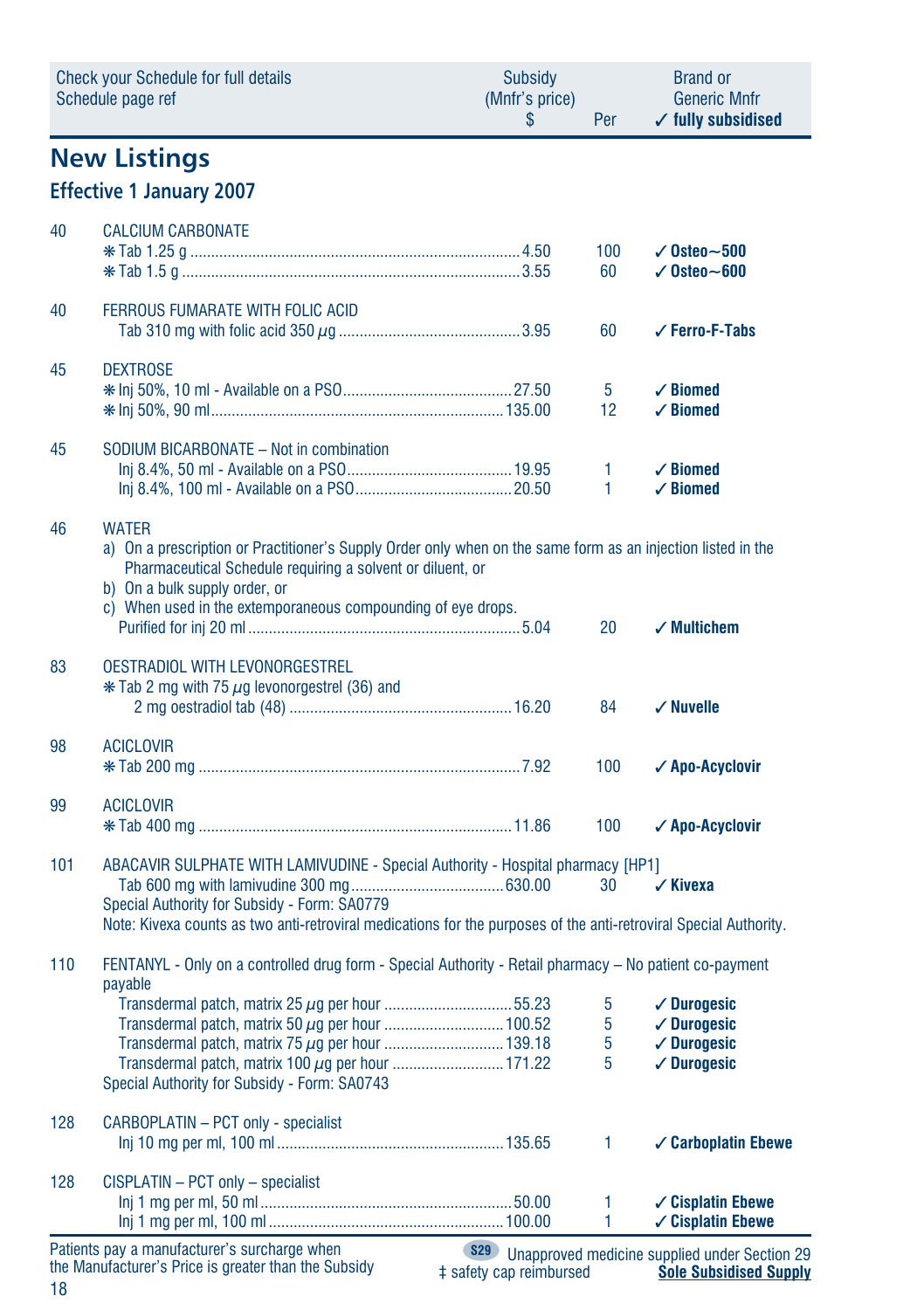|     | <b>Check your Schedule for full details</b><br>Schedule page ref                                                                                                                                           | Subsidy<br>(Mnfr's price)<br>S. | <b>Per</b>           | <b>Brand or</b><br><b>Generic Mnfr</b><br>$\checkmark$ fully subsidised                                                       |
|-----|------------------------------------------------------------------------------------------------------------------------------------------------------------------------------------------------------------|---------------------------------|----------------------|-------------------------------------------------------------------------------------------------------------------------------|
|     | New Listings - effective 1 January 2007 (continued)                                                                                                                                                        |                                 |                      |                                                                                                                               |
| 130 | <b>FLUOROURACIL SODIUM</b><br>$\ln$ 50 mg per ml, 10 ml – PCT only – specialist 5.50<br>lnj 50 mg per ml, 20 ml – PCT only – specialist  10.15<br>$\ln$ 50 mg per ml, 100 ml – PCT only – specialist 50.00 |                                 | 1                    | $\checkmark$ Fluorouracil Ebewe<br>✓ Fluorouracil Ebewe<br>$\checkmark$ Fluorouracil Ebewe<br>$\checkmark$ Fluorouracil Ebewe |
| 149 | <b>SALMETEROL</b>                                                                                                                                                                                          |                                 |                      |                                                                                                                               |
| 153 | SODIUM CROMOGLYCATE                                                                                                                                                                                        |                                 | 22 ml OP             | $\sqrt{Re}$                                                                                                                   |
| 158 | POLYVINYL ALCOHOL                                                                                                                                                                                          |                                 | 15 ml OP<br>15 ml OP | $\sqrt{V}$ Vistil<br>$\checkmark$ Vistil Forte                                                                                |
| 171 | ORAL SUPPLEMENT 1KCAL/ML - Hospital Pharmacy [HP3] - Special Authority<br>Special Authority for Subsidy - Form: SA0583                                                                                     |                                 | 900 g OP             | ✓ Fortisip Powder                                                                                                             |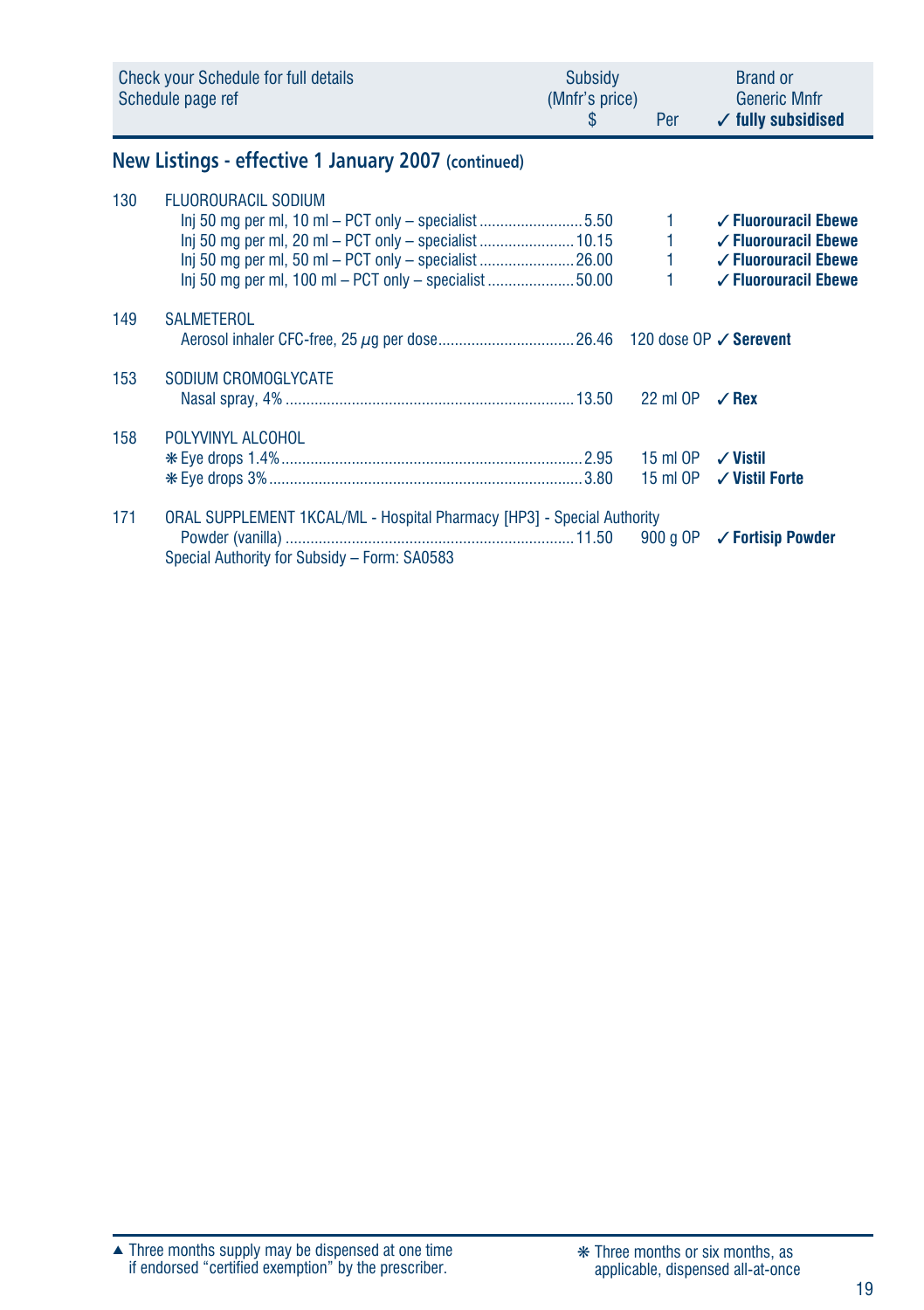| Check your Schedule for full details | Subsidy        | <b>Brand or</b>               |
|--------------------------------------|----------------|-------------------------------|
| Schedule page ref                    | (Mnfr's price) | <b>Generic Mnfr</b>           |
|                                      | Per            | $\checkmark$ fully subsidised |

# **Changes to Restrictions**

### **Effective 1 January 2007**

| 69  | POVIDONE IODINE                                                                                                           |         |           |                                    |
|-----|---------------------------------------------------------------------------------------------------------------------------|---------|-----------|------------------------------------|
|     |                                                                                                                           |         | $-500$ ml | ✔ Betadine Skin Prep               |
|     |                                                                                                                           | (17.39) |           | Orion                              |
|     | Skin preparation, povidone iodine 10% with 30% alcohol8.13                                                                |         | 500 ml    | $\checkmark$ Betadine Skin Prep    |
|     | Skin preparation, povidone iodine 10% with 70% alcohol8.13                                                                |         | 500 ml    |                                    |
|     |                                                                                                                           | (17.39) |           | Orion                              |
|     | Note: this is a description change only.                                                                                  |         |           |                                    |
| 95  | <b>NYSTATIN</b>                                                                                                           |         |           |                                    |
|     |                                                                                                                           |         | 50        | <b>S29</b><br>$\checkmark$ Nilstat |
|     |                                                                                                                           |         |           |                                    |
| 98  | <b>ACICLOVIR</b>                                                                                                          |         |           |                                    |
|     |                                                                                                                           |         | 90        | $\sqrt{2}$ Ovirax $\frac{-829}{2}$ |
|     | Zovirax tab dispersible 200 mg now has Ministerial consent for distribution, so Section 29 criteria no longer<br>applies. |         |           |                                    |
| 122 | TRIFLUOPERAZINE HYDROCHLORIDE                                                                                             |         |           |                                    |
|     |                                                                                                                           |         | 100       |                                    |
|     |                                                                                                                           | (10.22) |           | <b>Stelazine</b>                   |
|     |                                                                                                                           |         |           |                                    |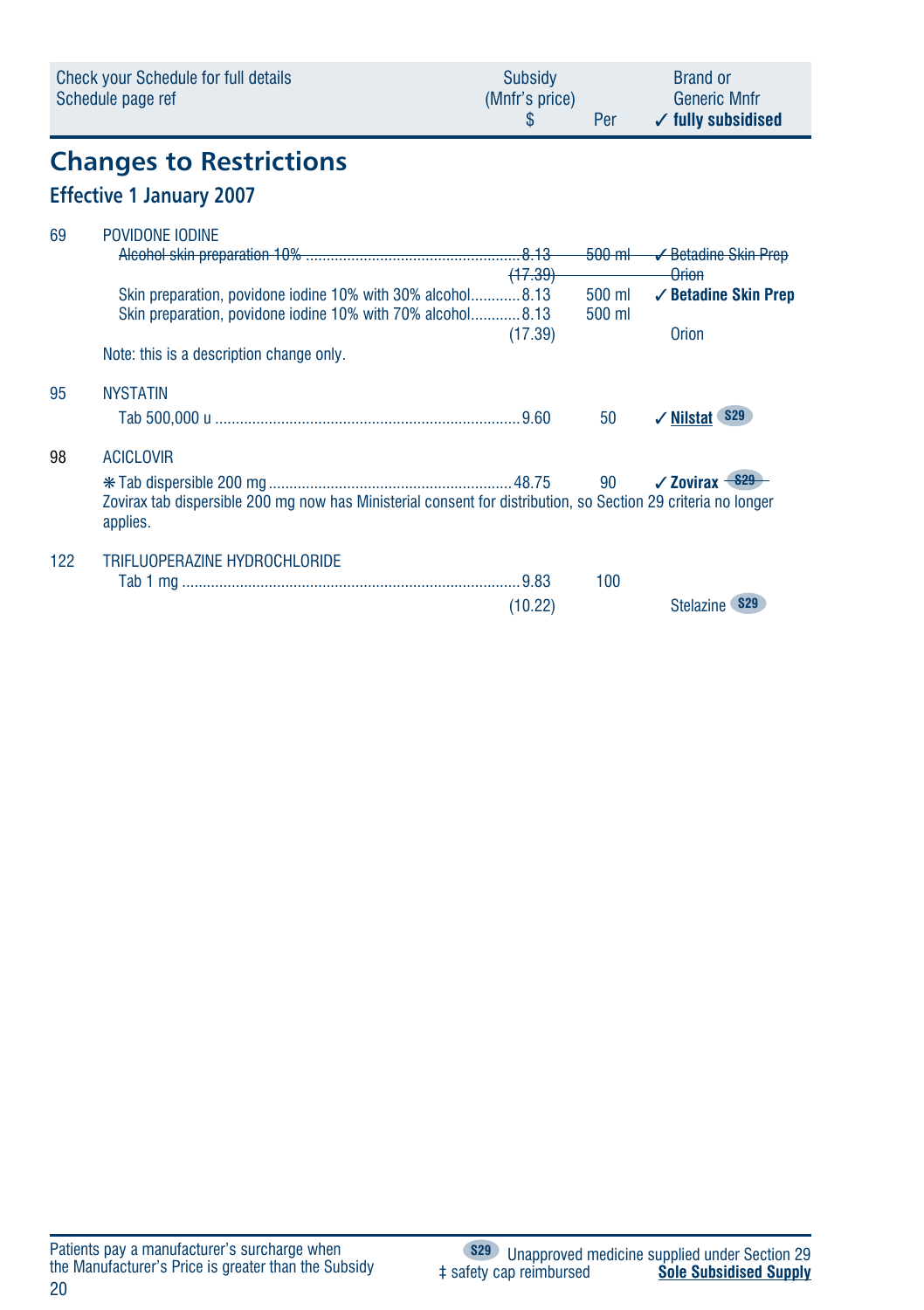|     | <b>Check your Schedule for full details</b><br>Schedule page ref                                                                                                                                                                         | <b>Subsidy</b><br>(Mnfr's price)<br>S | Per                            | <b>Brand or</b><br><b>Generic Mnfr</b><br>$\checkmark$ fully subsidised |
|-----|------------------------------------------------------------------------------------------------------------------------------------------------------------------------------------------------------------------------------------------|---------------------------------------|--------------------------------|-------------------------------------------------------------------------|
|     | <b>Changes to Subsidy and Manufacturer's Price</b><br><b>Effective 1 January 2007</b>                                                                                                                                                    |                                       |                                |                                                                         |
| 31  | INSULIN ASPART (+ subsidy)                                                                                                                                                                                                               |                                       | 5<br>1.                        | √ NovoRapid Penfill<br>√ NovoRapid                                      |
| 36  | MUCILAGINOUS LAXATIVES WITH STIMULANTS († price)                                                                                                                                                                                         | (12.00)                               | 250 g OP                       | Granocol                                                                |
| 45  | DEXTROSE (1 subsidy)                                                                                                                                                                                                                     |                                       | 5                              | $\sqrt{M}$ ayne                                                         |
| 66  | BETAMETHASONE DIPROPIONATE (1 price)                                                                                                                                                                                                     | (6.91)<br>(13.83)<br>(13.83)          | $15q$ OP<br>30 g OP<br>30 g OP | <b>Diprosone</b><br>Diprosone OV<br>Diprosone OV                        |
| 71  | PODOPHYLOTOXIN (1 price)<br>a) Only on a prescription;<br>b) Maximum 3.5 ml per prescription.                                                                                                                                            | (38.00)                               | 3.5 ml OP                      | Condyline                                                               |
| 76  | OXYTOCIN - Available on a PSO (1 subsidy)                                                                                                                                                                                                |                                       | 5<br>5                         | $\checkmark$ Syntocinon<br>$\checkmark$ Syntocinon                      |
| 82  | <b>OESTRADIOL</b> († price)<br>$*$ TDDS 3.9 mg per day (releases 50 $\mu$ g of oestradiol per day)4.12<br>a) Only on a prescription;<br>b) No more than 1 patch per week;<br>c) Higher subsidy of \$13.18 per 4 with Special Authority.  | (14.50)                               | 4                              | Climara 50                                                              |
| 82  | <b>OESTRADIOL</b> († price)<br>$*$ TDDS 7.8 mg per day (releases 100 $\mu$ g of oestradiol per day)7.05<br>a) Only on a prescription;<br>b) No more than 1 patch per week;<br>c) Higher subsidy of \$16.14 per 4 with Special Authority. | (17.75)                               | 4                              | Climara 100                                                             |
| 104 | DICLOFENAC SODIUM - Special Authority available - Retail pharmacy († price)                                                                                                                                                              | (8.00)                                | 20                             | <b>Voltaren D</b>                                                       |

117 CYCLIZINE HYDROCHLORIDE - Special Authority available - Retail pharmacy (è price) Tab 50 mg ................................................................................1.26 10 (4.20) Marzine

Three months supply may be dispensed at one time if endorsed "certified exemption" by the prescriber. ▲ ❋ Three months or six months, as

applicable, dispensed all-at-once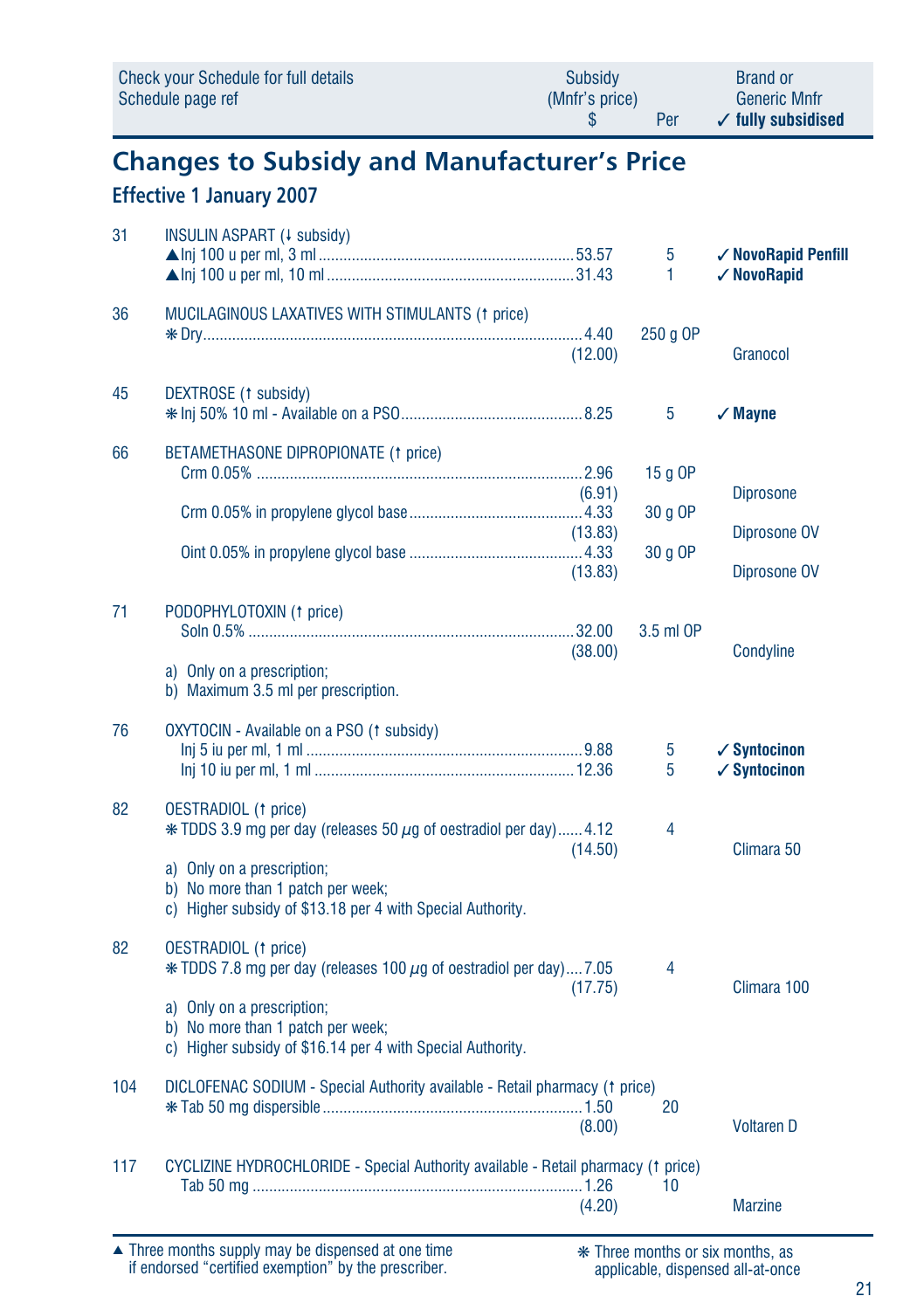|     | Check your Schedule for full details<br>Schedule page ref                                                                                                      | Subsidy<br>(Mnfr's price)<br>\$ | Per            | <b>Brand or</b><br><b>Generic Mnfr</b><br>$\checkmark$ fully subsidised |
|-----|----------------------------------------------------------------------------------------------------------------------------------------------------------------|---------------------------------|----------------|-------------------------------------------------------------------------|
|     | Changes to Subsidy and Manufacturer's Price - effective 1 January 2007 (continued)                                                                             |                                 |                |                                                                         |
| 126 | METHYLPHENIDATE HYDROCHLORIDE (+ subsidy)<br>a) Special Authority - Retail pharmacy<br>b) Controlled Drug Form<br>Special Authority for Subsidy - Form: SA0696 |                                 | 100            | $\sqrt{ }$ Ritalin SR                                                   |
| 128 | $CISPLATIN - PCT only - specialist (l-subsidy)$                                                                                                                |                                 | $1 \text{ mg}$ | $\sqrt{}$ Baxter                                                        |
| 159 | CHARCOAL (1 subsidy)                                                                                                                                           |                                 |                |                                                                         |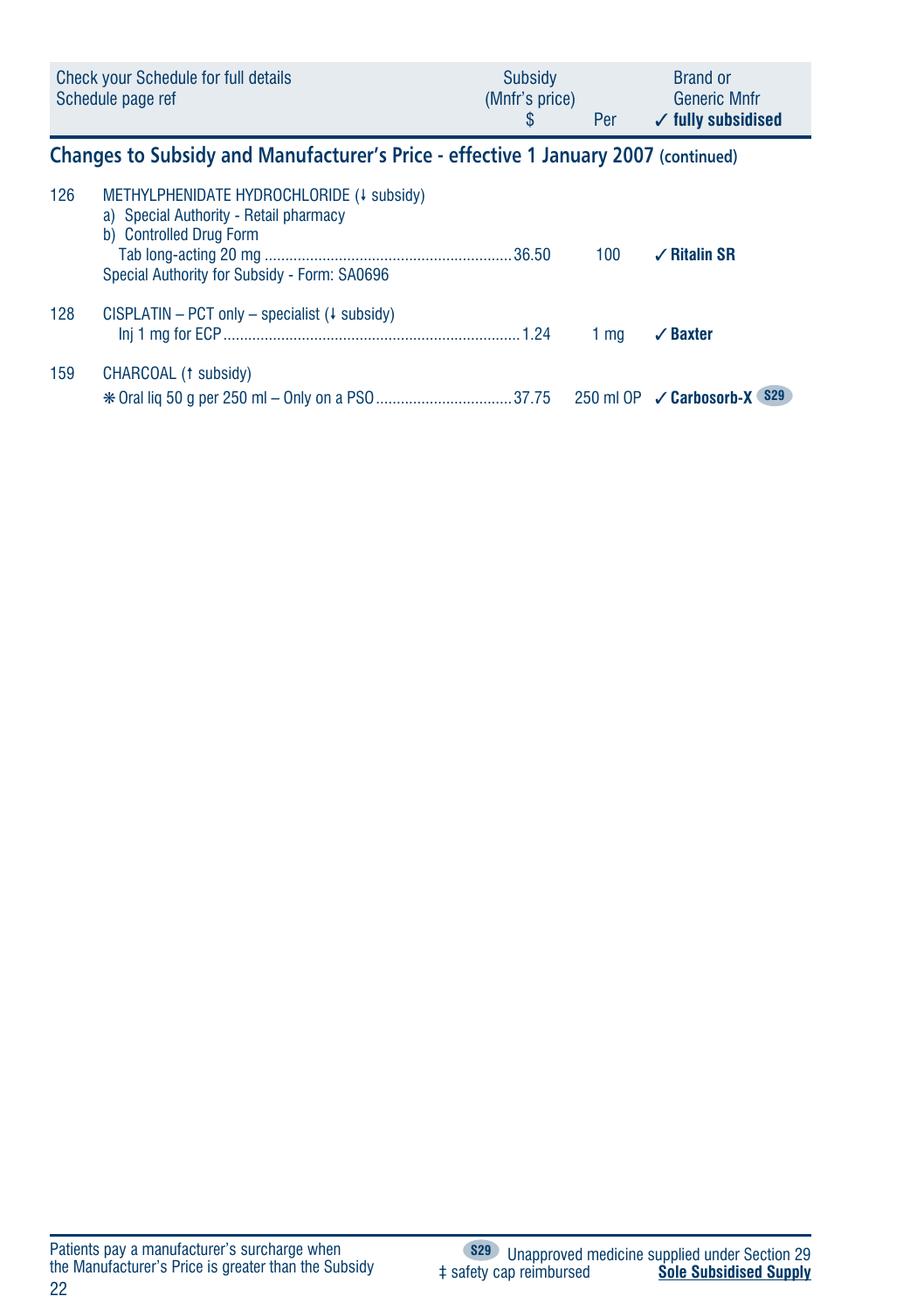| Check your Schedule for full details | Subsidy        | <b>Brand or</b>               |
|--------------------------------------|----------------|-------------------------------|
| Schedule page ref                    | (Mnfr's price) | <b>Generic Mnfr</b>           |
|                                      | Per            | $\checkmark$ fully subsidised |

# **Changes to Sole Subsidised Supply**

### **Effective 1 January 2007**

For the list of new Sole Subsidised Supply products effective 1 January 2007 refer to the bold entries in the cumulative Sole Subsidised Supply table pages 9-17.

# **Changes to PSO**

### **Effective 1 December 2006**

| 191 | <b>Blood and Blood Forming Organs</b> |                     |  |
|-----|---------------------------------------|---------------------|--|
|     | Sodium bicarbonate                    | $Ini 8.4\%$ . 50 ml |  |
|     |                                       | lni 8.4%, 100 ml    |  |

Three months supply may be dispensed at one time if endorsed "certified exemption" by the prescriber. ▲ ❋ Three months or six months, as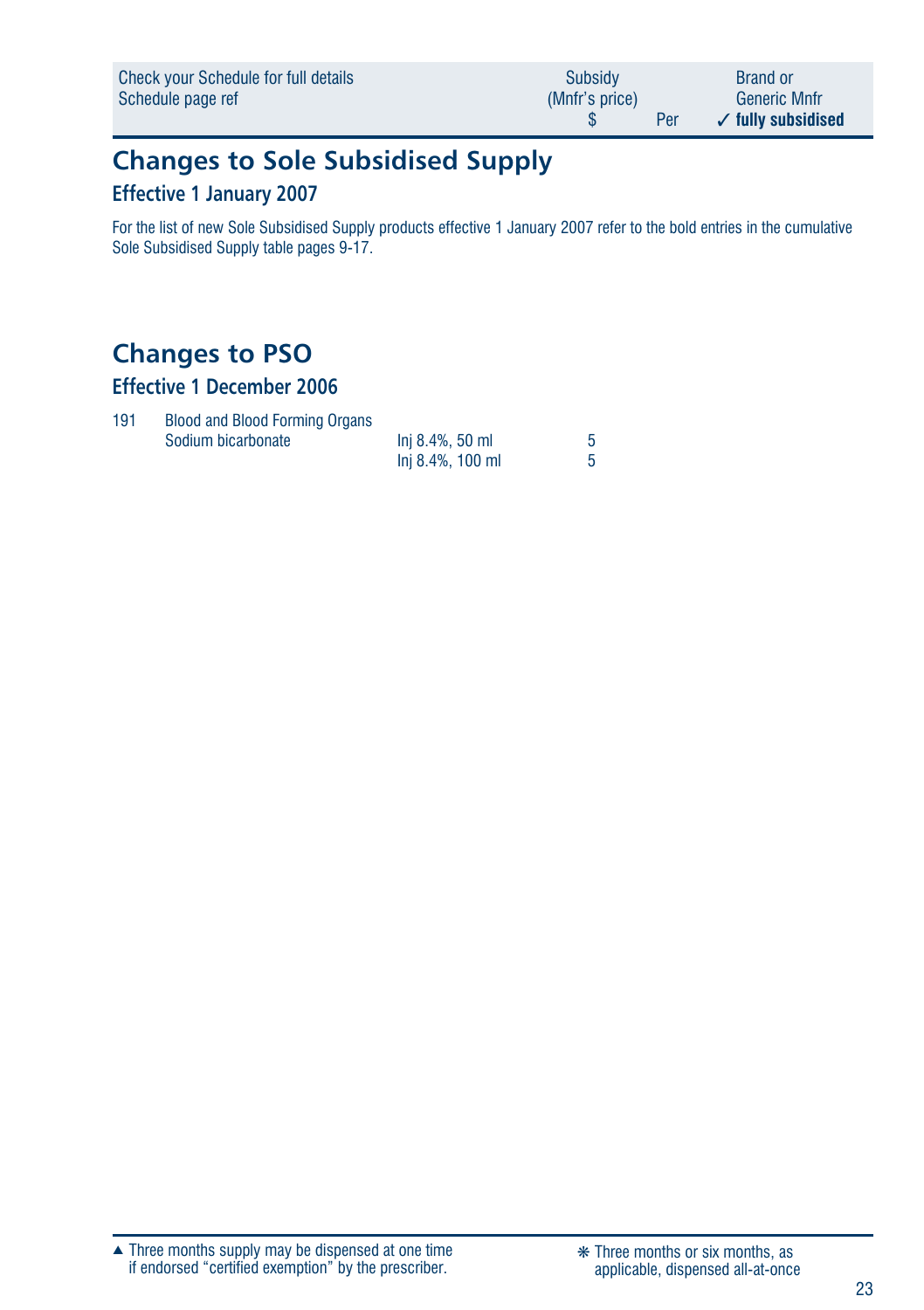|     | <b>Check your Schedule for full details</b><br>Schedule page ref                                                                                                                                                                                                                                                                                                                                                    | Subsidy<br>(Mnfr's price)<br>\$ | Per                    | <b>Brand or</b><br><b>Generic Mnfr</b><br>$\checkmark$ fully subsidised |
|-----|---------------------------------------------------------------------------------------------------------------------------------------------------------------------------------------------------------------------------------------------------------------------------------------------------------------------------------------------------------------------------------------------------------------------|---------------------------------|------------------------|-------------------------------------------------------------------------|
|     | <b>Delisted Items</b><br><b>Effective 1 January 2007</b>                                                                                                                                                                                                                                                                                                                                                            |                                 |                        |                                                                         |
| 28  | DICYCLOMINE HYDROCHLORIDE                                                                                                                                                                                                                                                                                                                                                                                           |                                 | 100                    | $\sqrt{}$ Merbentyl                                                     |
| 34  | <b>INSULIN SYRINGES, disposable with attached needle</b><br>Maximum of 100 dev per prescription.                                                                                                                                                                                                                                                                                                                    | 1.59<br>(1.99)                  | 100<br>10              | $\angle$ B-D Ultra Fine II<br><b>B-D Ultra Fine II</b>                  |
|     |                                                                                                                                                                                                                                                                                                                                                                                                                     | 1.59<br>(1.99)                  | 100<br>10 <sup>1</sup> | ✓ B-D Ultra Fine II<br><b>B-D Ultra Fine II</b>                         |
|     |                                                                                                                                                                                                                                                                                                                                                                                                                     | 1.59<br>(1.99)                  | 100<br>10              | ✓ B-D Ultra Fine II<br><b>B-D Ultra Fine II</b>                         |
| 40  | CALCIUM LACTATE-GLUCONATE                                                                                                                                                                                                                                                                                                                                                                                           | 2.49<br>(3.51)                  | 30<br>10               | ✓ Calcium-Sandoz 1000<br>Calcium-Sandoz 1000                            |
| 75  | ETHINYLOESTRADIOL WITH NORETHISTERONE<br>$*$ Tab ethinyloestradiol 35 $\mu$ g with norethisterone 500 $\mu$ g (7)<br>and tab ethinyloestradiol 35 $\mu$ g with norethisterone 1 mg (9)<br>and tab ethinyloestradiol 35 $\mu$ g with norethisterone<br>a) Available on a PSO<br>b) Higher subsidy of \$13.80 per 84 with Special Authority                                                                           | (13.80)                         | 84                     | Synphasic 28                                                            |
| 81  | CYPROTERONE ACETATE - Hospital pharmacy [HP3]-specialist                                                                                                                                                                                                                                                                                                                                                            |                                 | 50                     | $\checkmark$ Pacific Cyproterone                                        |
| 91  | <b>CEFTRIAXONE SODIUM</b><br>a) Hospital pharmacy [HP3]<br>b) Subsidy by endorsement<br>c) Available on a PSO<br>Subsidised only if prescribed for a dialysis or cystic fibrosis patient, or the treatment of confirmed ciprofloxacin-<br>resistant gonorrhoea, or the treatment of suspected meningitis in patients who have a known allergy to penicillin<br>and the prescription or PSO is endorsed accordingly. | (7.00)<br>(9.00)                | 1<br>1.                | Rocephin<br>Rocephin                                                    |
| 92  | <b>AMOXYCILIN</b>                                                                                                                                                                                                                                                                                                                                                                                                   |                                 | 30 ml OP               | ✔ Ospamox Paediatric<br><b>Drops</b>                                    |
| 129 | <b>CALCIUM FOLINATE</b><br>Inj 15 mg - Hospital pharmacy [HP1] - specialist - PCT57.20                                                                                                                                                                                                                                                                                                                              |                                 | 5                      | ✔ Leucovorin Calcium                                                    |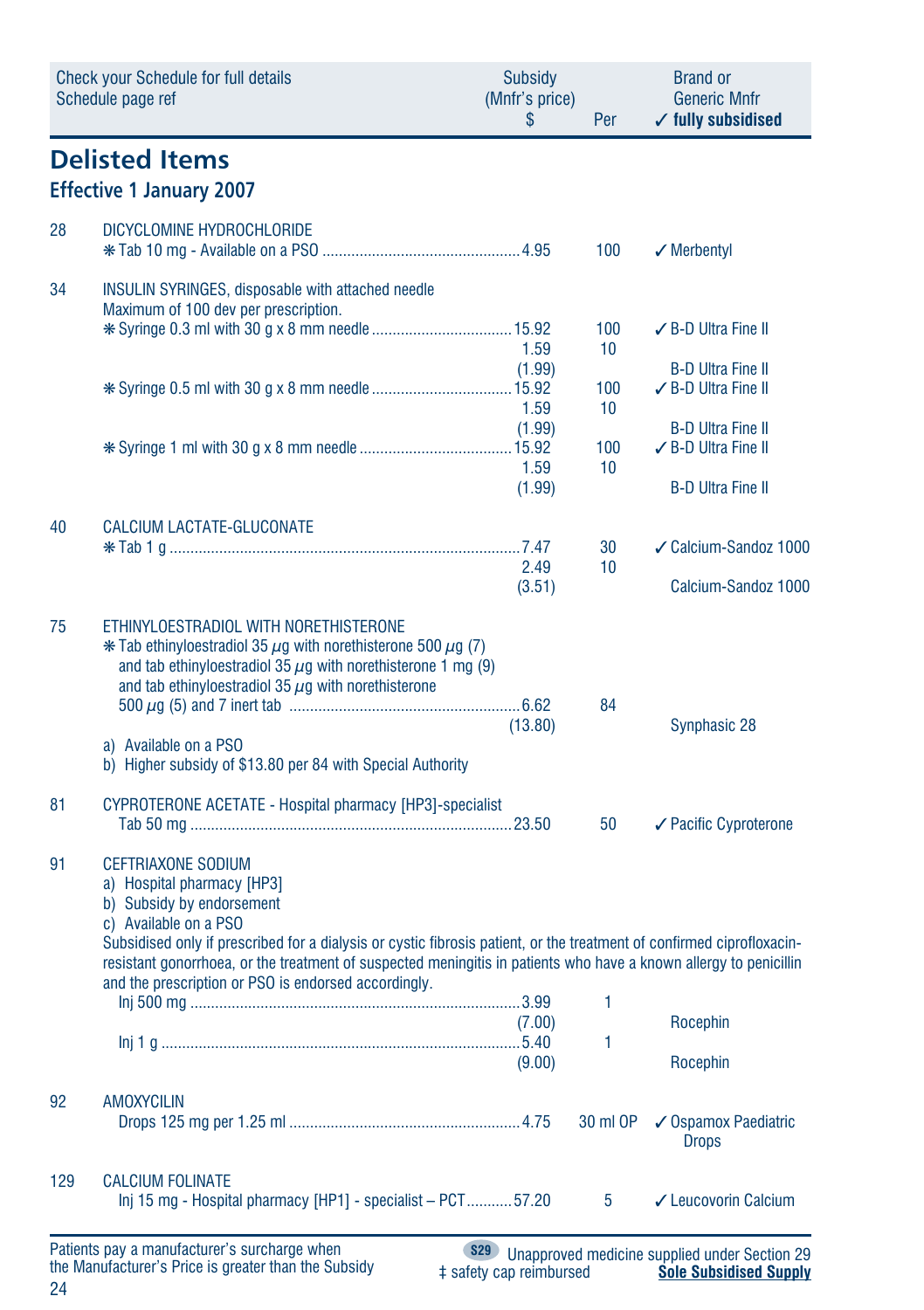|     | <b>Check your Schedule for full details</b><br>Schedule page ref                                             | Subsidy<br>(Mnfr's price)<br>S | <b>Per</b>                       | <b>Brand or</b><br><b>Generic Mnfr</b><br>$\checkmark$ fully subsidised |  |  |  |
|-----|--------------------------------------------------------------------------------------------------------------|--------------------------------|----------------------------------|-------------------------------------------------------------------------|--|--|--|
|     | Delisted Items - effective 1 January 2007 (continued)                                                        |                                |                                  |                                                                         |  |  |  |
| 132 | DOXORUBICIN - PCT only - specialist                                                                          |                                | 1                                | $\sqrt{M}$ ayne                                                         |  |  |  |
| 132 | EPIRUBICIN - PCT only - specialist                                                                           |                                | 1.<br>$\mathbf{1}$               | $\angle$ Pharmorubicin<br>$\sqrt{}$ Pharmorubicin                       |  |  |  |
| 147 | PROMETHAZINE HYDROCHLORIDE<br>* Inj 25 mg per ml, 1 ml - Available on a PSO  12.68                           | (20.24)                        | 10                               | Phenergan                                                               |  |  |  |
| 157 | CARBACHOL - Retail pharmacy-specialist                                                                       |                                | $15 \text{ ml }$ OP              | ✓ Isopto Carbachol                                                      |  |  |  |
| 157 | HOMATROPINE HYDROBROMIDE                                                                                     |                                |                                  |                                                                         |  |  |  |
| 158 | <b>HYPROMELOSE</b>                                                                                           |                                |                                  | 15 ml OP √ Methopt Forte                                                |  |  |  |
| 169 | FAT SUPPLEMENT - Hospital Pharmacy [HP3] - Special Authority<br>Special Authority for Subsidy - Form: SA0580 |                                | 1,000 ml OP $\checkmark$ Calogen |                                                                         |  |  |  |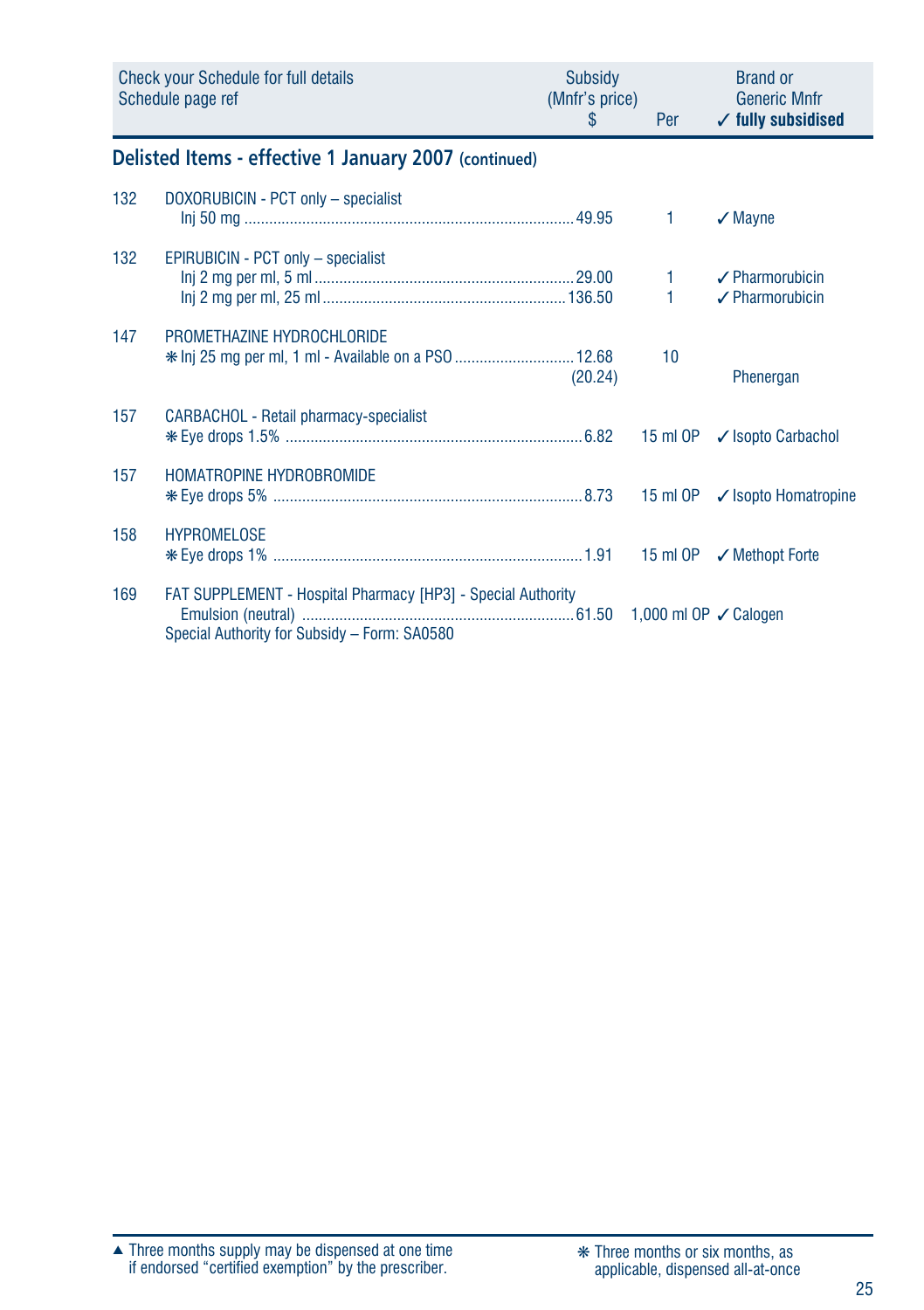|     | <b>Check your Schedule for full details</b><br>Schedule page ref                                                                                   | <b>Subsidy</b><br>(Mnfr's price)<br>S | Per              | <b>Brand or</b><br><b>Generic Mnfr</b><br>$\checkmark$ fully subsidised                |
|-----|----------------------------------------------------------------------------------------------------------------------------------------------------|---------------------------------------|------------------|----------------------------------------------------------------------------------------|
|     | <b>Items to be Delisted</b><br><b>Effective 1 February 2007</b>                                                                                    |                                       |                  |                                                                                        |
| 48  | SIMVASTATIN - See prescribing guideline                                                                                                            |                                       | 30               | $\sqrt{20}$ cor                                                                        |
|     | <b>Effective 1 March 2007</b>                                                                                                                      |                                       |                  |                                                                                        |
| 40  | <b>CALCIUM CARBONATE</b>                                                                                                                           |                                       | 100<br>60        | $\sqrt{0}$ steo $\sim$ 500<br>$\sqrt{0}$ steo $\sim$ 600                               |
|     | <b>Effective 1 April 2007</b>                                                                                                                      |                                       |                  |                                                                                        |
| 126 | METHYLPHENIDATE HYDROCHLORIDE<br>a) Special Authority - Retail pharmacy<br>b) Controlled Drug Form<br>Special Authority for Subsidy - Form: SA0696 |                                       | 100              | $\checkmark$ Ritalin SR                                                                |
|     | <b>Effective 1 July 2007</b>                                                                                                                       |                                       |                  |                                                                                        |
| 83  | <b>OESTRADIOL WITH LEVONORGESTREL - See prescribing guideline</b><br>$*$ Tab 2 mg with 75 $\mu$ g levonorgestrel (12) and                          |                                       | 28               | $\checkmark$ Nuvelle                                                                   |
| 110 | FENTANYL - Only on a controlled drug form - Special Authority - Retail pharmacy - No patient co-payment<br>payable                                 |                                       |                  |                                                                                        |
|     | Special Authority for Subsidy - Form: SA0743                                                                                                       |                                       | 5<br>5<br>5<br>5 | $\checkmark$ Durogesic<br>$\sqrt{}$ Durogesic<br>$\checkmark$ Durogesic<br>✓ Durogesic |
| 122 | TRIFLUOPERAZINE HYDROCHLORIDE                                                                                                                      | (10.22)                               | 112              | <b>Stelazine Section 29</b><br><b>S29</b>                                              |
| 157 | <b>CARBACHOL - Retail pharmacy-specialist</b>                                                                                                      |                                       | 15 ml OP         | ✓ Isopto Carbachol                                                                     |
| 158 | PHENYLEPHRINE HYDROCHLORIDE                                                                                                                        |                                       | 15 ml OP         | $\checkmark$ Isopto Frin                                                               |
| 158 | POLYVINYL ALCOHOL WITH POVIDONE                                                                                                                    |                                       |                  | 15 ml OP √ Tears Plus                                                                  |
| 171 | ORAL SUPPLEMENT 1KCAL/ML - Hospital Pharmacy [HP3] - Special Authority<br>Special Authority for Subsidy - Form: SA0583                             |                                       | 900 g OP         | $\checkmark$ Nutridrink                                                                |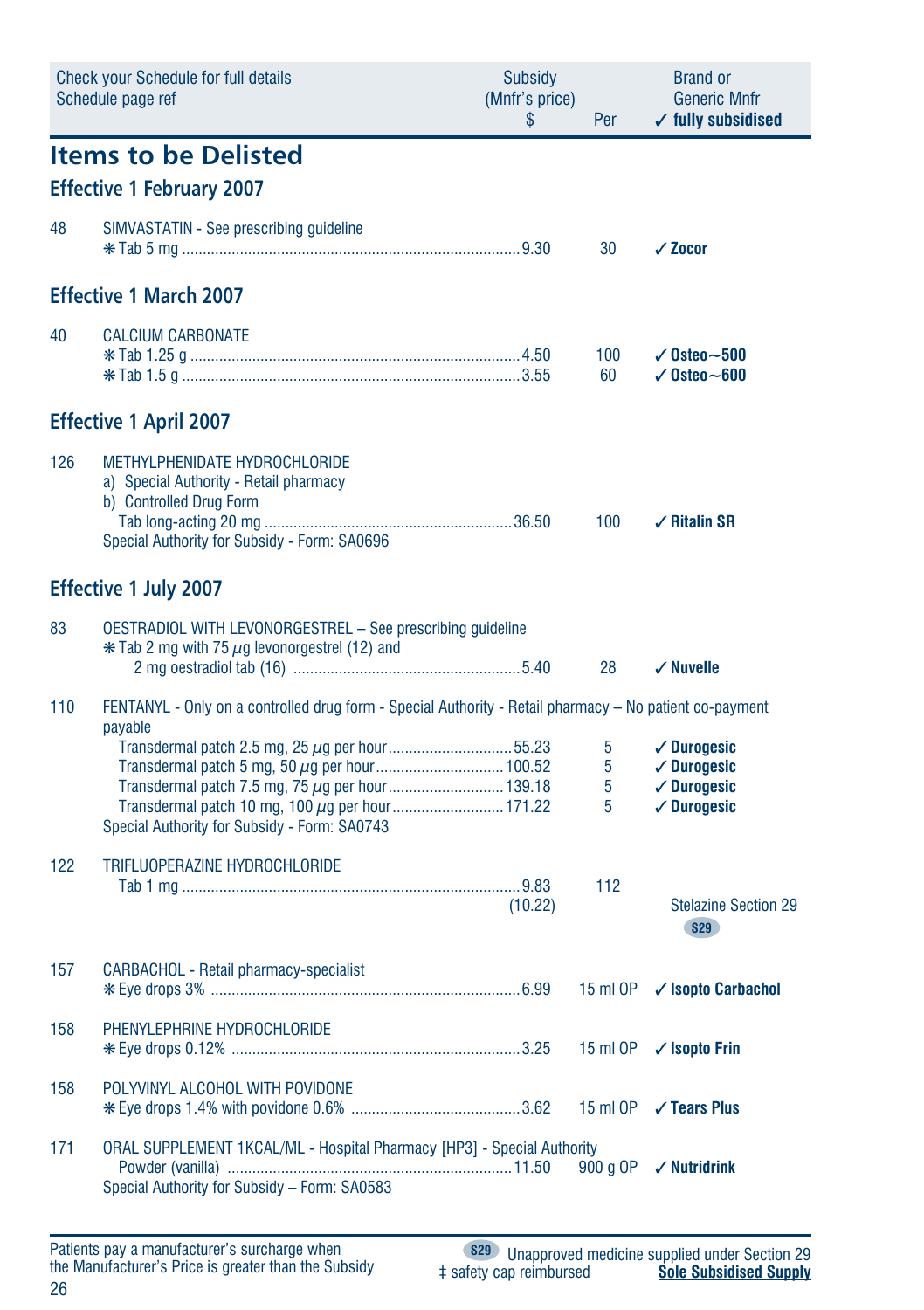| Check your Schedule for full details | Subsidy        | <b>Brand or</b>               |
|--------------------------------------|----------------|-------------------------------|
| Schedule page ref                    | (Mnfr's price) | <b>Generic Mnfr</b>           |
|                                      | Per            | $\checkmark$ fully subsidised |

### **Items to be Delisted - effective 1 October 2007**

149 SALMETEROL - See Prescribing Guideline Aerosol inhaler, 25 μg per dose ...............................................26.46 120 dose OP ✓ **Serevent** Note: this product has been replaced by Serevent aerosol inhaler CFC-free

Three months supply may be dispensed at one time if endorsed "certified exemption" by the prescriber. ▲ ❋ Three months or six months, as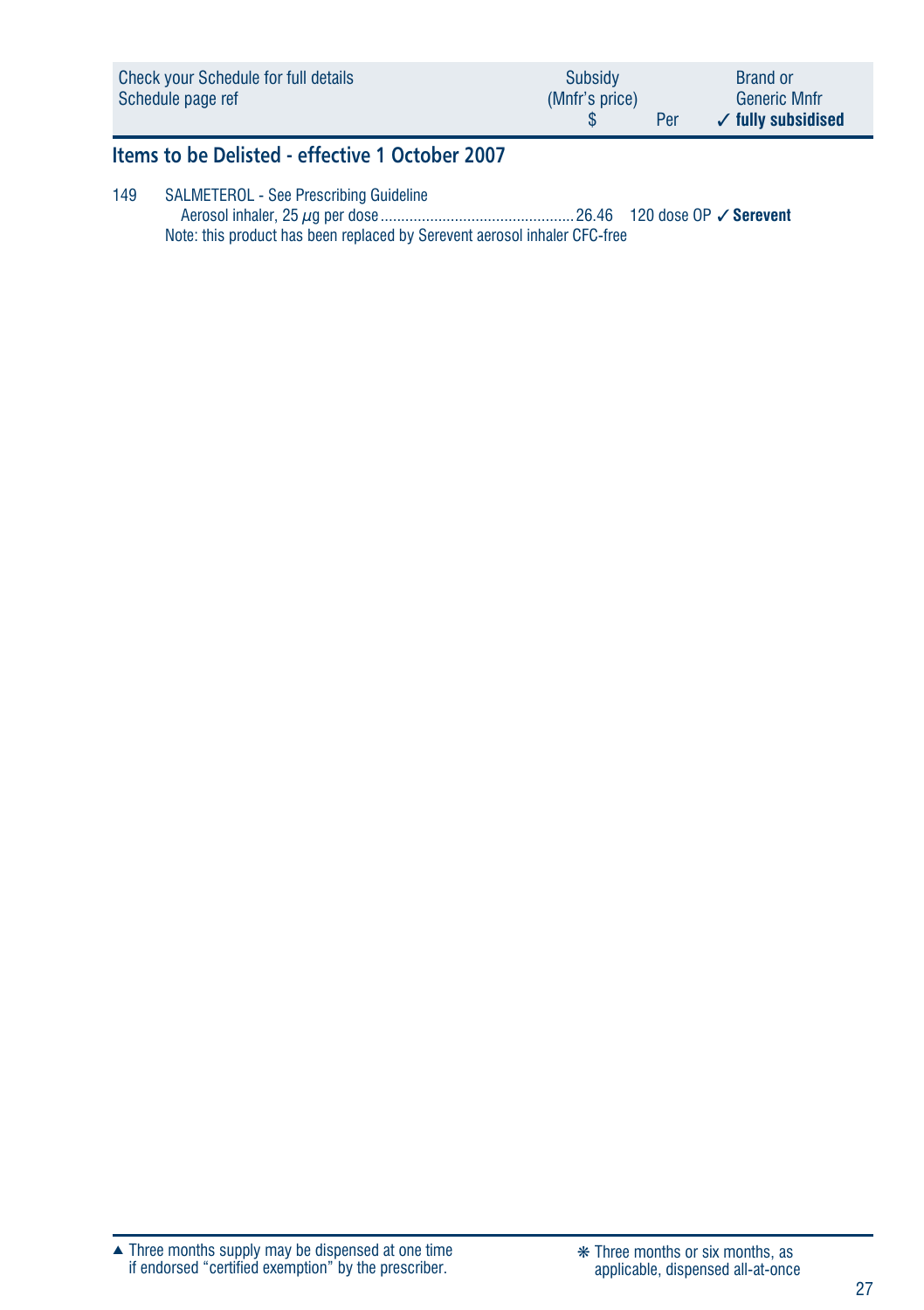| <b>Contracted Pharmaceutical</b><br><b>Description</b>                                                                                                                                                                           | <b>Brand</b>   | Price (\$)<br>(ex man.<br>excl. GST) | Per    | <b>DV</b><br>Limit | <b>DV Limit DV</b><br>applies<br>from | <b>Pharmaceutical</b> |
|----------------------------------------------------------------------------------------------------------------------------------------------------------------------------------------------------------------------------------|----------------|--------------------------------------|--------|--------------------|---------------------------------------|-----------------------|
| <b>Section H changes to Part II</b>                                                                                                                                                                                              |                |                                      |        |                    |                                       |                       |
| <b>Effective 1 January 2007</b>                                                                                                                                                                                                  |                |                                      |        |                    |                                       |                       |
| ABACAVIR SULPHATE WITH LAMIVUDINE<br>Tab 600 mg with lamivudine                                                                                                                                                                  |                | 630.00                               | 30     |                    |                                       |                       |
| <b>ACTIVATED CHARCOAL</b><br>Oral liq 50 g per 250 ml Carbosorb-X                                                                                                                                                                |                | 37.75                                | 250 ml |                    |                                       |                       |
| <b>CARBOPLATIN</b><br>Inj 10 mg per ml, 100 ml Carboplatin                                                                                                                                                                       | Ebewe          | 135.65                               | 1      |                    |                                       |                       |
| <b>CISPLATIN</b><br>lni 1 mg per ml, 50 ml Cisplatin<br>lni 1 mg per ml, 100 ml Cisplatin                                                                                                                                        | Ebewe<br>Ebewe | 50.00<br>100.00                      | 1<br>1 |                    |                                       |                       |
| <b>DEXTROSE</b>                                                                                                                                                                                                                  |                | 27.50                                | 5      |                    |                                       |                       |
| <b>FENTANYL</b><br>Transdermal patch 2.5 mg,<br><b>Transdermal patch 5 mg,</b>                                                                                                                                                   |                | -55.23                               | -5     |                    |                                       |                       |
| Transdermal patch 7.5 mg,                                                                                                                                                                                                        |                | $-139.18$ 5                          |        |                    |                                       |                       |
| Transdermal patch 10 mg,<br>Note – Durogesic transdermal patch to be delisted from 1 January 2007. Please note that Durogesic patches, matrix are<br>available, although not listed in Section H of the Pharmaceutical Schedule. |                |                                      |        |                    |                                       |                       |

#### FERROUS FUMARATE WITH FOLIC ACID

| Tab 310 mg with folic acid                     | 3.95   | 60 |
|------------------------------------------------|--------|----|
| FLUOROURACIL SODIUM                            |        |    |
| lni 50 mg per ml, 10 ml Fluorouracil<br>Ebewe  | 5.50   |    |
| lni 50 mg per ml, 20 ml Fluorouracil<br>Ebewe  | 10.15  | 1  |
| lni 50 mg per ml, 50 ml Fluorouracil<br>Ebewe  | 26.00  |    |
| lni 50 mg per ml, 100 ml Fluorouracil<br>Ebewe | 50.00  |    |
| <b>GADOBENDATE DIMEGLUMINE</b>                 |        |    |
|                                                | 324.74 | 10 |
|                                                | 636.28 | 10 |

Products with Hospital Supply Status (HSS) are in **bold**.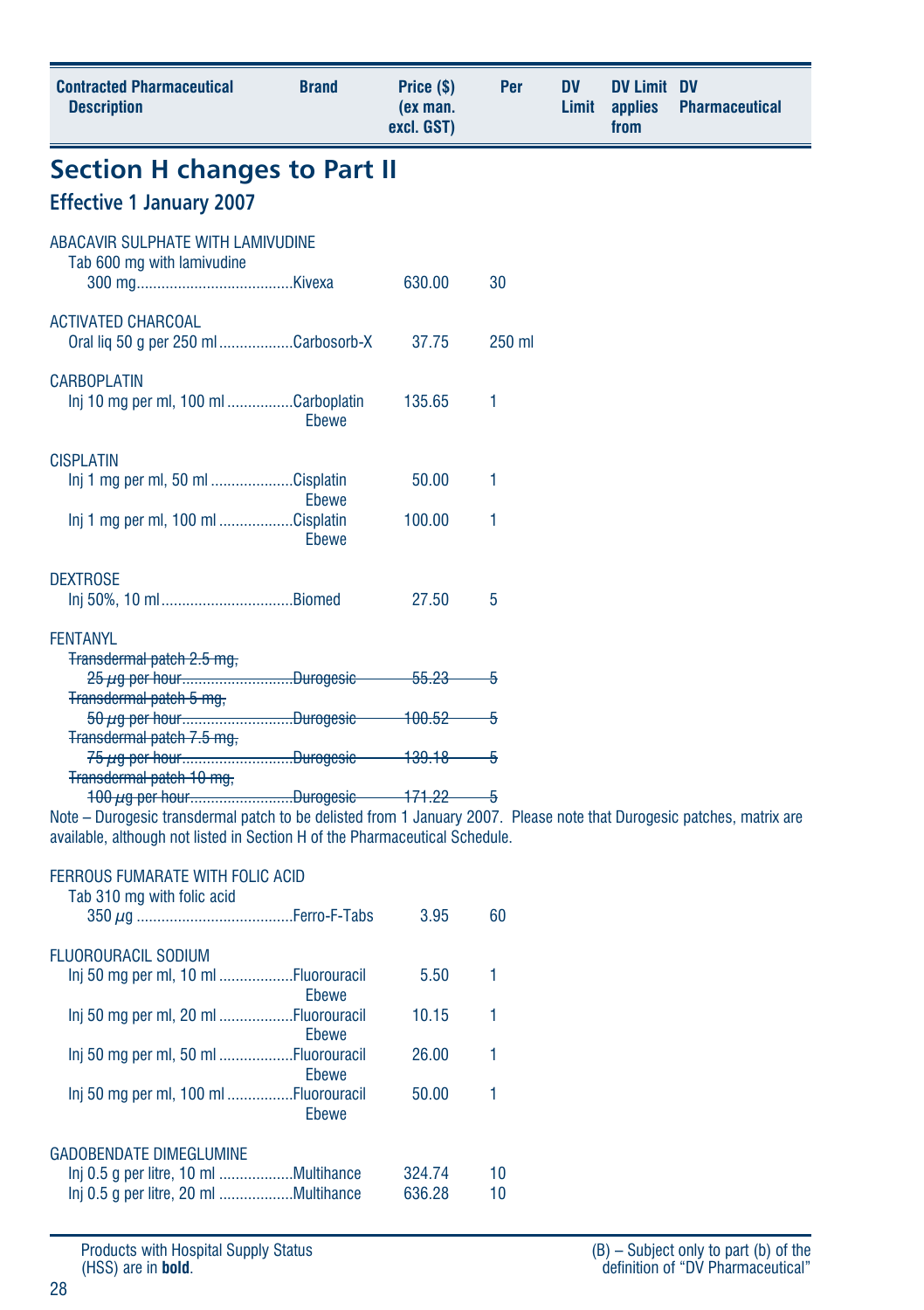| <b>Contracted Pharmaceutical</b><br><b>Description</b>                                  | <b>Brand</b> | Price (\$)<br>(ex man.<br>excl. GST) | Per | <b>DV</b><br>Limit | <b>DV Limit DV</b><br>applies<br>from | <b>Pharmaceutical</b>                                                                                         |
|-----------------------------------------------------------------------------------------|--------------|--------------------------------------|-----|--------------------|---------------------------------------|---------------------------------------------------------------------------------------------------------------|
| Section H changes to Part II - effective 1 January 2007 (continued)                     |              |                                      |     |                    |                                       |                                                                                                               |
| <b>IODIXANOL</b>                                                                        |              |                                      |     |                    |                                       |                                                                                                               |
| Inj 270 mg per ml (iodine<br>equivalent), 50 ml  Visipaque<br>Inj 270 mg per ml (iodine |              | 235.60                               | 10  | 5%                 | <b>Mar-07</b>                         | (B)                                                                                                           |
| equivalent), 100 ml  Visipaque                                                          |              | 471.30                               | 10  | 5%                 | Mar-07                                | (B)                                                                                                           |
| Inj 320 mg per ml (iodine<br>equivalent), 50 ml  Visipaque<br>Inj 320 mg per ml (iodine |              | 235.60                               | 10  | 5%                 | Mar-07                                | (B)                                                                                                           |
| equivalent), 100 ml  Visipaque<br>Inj 320 mg per ml (iodine                             |              | 471.30                               | 10  | 5%                 | <b>Mar-07</b>                         | (B)                                                                                                           |
| equivalent), 200 ml  Visipaque                                                          |              | 565.56                               | 6   | 5%                 | <b>Mar-07</b>                         | (B)                                                                                                           |
| <b>IOHEXOL</b><br>Inj 240 mg per ml (iodine<br>equivalent), 50 ml Omnipaque             |              | 88.00                                | 10  | 5%                 | <b>Mar-07</b>                         | <b>Iomeron</b>                                                                                                |
| Inj 300 mg per ml (iodine                                                               |              |                                      |     |                    |                                       | Isovue 50 ml<br>& 100 ml<br>Optiray<br><b>Ultravist</b>                                                       |
| equivalent), 20 ml Omnipaque                                                            |              | 35.40                                | 6   | 5%                 | Mar-07                                | <b>Iomeron</b><br><b>Isovue</b><br>Optiray 20 ml<br>& 30 ml<br><b>Ultravist</b>                               |
| Inj 300 mg per ml (iodine<br>equivalent), 50 ml Omnipaque                               |              | 88.00                                | 10  | 5%                 | <b>Mar-07</b>                         | <b>lomeron</b><br><b>Isovue</b><br>Optiray<br>Ultraject 50 ml<br>& 75 ml<br><b>Ultravist</b>                  |
| Inj 300 mg per ml (iodine<br>equivalent), 100 ml Omnipaque                              |              | 176.00                               | 10  | 5%                 | <b>Mar-07</b>                         | <b>Iomeron</b><br><b>Isovue</b><br>Optiray 100 ml,<br>150 ml & 200 ml<br>Ultraject 125 ml<br><b>Ultravist</b> |
| Inj 300 mg per ml (iodine<br>equivalent), 500 ml Omnipaque                              |              | 527.88                               | 6   | 5%                 | Mar-07                                | (B)                                                                                                           |
| Inj 350 mg per ml (iodine<br>equivalent), 20 ml <b>Omnipaque</b>                        |              | 35.40                                | 6   | 5%                 | <b>Mar-07</b>                         | <b>lomeron</b><br><b>Isovue</b><br>Optiray 20 ml<br>& 30 ml<br>Ultraject 30 ml<br>Ultravist 30 ml             |

*continued...*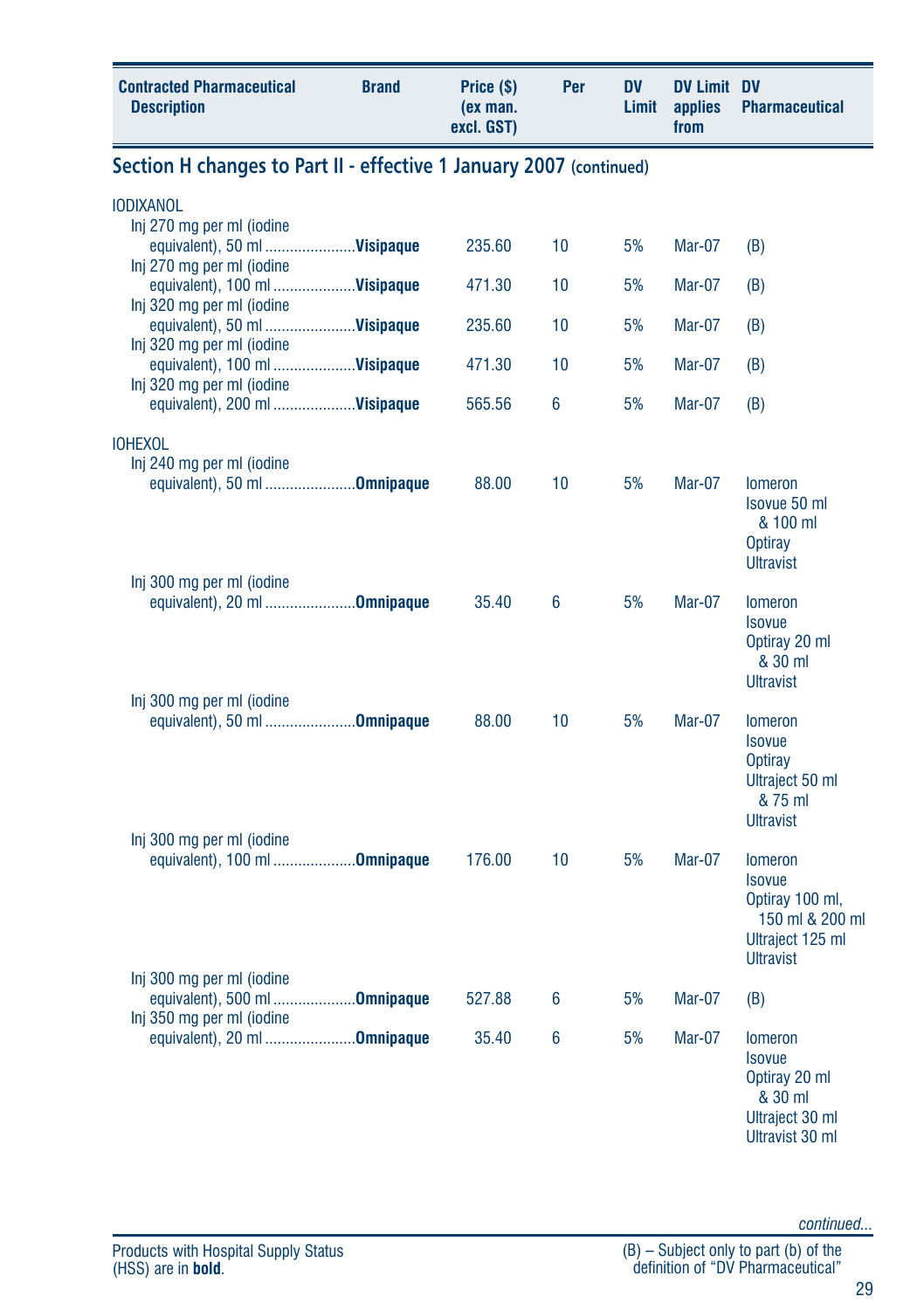| <b>Contracted Pharmaceutical</b><br><b>Description</b>                                                                                        | <b>Brand</b> | Price (\$)<br>(ex man.<br>excl. GST) | Per                                | DV<br>Limit | <b>DV Limit DV</b><br>applies<br>from | <b>Pharmaceutical</b>                                                                          |
|-----------------------------------------------------------------------------------------------------------------------------------------------|--------------|--------------------------------------|------------------------------------|-------------|---------------------------------------|------------------------------------------------------------------------------------------------|
| Section H changes to Part II - effective 1 January 2007 (continued)                                                                           |              |                                      |                                    |             |                                       |                                                                                                |
| continued                                                                                                                                     |              |                                      |                                    |             |                                       |                                                                                                |
| Inj 350 mg per ml (iodine<br>equivalent), 50 ml Omnipaque                                                                                     |              | 88.00                                | 10                                 | 5%          | Mar-07                                | <b>lomeron</b><br><b>Isovue</b><br>Optiray<br><b>Ultraject</b><br><b>Ultravist</b>             |
| Inj 350 mg per ml (iodine<br>equivalent), 75 ml Omnipaque                                                                                     |              | 132.00                               | 10                                 | 5%          | Mar-07                                | <b>lomeron</b><br>Optiray<br><b>Ultraject</b>                                                  |
| Inj 350 mg per ml (iodine<br>equivalent), 100 ml Omnipaque                                                                                    |              | 176.00                               | 10                                 | 5%          | Mar-07                                | <b>lomeron</b><br><b>Isovue</b><br>Optiray<br>Ultraject 100 ml<br>& 125 ml<br><b>Ultravist</b> |
| Inj 350 mg per ml (iodine<br>equivalent), 200 ml Omnipaque                                                                                    |              | 211.20                               | 6                                  | 5%          | Mar-07                                | <b>lomeron</b><br><b>Isovue</b><br><b>Optiray</b><br><b>Ultravist</b>                          |
| Inj 350 mg per ml (iodine<br>equivalent), 500 ml <b>Omnipaque</b>                                                                             |              | 879.80                               | 10                                 | 5%          | Mar-07                                | (B)                                                                                            |
| <b>MANGAFODIPIR</b><br>Inf 0.01 mmol per ml, 50 ml Teslascan                                                                                  |              | 250.00                               | 1                                  |             |                                       |                                                                                                |
| MEGLUMINE DIATRIZOATE WITH SODIUM AMIDOTRIZOATE<br>Oral soln 660 mg per ml with<br>sodium amidotrizoate 100 mg<br>per ml, 100 ml Gastrografin |              | 190.00                               | 10                                 | 5%          | Mar-07                                | Gastroview 120 ml                                                                              |
| <b>MEGLUMINE GADOPENTETATE</b><br>Inj 469 mg per ml (equivalent to<br>0.5 mmol per ml), 10 ml pre filled                                      |              | 84.64                                | 5                                  | 5%          | Mar-07                                | <b>Dotarem</b>                                                                                 |
|                                                                                                                                               |              |                                      |                                    |             |                                       | Omniscan 5 ml<br>& 10 ml                                                                       |
| Inj 469 mg per ml (equivalent to<br>0.5 mmol per ml), 20 ml  Magnevist                                                                        |              | 33.85                                | 1                                  | 5%          | Mar-07                                | Dotarem 15 ml<br>& 20 ml<br>Omniscan 15 ml<br>& 20 ml                                          |
| POLYVINYL ALCOHOL                                                                                                                             |              | 2.95<br>3.80                         | 15 <sub>m</sub><br>15 <sub>m</sub> |             |                                       |                                                                                                |
| <b>PROPOFOL</b><br>Note - Diprivan inj 2%, 50 ml delisted 1 January 2007.                                                                     |              | <del>25.50 -</del>                   | ∔                                  |             |                                       |                                                                                                |
| <b>Products with Hospital Supply Status</b><br>(HSS) are in <b>bold</b> .                                                                     |              |                                      |                                    |             |                                       | $(B)$ – Subject only to part (b) of the<br>definition of "DV Pharmaceutical"                   |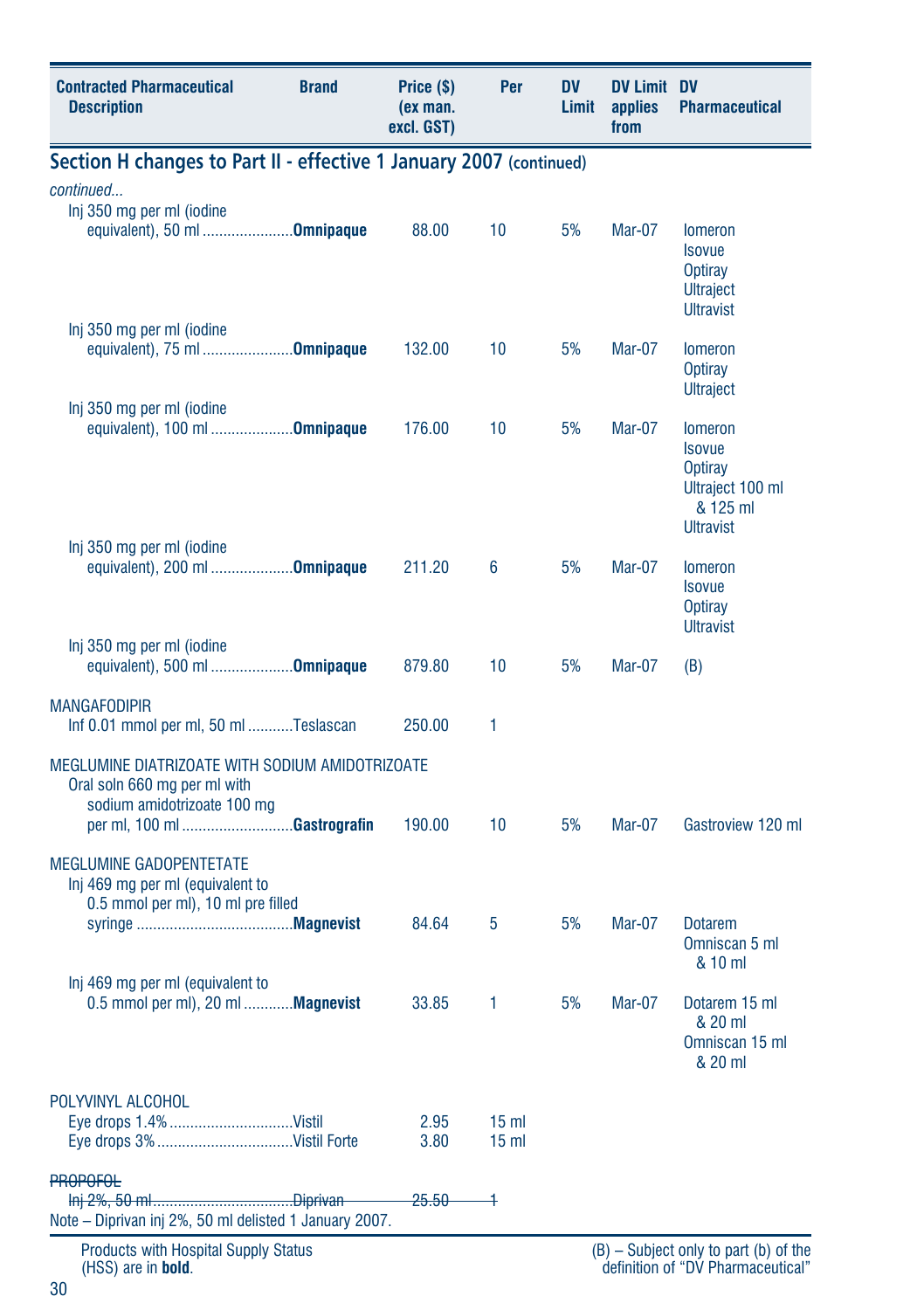| <b>Contracted Pharmaceutical</b><br><b>Description</b>                                                         | <b>Brand</b> | Price (\$)<br>(ex man.<br>excl. GST) | Per        | <b>DV</b><br>Limit | <b>DV Limit DV</b><br>applies<br>from | <b>Pharmaceutical</b>                                                          |
|----------------------------------------------------------------------------------------------------------------|--------------|--------------------------------------|------------|--------------------|---------------------------------------|--------------------------------------------------------------------------------|
| Section H changes to Part II - effective 1 January 2007 (continued)                                            |              |                                      |            |                    |                                       |                                                                                |
| <b>SALMETEROL</b><br>Aerosol inhaler CFC-free 25 $\mu$ g                                                       |              | 26.46                                | 120 dose   |                    |                                       |                                                                                |
| <b>SODIUM BICARBONATE</b><br>Inj 8.4%, 50 ml Biomed<br>Inj 8.4%, 100 ml Biomed                                 |              | 239.40<br>246.00                     | 12<br>12   |                    |                                       |                                                                                |
| SODIUM DIOTRIZOATE<br>Powder for oral soln 3.705 g,<br>10 ml sachetloscan                                      |              | 149.50                               | 50         |                    |                                       |                                                                                |
| <b>WATER</b>                                                                                                   |              | 5.04                                 | 20         | 1%                 | Mar-07                                | Pharmacia                                                                      |
| <b>Effective 1 December 2006</b>                                                                               |              |                                      |            |                    |                                       |                                                                                |
| ACICLOVIR (HSS implementation delayed)<br>Tab dispersible 200 mg <b>Lovir</b>                                  |              | 1.98                                 | 25         |                    | 1%Mar-07 Dec-06 Acicvir               | Alpha-Aciclovir<br><b>Global Aciclovir</b>                                     |
| Tab dispersible 400 mg <b>Lovir</b>                                                                            |              | 6.64                                 | 56         |                    | 1%Mar-07 Dec-06 Acicvir               | <b>Zovirax</b><br>Alpha-Aciclovir<br><b>Global Aciclovir</b>                   |
| Tab dispersible 800 mg <b>Lovir</b>                                                                            |              | 7.38                                 | 35         |                    | 1%Mar-07 Dec-06 Acicvir               | <b>Zovirax</b><br>Alpha-Aciclovir<br><b>Global Aciclovir</b><br><b>Zovirax</b> |
| Note – Acicvir 200 mg, 400 mg and 800 mg to be delisted 1 <b>March 2007</b> December 2006                      |              |                                      |            |                    |                                       |                                                                                |
| <b>BETAHISTINE DIHYDROCHLORIDE</b><br>Note - Vergo 16 tab 16 mg, 100 tablet pack will be delisted 1 June 2007. |              | 7.56                                 | 84         |                    |                                       |                                                                                |
| <b>CALCITRIOL</b>                                                                                              |              | 13.45<br>24.95                       | 100<br>100 | 1%<br>1%           | Feb-07<br>Feb-07                      | Rocaltrol<br>Rocaltrol                                                         |
| <b>CYCLIZINE HYDROCHLORIDE</b>                                                                                 |              | 1.99                                 | 10         | 1%                 | Feb-07                                | <b>Marzine</b>                                                                 |
| <b>FLUCONAZOLE</b><br>$\ln i$ 2 mg per ml, 50 ml <b>m-Fluconazole</b>                                          |              | 7.10                                 | 1          | 1%                 | Feb-07                                | Diflucan IV                                                                    |
| <b>GABAPENTIN</b>                                                                                              |              | 150.00                               | 100        |                    |                                       |                                                                                |
| METOCLOPRAMIDE HYDROCHLORIDE<br>Inj 10 ml per 2 ml polyamp AstraZeneca                                         |              | <del>26.50</del>                     | -50        |                    |                                       |                                                                                |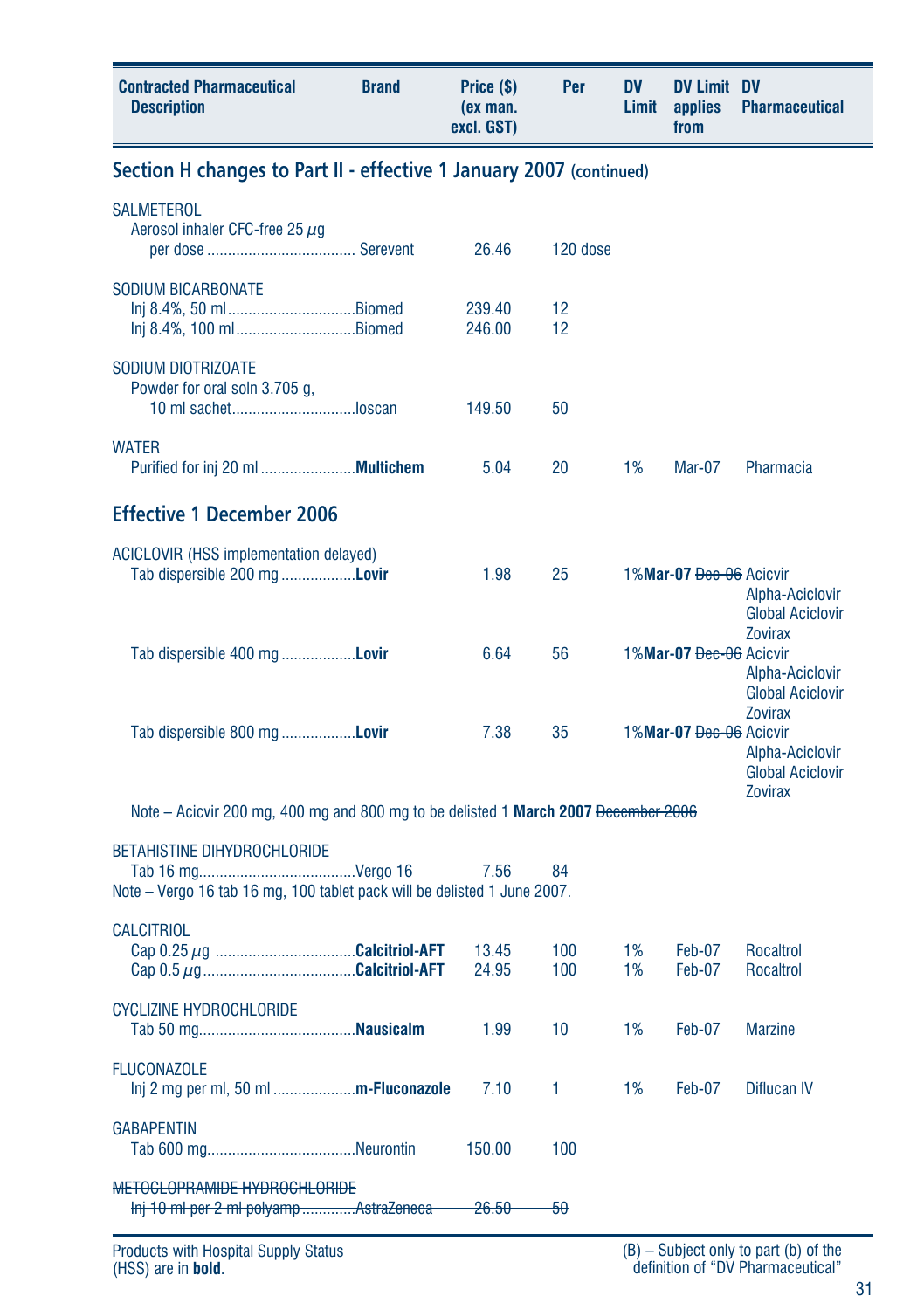| <b>Contracted Pharmaceutical</b><br><b>Description</b>                                                                                                              | <b>Brand</b> | Price (\$)<br>(ex man.<br>excl. GST) | Per             | DV<br>Limit | <b>DV Limit DV</b><br>applies<br>from | <b>Pharmaceutical</b>                                                      |
|---------------------------------------------------------------------------------------------------------------------------------------------------------------------|--------------|--------------------------------------|-----------------|-------------|---------------------------------------|----------------------------------------------------------------------------|
| Section H changes to Part II - effective 1 December 2006 (continued)                                                                                                |              |                                      |                 |             |                                       |                                                                            |
| TRIAMCINOLONE ACETONIDE WITH GRAMICIDIN, NEOMYCIN AND NYSTATIN<br>Ear drops 1 mg with nystatin<br>100,000 u, neomycin sulphate<br>2.5 mg and gramicidin 250 $\mu$ g |              |                                      |                 |             |                                       |                                                                            |
|                                                                                                                                                                     |              | 3.35                                 | $7.5$ ml        | 1%          | Feb-07                                | (B)                                                                        |
| WATER $(1)$ price & addition of HSS)                                                                                                                                |              | 9.31                                 | 50              | 1%          | Feb-07                                | AstraZeneca<br>Pharmacia                                                   |
|                                                                                                                                                                     |              | 10.38                                | 50              | 1%          | Feb-07                                | AstraZeneca<br>Pharmacia                                                   |
| Note: AstraZeneca water purified for injection 5 ml and 10 ml to be delisted 1 February 2007                                                                        |              |                                      |                 |             |                                       |                                                                            |
| <b>Effective 1 November 2006</b>                                                                                                                                    |              |                                      |                 |             |                                       |                                                                            |
| ATAZANAVIR SULPHATE                                                                                                                                                 |              |                                      |                 |             |                                       |                                                                            |
|                                                                                                                                                                     |              | 568.34<br>757.79                     | 60<br>60        |             |                                       |                                                                            |
| BERACTANT (4 price & change in description)<br>$lni$ 25 mg per ml, $200$ mg per<br>8 ml intratracheal suspension  Survanta                                          |              | 550.00                               | 1               |             |                                       |                                                                            |
|                                                                                                                                                                     |              |                                      |                 |             |                                       |                                                                            |
| <b>CARBOPLATIN</b><br>$\ln j$ 10 mg per ml, 5 ml Carboplatin                                                                                                        | <b>Ebewe</b> | 12.00                                | 1               | 1%          | $Jan-07$                              | (B)                                                                        |
| Inj 10 mg per ml, 15 ml Carboplatin                                                                                                                                 | <b>Ebewe</b> | 18.70                                | 1               | 1%          | $Jan-07$                              | <b>Mayne</b>                                                               |
| Inj 10 mg per ml, 45 ml Carboplatin                                                                                                                                 | <b>Ebewe</b> | 55.50                                | 1               | 1%          | $Jan-07$                              | <b>Mayne</b>                                                               |
| Note – Mayne inj 10 mg per ml, 15 ml and 45 ml to be delisted 1 January 2007.                                                                                       |              |                                      |                 |             |                                       |                                                                            |
| <b>CHLORAMPHENICOL (amended DV Pharmaceutical)</b><br>Eye drops 0.5% Chlorsig                                                                                       |              | 1.40                                 | 10 <sub>m</sub> | 1%          | Dec-06                                | (B)<br><b>Ispoto Fenicol</b>                                               |
| <b>CHLORHEXIDINE</b> (amended brand name for DV Pharmaceutical)<br>Crm 1% obstetric <b>Orion</b>                                                                    |              | 1.70                                 | 50 <sub>g</sub> | 1%          | Sept-06                               | <b>PSM HMG</b>                                                             |
| <b>CODEINE PHOSPHATE</b> (amended brand name)                                                                                                                       |              | 7.00                                 | 100             | 1%          | $Oct-04$                              | <b>Douglas</b>                                                             |
|                                                                                                                                                                     |              | 10.00                                | 100             | 1%          | $Oct-04$                              | <b>Alpha Codeine</b><br><b>Douglas</b>                                     |
|                                                                                                                                                                     |              | 20.00                                | 100             | 1%          | Oct-04                                | Alpha Codeine<br><b>Douglas</b><br><b>Alpha Codeine</b>                    |
| DICLOFENAC SODIUM (1 price)<br>Tab long-acting 75 mgDiclax                                                                                                          |              | 3.10                                 | 30              |             |                                       |                                                                            |
| <b>ERTAPENEM SODIUM</b>                                                                                                                                             |              | 70.00                                | 1               |             |                                       |                                                                            |
| <b>Products with Hospital Supply Status</b><br>(HSS) are in bold.                                                                                                   |              |                                      |                 |             |                                       | (B) - Subject only to part (b) of the<br>definition of "DV Pharmaceutical" |

definition of "DV Pharmaceutical"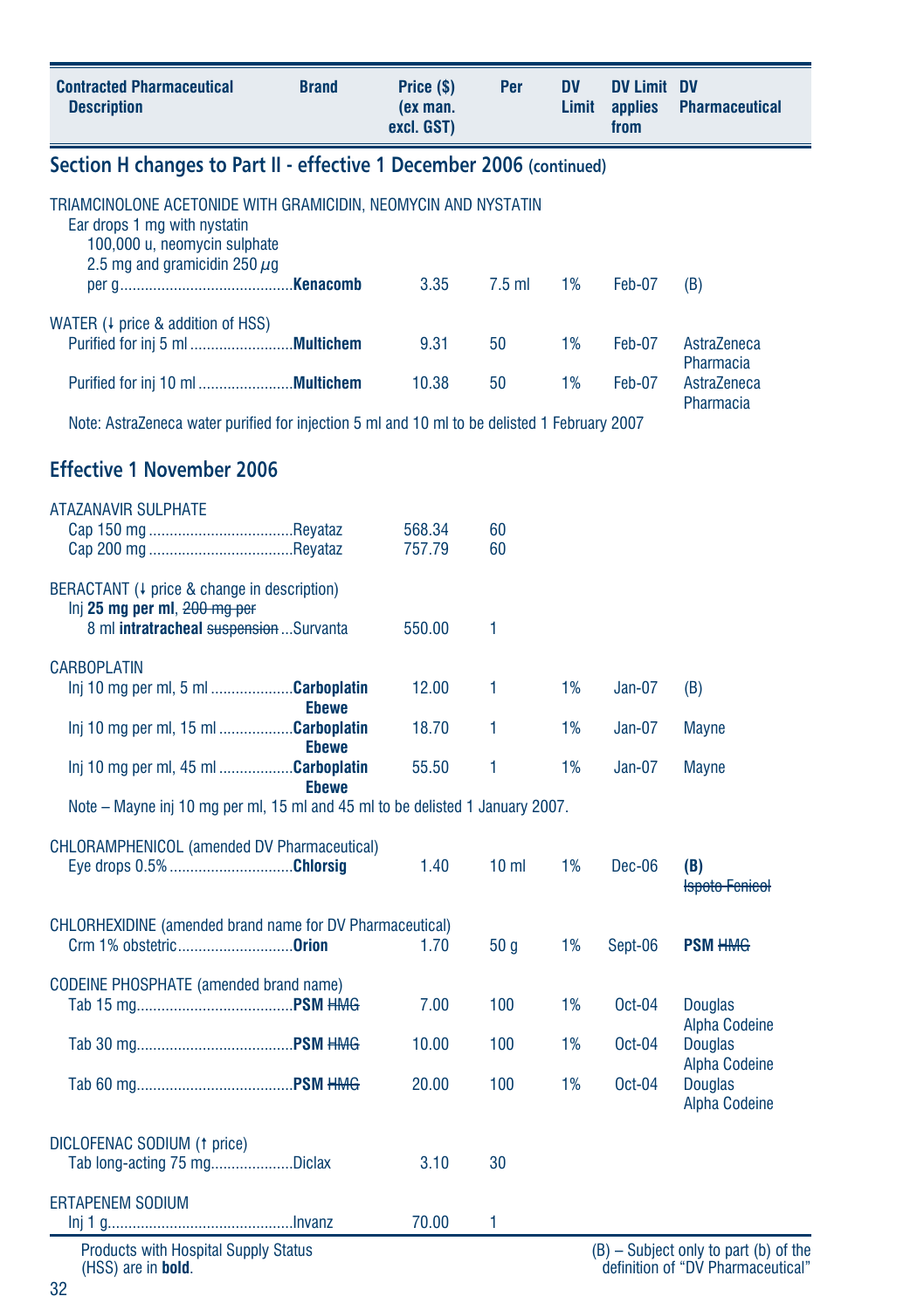| <b>Contracted Pharmaceutical</b><br><b>Description</b>                                                                                      | <b>Brand</b>    | Price (\$)<br>(ex man.<br>excl. GST) | Per             | <b>DV</b><br>Limit | <b>DV Limit DV</b><br>applies<br>from | <b>Pharmaceutical</b>                                                                                     |
|---------------------------------------------------------------------------------------------------------------------------------------------|-----------------|--------------------------------------|-----------------|--------------------|---------------------------------------|-----------------------------------------------------------------------------------------------------------|
| Section H changes to Part II - effective 1 November 2006 (continued)                                                                        |                 |                                      |                 |                    |                                       |                                                                                                           |
| <b>ERYTHROMYCIN ETHYL SUCCINATE</b>                                                                                                         |                 | 18.95                                | 100             |                    |                                       |                                                                                                           |
| <b>GEMCITABINE HYDROCHLORIDE (1 price)</b>                                                                                                  |                 | 349.20                               | 1               |                    |                                       |                                                                                                           |
| ISOFLURANE (change of brand name & addition of HSS)                                                                                         |                 | 99.00                                | 250 ml          | 1%                 | $Jan-07$                              | Aerrane<br><b>Rhodia</b>                                                                                  |
| METFORMIN HYDROCHLORIDE (1 price)                                                                                                           |                 | 12.50<br>9.00                        | 500<br>250      |                    |                                       |                                                                                                           |
| METHYLPHENIDATE HYDROCHLORIDE<br>Tab long-acting 20 mg <b>Rubifen SR</b>                                                                    |                 | 3.20<br>7.85<br>10.95                | 30<br>30<br>30  | 1%<br>1%<br>1%     | Jan-07<br>$Jan-07$<br>$Jan-07$        | (B)<br>(B)<br><b>Ritalin SR</b>                                                                           |
| METRONIDAZOLE (amended brand name)                                                                                                          |                 | 14.95                                | 5               | 1%                 | $Dec-06$                              | <b>Baxter</b><br>Pfizer                                                                                   |
| SEVOFLURANE (4 price, change of brand name & addition of HSS)                                                                               | <b>Sevorane</b> | 325.88                               | 250 ml          | 1%                 | $Jan-07$                              | <b>Baxter</b>                                                                                             |
| <b>VINORELBINE</b><br>Inj 10 mg per ml, 1 ml Vinorelbine                                                                                    | <b>Ebewe</b>    | 42.00                                | 1               | 1%                 | Jan-07                                | <b>Mayne</b><br><b>Navelbine</b>                                                                          |
| Inj 10 mg per ml, 5 ml <b>Vinorelbine</b>                                                                                                   | <b>Ebewe</b>    | 210.00                               | 1               | 1%                 | Jan-07                                | <b>Mayne</b><br><b>Navelbine</b>                                                                          |
| Note – Navelbine inj 10 mg per ml, 1 ml and 5 ml to be delisted 1 January 2007.                                                             |                 |                                      |                 |                    |                                       |                                                                                                           |
| ZINC AND CASTOR OIL (amended brand name for DV Pharmaceutical)<br>Note - Pack sizes larger than 30 g are not considered DV Pharmaceuticals. |                 | 1.20                                 | 20 <sub>g</sub> | 1%                 | Sept-06                               | <b>Douglas</b><br><b>PSM HMG</b><br>M&C Care and<br>Health<br><b>Midwest</b><br><b>Multichem</b><br>Sigma |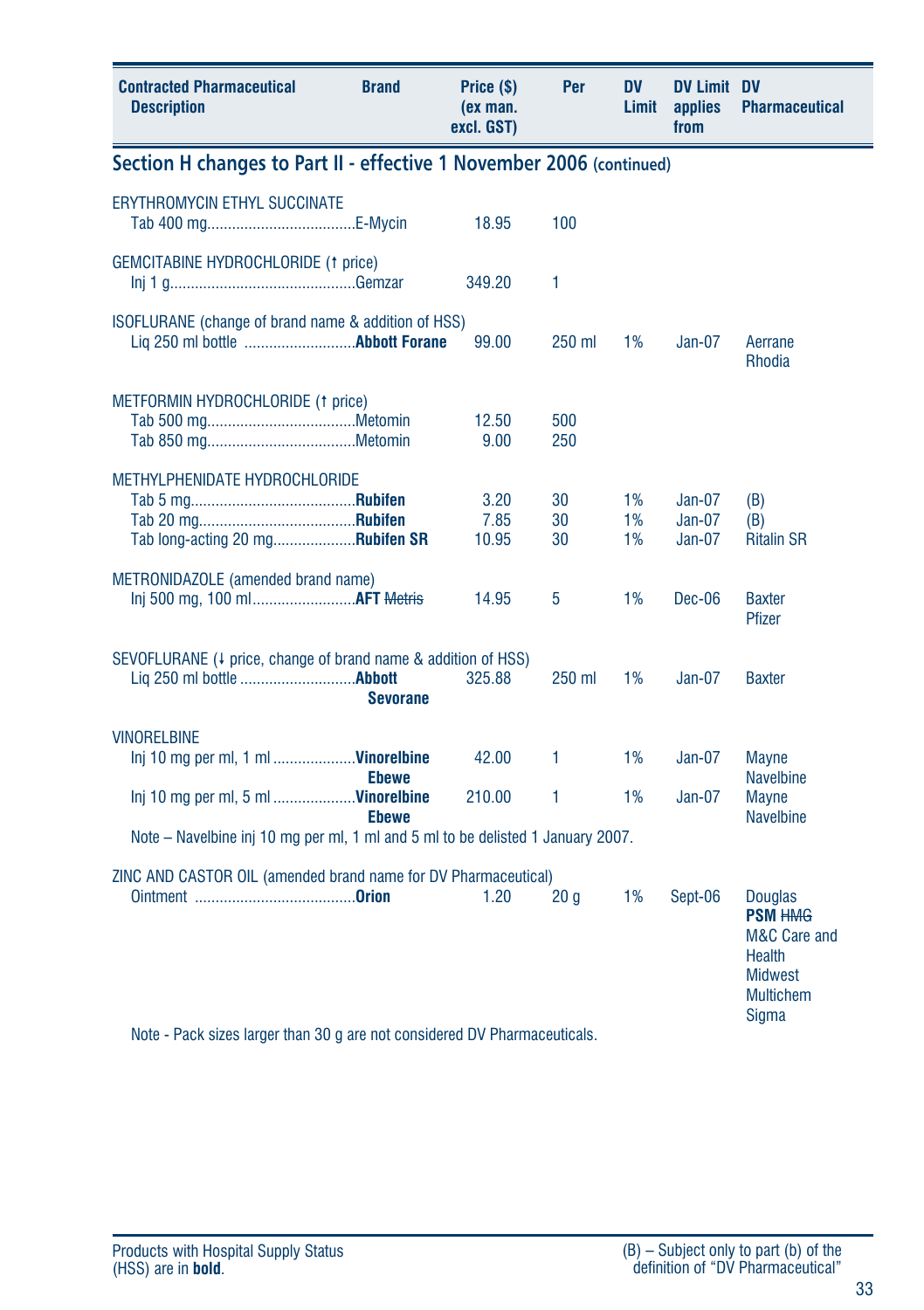| <b>Contracted Pharmaceutical</b><br><b>Description</b>                                                              | <b>Brand</b>                                            | Price (\$)<br>(ex man.<br>excl. GST) | Per          | <b>DV</b><br>Limit | <b>DV Limit DV</b><br>applies<br>from | <b>Pharmaceutical</b>                                                                            |  |  |
|---------------------------------------------------------------------------------------------------------------------|---------------------------------------------------------|--------------------------------------|--------------|--------------------|---------------------------------------|--------------------------------------------------------------------------------------------------|--|--|
|                                                                                                                     | Section H changes to Part II - effective 1 October 2006 |                                      |              |                    |                                       |                                                                                                  |  |  |
| <b>ACICLOVIR</b><br>Tab dispersible 200 mg <b>Lovir</b>                                                             |                                                         | 1.98                                 | 25           | 1%                 | Dec-06                                | <b>Acicvir</b><br>Alpha-Aciclovir<br><b>Global Aciclovir</b>                                     |  |  |
| Tab dispersible 400 mg <b>Lovir</b>                                                                                 |                                                         | 6.64                                 | 56           | 1%                 | $Dec-06$                              | <b>Zovirax</b><br><b>Acicvir</b><br>Alpha-Aciclovir<br><b>Global Aciclovir</b>                   |  |  |
| Tab dispersible 800 mg <b>Lovir</b>                                                                                 |                                                         | 7.38                                 | 35           | 1%                 | Dec-06                                | <b>Zovirax</b><br><b>Acicvir</b><br>Alpha-Aciclovir<br><b>Global Aciclovir</b><br><b>Zovirax</b> |  |  |
| Note – Acicvir 200 mg, 400 mg and 800 mg to be delisted 1 December 2006                                             |                                                         |                                      |              |                    |                                       |                                                                                                  |  |  |
| ALENDRONATE SODIUM (4 price)                                                                                        |                                                         | 35.91                                | 4            |                    |                                       |                                                                                                  |  |  |
| <b>ALPROSTADIL</b><br>Inj 0.5 mg per ml, 1 ml  Prostin VR                                                           |                                                         | 1,417.50                             | 5            | 1%                 | Dec-06                                | (B)                                                                                              |  |  |
| ATROPINE SULPHATE (1 price and addition of HSS)                                                                     |                                                         |                                      |              |                    |                                       |                                                                                                  |  |  |
| Inj 0.6 mg, per 1 ml polyamp<br>Inj <del>1.2 mg, per 1 ml polyamp</del>                                             |                                                         | 26.00                                | 50           | 1%                 | Dec-06                                | <b>Pfizer</b>                                                                                    |  |  |
|                                                                                                                     |                                                         | 32.00                                | 50           | 1%                 | Dec-06                                | (B)                                                                                              |  |  |
| ATROPINE SULPHATE (change in description)<br>$lnj$ $0.4$ mg per 1 ml polyamp-<br>Note - to be delisted 1 April 2007 |                                                         | 29.95                                | 50           |                    |                                       |                                                                                                  |  |  |
| BECLOMETHASONE DIPROPIONATE (1 price and addition of HSS)                                                           |                                                         |                                      |              |                    |                                       |                                                                                                  |  |  |
| Metered aqueous nasal spray,<br>50 $\mu$ g per dose <b>Alanase</b>                                                  |                                                         | 2.35                                 | 200 doses 1% |                    | Dec-06                                | Aldecin<br>Atomase<br><b>Beconase</b>                                                            |  |  |
| Metered aqueous nasal spray,<br>100 $\mu$ g per dose <b>Alanase</b>                                                 |                                                         | 2.46                                 | 200 doses 1% |                    | Dec-06                                | Atomase<br><b>Beconase</b>                                                                       |  |  |
| <b>BETAMETHASONE VALERATE</b><br>Scalp app 0.1% Beta Scalp                                                          |                                                         | 5.25                                 | $100$ ml     | 1%                 | Dec-06                                | (B)                                                                                              |  |  |
| <b>BUPIVACAINE HYDROCHLORIDE (1 price)</b><br>Inf 0.125%, per 100 ml polybag TP                                     |                                                         |                                      |              |                    |                                       |                                                                                                  |  |  |
| Inf $0.125\%$ , per 200 ml polybag TP                                                                               |                                                         | 111.62                               | 5            |                    |                                       |                                                                                                  |  |  |
| Inf 0.25%, per 100 ml polybag TP                                                                                    |                                                         | 149.22                               | 5            |                    |                                       |                                                                                                  |  |  |
| Inj 0.375%, per 20 ml polyamp TP                                                                                    |                                                         | 135.12                               | 5            |                    |                                       |                                                                                                  |  |  |
| Inj 0.5%, per 4 ml $amp$ HP                                                                                         |                                                         | 57.35                                | 5            |                    |                                       |                                                                                                  |  |  |
|                                                                                                                     |                                                         | 29.95                                | 5            |                    |                                       |                                                                                                  |  |  |
| <b>Products with Hospital Supply Status</b><br>(HSS) are in <b>bold</b> .                                           |                                                         |                                      |              |                    |                                       | $(B)$ – Subject only to part (b) of the<br>definition of "DV Pharmaceutical"                     |  |  |

34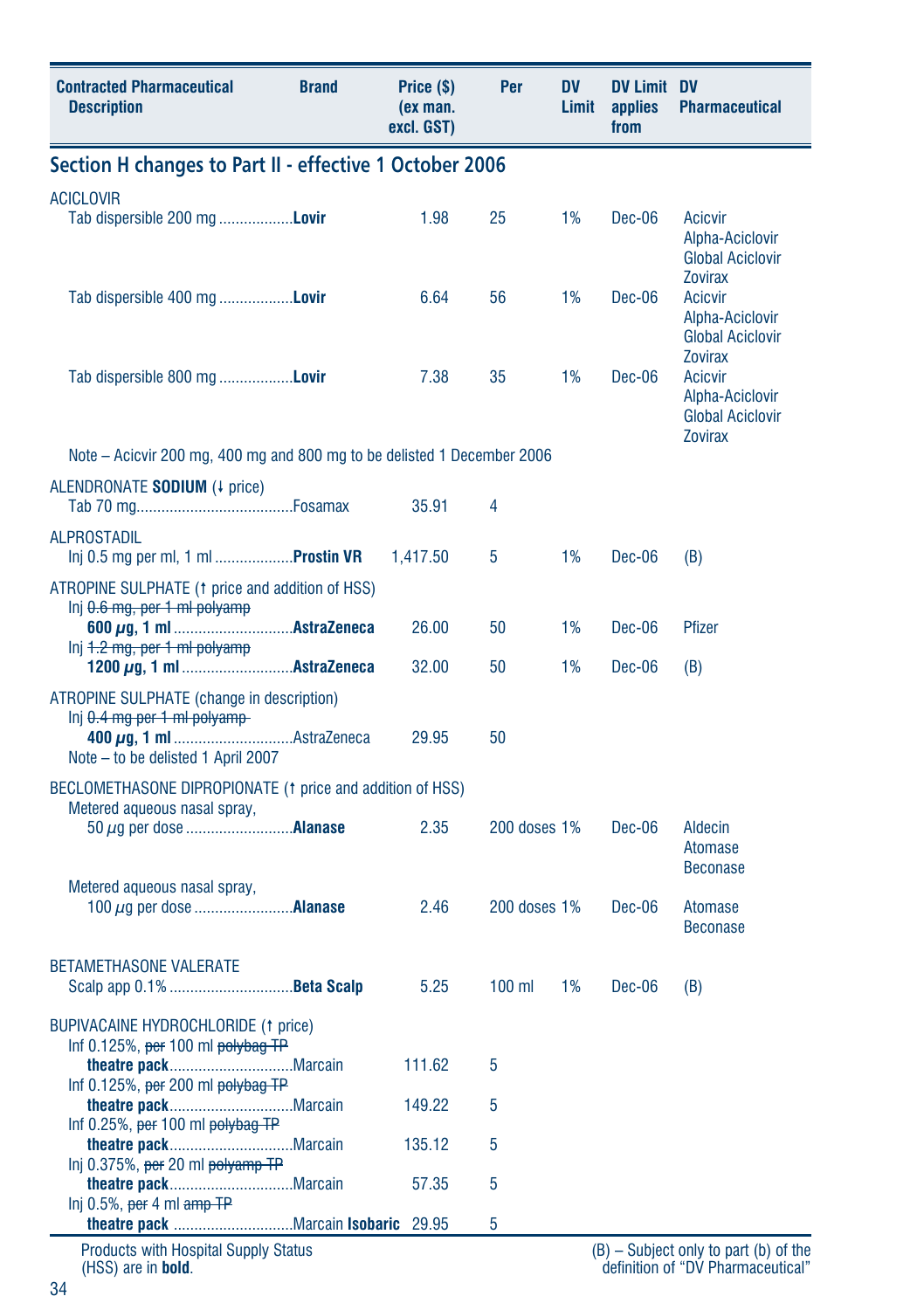| <b>Contracted Pharmaceutical</b><br><b>Description</b>                                                                                                    | <b>Brand</b> | Price (\$)<br>(ex man.<br>excl. GST) | Per                    | DV<br>Limit | <b>DV Limit DV</b><br>applies<br>from | <b>Pharmaceutical</b>        |
|-----------------------------------------------------------------------------------------------------------------------------------------------------------|--------------|--------------------------------------|------------------------|-------------|---------------------------------------|------------------------------|
| Section H changes to Part II - effective 1 October 2006 (continued)                                                                                       |              |                                      |                        |             |                                       |                              |
| <b>BUPIVACAINE HYDROCHLORIDE</b><br>Inj 0.5%, 8% glucose, 4 ml Marcain Heavy                                                                              |              | 25.00                                | 5                      |             |                                       |                              |
| BUPIVACAINE HYDROCHLORIDE WITH ADRENALINE (1 price)                                                                                                       |              |                                      |                        |             |                                       |                              |
| Inj 0.25% with 1:400,000 of<br>adrenaline, 10 ml vialMarcain<br>Inj 0.5% with 1:200,000 with of                                                           |              | 45.00                                | 5                      |             |                                       |                              |
| adrenaline, 10 ml vial Marcain<br>Inj 0.5% with 1:200,000 of                                                                                              |              | 48.00                                | 5                      |             |                                       |                              |
| adrenaline, 20 ml vialMarcain                                                                                                                             |              | 75.00                                | 5                      |             |                                       |                              |
| CHLORAMPHENICOL (1 price and addition of HSS)<br>Eye drops 0.5% Chlorsig                                                                                  |              | 1.40<br>2.48                         | 10 <sub>m</sub><br>4 g | 1%<br>1%    | Dec-06<br>Dec-06                      | <b>Ispoto Fenicol</b><br>(B) |
| CLOBETASOL PROPIONATE (1 price and addition of HSS)                                                                                                       |              |                                      |                        |             |                                       |                              |
|                                                                                                                                                           |              | 2.35                                 | 30 g                   | 1%          | Dec-06                                | <b>Dermovate</b>             |
| <b>CLOPIDOGREL</b>                                                                                                                                        |              | 168.17                               | 28                     |             |                                       |                              |
| <b>DEXTROSE</b>                                                                                                                                           |              | 135.00                               | 12                     | 1%          | Dec-06                                | (B)                          |
| <b>DIPIVEFRIN HYDROCHLORIDE</b>                                                                                                                           |              | $-5.50$                              | <del>10 ml</del>       |             |                                       |                              |
| <b>FENTANYL</b><br>$\ln$ 50 $\mu$ g per ml, 2 mlAstraZeneca<br>$\ln$ 50 $\mu$ g per ml, 10 mlAstraZeneca                                                  |              | 7.60<br>10.60                        | 10<br>10               |             |                                       |                              |
| <b>GELATIN PLASMA REPLACER</b> (new pack size listing)<br>Inf $4\%$ per 500 ml bag <b>Gelofusine</b><br>Note - Gelofusine 1 pack delisted 1 October 2006. |              | 108.00                               | 10                     | 1%          | <b>Nov-05</b>                         | (B)                          |
| <b>HYDROCORTISONE</b> (addition of HSS)<br>Tab 20 mg († price)Douglas                                                                                     |              | 7.95<br>19.95                        | 100<br>100             | 1%<br>1%    | Dec-06<br>Dec-06                      | (B)<br>(B)                   |
| <b>HYDROCORTISONE ACETATE</b><br>Rectal foam 10%, CFC-Free Colifoam                                                                                       |              | 21.10                                | 21.1 g                 | 1%          | Dec-06                                | (B)                          |
| IMIPRAMINE HYDROCHLORIDE                                                                                                                                  |              | 5.48<br>8.80                         | 50<br>50               | 1%<br>1%    | Dec-06<br>Dec-06                      | (B)<br>(B)                   |
| INDAPAMIDE (1 price and addition of HSS)                                                                                                                  |              | 4.00                                 | 100                    | 1%          | Dec-06                                | <b>Naplin</b>                |
| LIGNOCAINE († price and addition of HSS)                                                                                                                  |              | 6.10                                 | 20 <sub>g</sub>        | 1%          | Dec-06                                | Xylocaine                    |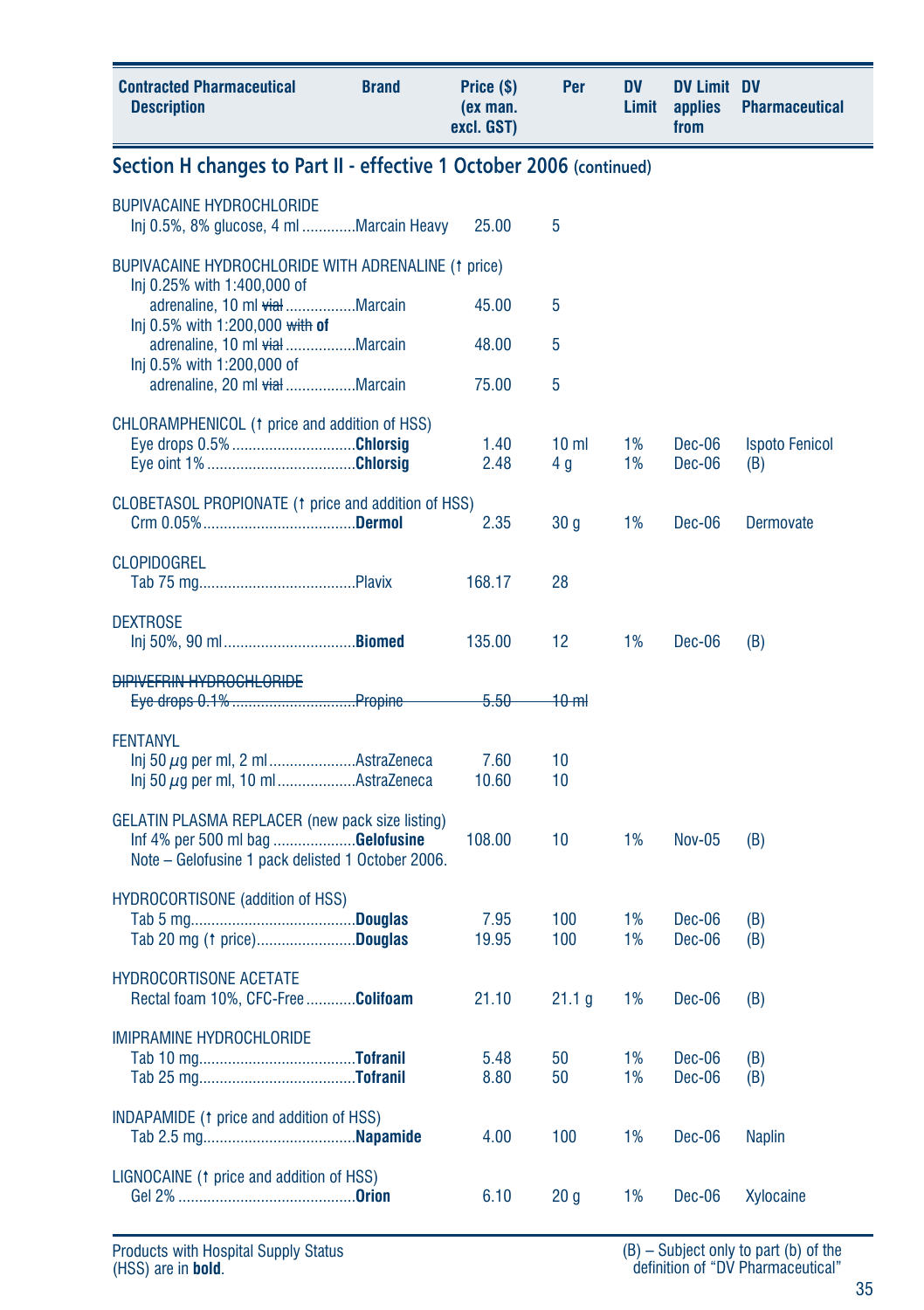| <b>Contracted Pharmaceutical</b><br><b>Description</b>                                                                                                    | <b>Brand</b> | Price (\$)<br>(ex man.<br>excl. GST) | Per | DV<br>Limit | <b>DV Limit DV</b><br>applies<br>from | <b>Pharmaceutical</b>   |  |
|-----------------------------------------------------------------------------------------------------------------------------------------------------------|--------------|--------------------------------------|-----|-------------|---------------------------------------|-------------------------|--|
| Section H changes to Part II - effective 1 October 2006 (continued)                                                                                       |              |                                      |     |             |                                       |                         |  |
| LIGNOCAINE HYDROCHLORIDE (1 price)<br>Pump spray 10%, 50 ml CFC-free  Xylocaine                                                                           |              | 65.80                                | 1   |             |                                       |                         |  |
| LIGNOCAINE HYDROCHLORIDE WITH ADRENALINE (new pack size listing)                                                                                          |              |                                      |     |             |                                       |                         |  |
| Inj 1% with 1:100,000 of<br>Note: Xylocaine inj 1% with 1:100,000 adrenaline, 5 ml, 50 pack is delisted effective 1 October 2006.                         |              | 20.00                                | 10  |             |                                       |                         |  |
| LIGNOCAINE HYDROCHLORIDE WITH ADRENALINE (1 price)                                                                                                        |              |                                      |     |             |                                       |                         |  |
| Inj 1% with 1:200,000 of<br>Inj 2% with 1:200,000 of                                                                                                      |              | 47.00                                | 5   |             |                                       |                         |  |
| adrenaline, 20 ml vial  Xylocaine                                                                                                                         |              | 52.87                                | 5   |             |                                       |                         |  |
| LIGNOCAINE HYDROCHLORIDE WITH PRILOCAINE HYDROCHLORIDE (1 price)<br>Patch 5% 2.5% with 2.5 %                                                              |              |                                      |     |             |                                       |                         |  |
| prilocaine hydrochloride EMLA<br>Patch 5% 2.5% with 2.5 %                                                                                                 |              | 10.40                                | 2   |             |                                       |                         |  |
| prilocaine hydrochloride EMLA                                                                                                                             |              | 104.00                               | 20  |             |                                       |                         |  |
| LIGNOCAINE HYDROCHLORIDE WITH PRILOCAINE HYDROCHLORIDE (change in description only)<br>Crm $5\%$ 2.5% with 2.5% prilocaine<br>hydrochloride, per 5 g with |              |                                      |     |             |                                       |                         |  |
| 10 dressingsEMLA<br>Crm $5\%$ 2.5% with 2.5% prilocaine                                                                                                   |              | 45.00                                | 5   |             |                                       |                         |  |
| hydrochloride, per 30 g EMLA                                                                                                                              |              | 44.50                                | 1   |             |                                       |                         |  |
| LORAZEPAM (1 price and addition of HSS)                                                                                                                   |              | 6.28                                 | 250 | 1%          | Dec-06                                | Lorapam<br>Lorzem       |  |
|                                                                                                                                                           |              | 4.12                                 | 100 | 1%          | Dec-06                                | Lorapam<br>Lorzem       |  |
| <b>METRONIDAZOLE</b>                                                                                                                                      |              | 14.95                                | 5   | 1%          | Dec-06                                | <b>Baxter</b><br>Pfizer |  |
| NEOSTIGMINE METHYLSULPATE (change in description only)<br>Inj 2.5 mg per ml, 1 ml polyampAstraZeneca                                                      |              | 22.50                                | 50  |             |                                       |                         |  |
| PERHEXILINE MALEATE († price and addition of HSS)                                                                                                         |              | 62.90                                | 100 | 1%          | $Dec-06$                              | Pexcid                  |  |
| POTASSIUM CHLORIDE (change in description only)                                                                                                           |              |                                      |     |             |                                       |                         |  |
| lnj $750 \mu$ g 75 mg per ml,<br>per 10 ml polyampAstraZeneca                                                                                             |              | 26.00                                | 50  |             |                                       |                         |  |
| $\ln i$ 1.5 g per 150 mg per ml,<br>10 ml polyampAstraZeneca                                                                                              |              | 26.00                                | 50  |             |                                       |                         |  |
| POTASSIUM CHLORIDE († price and addition of HSS)<br>Tab long-acting 600 mgSpan-K                                                                          |              | 5.20                                 | 200 | 1%          | Dec-06                                | Slow-K<br>K-SR          |  |

Products with Hospital Supply Status (HSS) are in **bold**.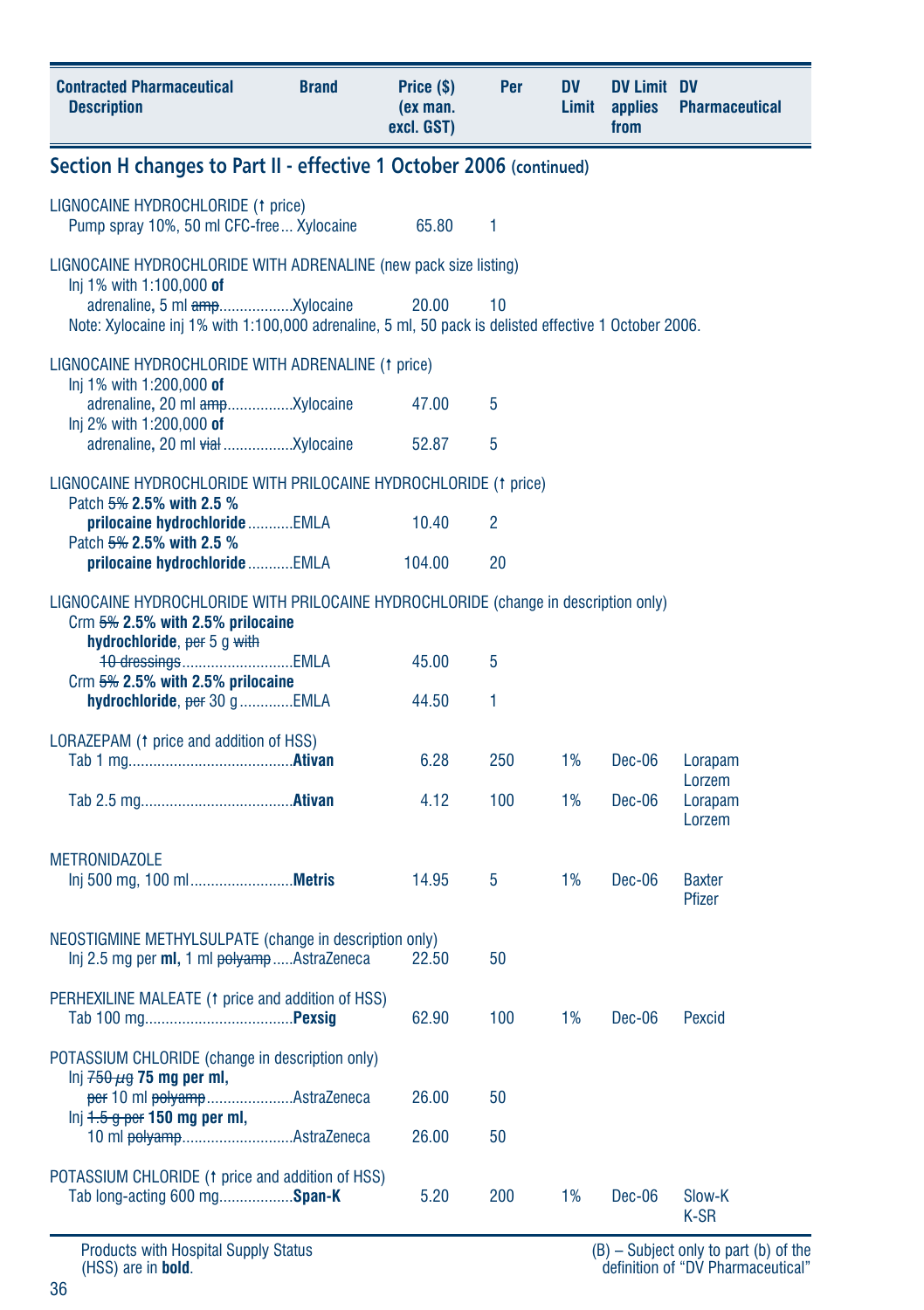| <b>Contracted Pharmaceutical</b><br><b>Description</b>                                                                                                                                                                                                                                                                                                                                                                                                                                 | <b>Brand</b> | Price (\$)<br>(ex man.<br>excl. GST)                                   | Per                                  | <b>DV</b><br>Limit | DV Limit DV<br>applies<br>from | <b>Pharmaceutical</b>                                                     |
|----------------------------------------------------------------------------------------------------------------------------------------------------------------------------------------------------------------------------------------------------------------------------------------------------------------------------------------------------------------------------------------------------------------------------------------------------------------------------------------|--------------|------------------------------------------------------------------------|--------------------------------------|--------------------|--------------------------------|---------------------------------------------------------------------------|
| Section H changes to Part II - effective 1 October 2006 (continued)                                                                                                                                                                                                                                                                                                                                                                                                                    |              |                                                                        |                                      |                    |                                |                                                                           |
| PRILOCAINE HYDROCHLORIDE (change in description and delist)<br>Inj 0.5%, per 50 ml vialCitanest<br>Inj 1% per 5 ml polyampCitanest                                                                                                                                                                                                                                                                                                                                                     |              | 155.00<br><del>27.00</del>                                             | 10<br>40                             |                    |                                |                                                                           |
| PRILOCAINE HYDROCHLORIDE (new pack size listing)<br>Inj 0.5%, 50 mlCitanest                                                                                                                                                                                                                                                                                                                                                                                                            |              | 18.20                                                                  | 1                                    |                    |                                |                                                                           |
| PRILOCAINE HYDROCHLORIDE (1 price)<br>Inj 2%, per 5 ml polyampCitanest                                                                                                                                                                                                                                                                                                                                                                                                                 |              | 34.07                                                                  | 10                                   |                    |                                |                                                                           |
| PROPOFOL $+\sqrt{-EDTA}$ (4 price and addition of HSS)<br>lnj 1%, per 20 ml vialDiprivan                                                                                                                                                                                                                                                                                                                                                                                               |              | 25.00                                                                  | 5                                    | 1%                 | Dec-06                         | <b>InterMed</b><br><b>Fresanius</b><br><b>Mayne</b>                       |
| $lnj$ 1%, per 100 ml $\forall$ iał <b>Diprivan</b>                                                                                                                                                                                                                                                                                                                                                                                                                                     |              | 19.00                                                                  | 1                                    | 1%                 | Dec-06                         | Recofol<br><b>InterMed</b><br><b>Fresanius</b><br><b>Mayne</b><br>Recofol |
| Inj 1%, $per 50$ ml<br>pre-filled syringe Diprivan                                                                                                                                                                                                                                                                                                                                                                                                                                     |              | 25.00                                                                  | 1                                    | 1%                 | Dec-06                         | (B)                                                                       |
| $Inj 2\%$ , <del>per</del> 50 ml<br>pre-filled syringe Diprivan                                                                                                                                                                                                                                                                                                                                                                                                                        |              | 30.00                                                                  | 1                                    | 1%                 | Dec-06                         | (B)                                                                       |
| PROPOFOL $+/-$ EDTA (addition of HSS)                                                                                                                                                                                                                                                                                                                                                                                                                                                  |              | 15.00                                                                  | 1                                    | 1%                 | Dec-06                         | <b>InterMed</b><br><b>Fresanius</b><br><b>Mayne</b><br>Recofol            |
| PROPOFOL $+/-$ EDTA (change in description only)                                                                                                                                                                                                                                                                                                                                                                                                                                       |              | 25.50                                                                  | 1                                    |                    |                                |                                                                           |
| ROPIVACAINE HYDROCHLORIDE (1 price)<br>Inj 2 mg per ml, 10 ml polyamp Naropin<br>Inj 2 mg per ml, 20 ml polyamp Naropin<br><b>Inj Inf</b> 2 mg per ml, 100 ml polybag Naropin<br>$\frac{1}{2}$ inf 2 mg per ml 200 ml $\frac{1}{2}$ bolybag. Naropin<br>Inj 7.5 mg per ml, 10 ml polyampNaropin<br>Inj 7.5 mg per ml, 20 ml polyamp  Naropin<br>Inj 10 mg per ml, 10 ml polyampNaropin<br>Inj 10 mg per ml, 20 ml polyamp Naropin<br>ROPIVICAINE HYDROCHLORIDE WITH FENTANYL (1 price) |              | 21.75<br>36.42<br>112.20<br>197.40<br>38.77<br>68.15<br>44.65<br>80.80 | 5<br>5<br>5<br>5<br>5<br>5<br>5<br>5 |                    |                                |                                                                           |
| $\frac{1}{2}$ Inf 2 mg per ml with 2 $\mu$ g of fentanyl<br>per ml, 100 ml polybag Naropin<br>$\frac{1}{2}$ inf 2 mg per ml with 2 $\mu$ g of fentanyl<br>per ml, 200 ml polybag Naropin                                                                                                                                                                                                                                                                                               |              | 155.10<br>292.50                                                       | 5<br>5                               |                    |                                |                                                                           |
| <b>SODIUM CHLORIDE</b>                                                                                                                                                                                                                                                                                                                                                                                                                                                                 |              | 26.50                                                                  | 5                                    | 1%                 | Dec-06                         | (B)                                                                       |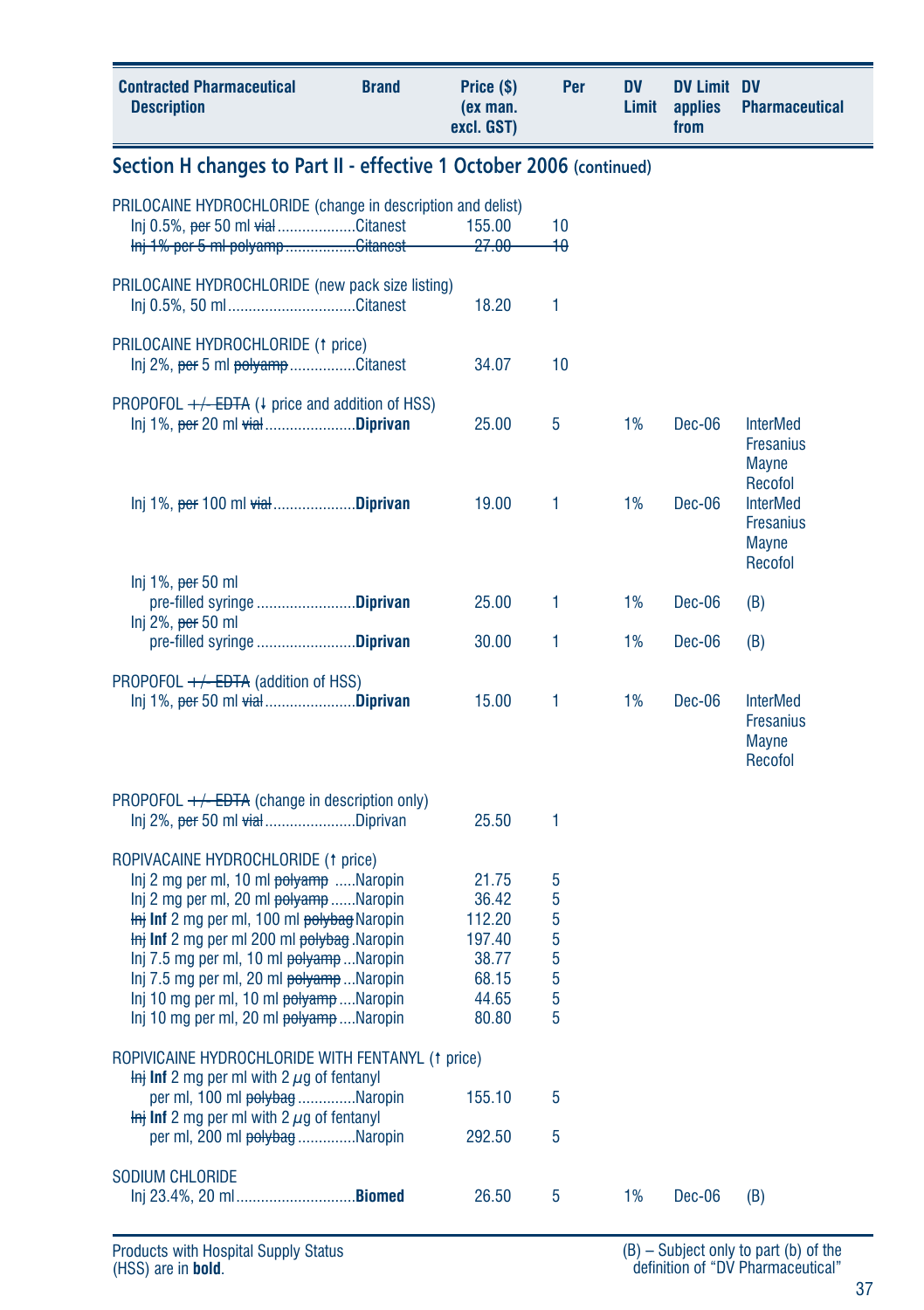| <b>Contracted Pharmaceutical</b><br><b>Description</b>               | <b>Brand</b> | Price (\$)<br>(ex man.<br>excl. GST) | Per | <b>DV</b><br>Limit | <b>DV Limit DV</b><br>applies<br>from | <b>Pharmaceutical</b> |  |
|----------------------------------------------------------------------|--------------|--------------------------------------|-----|--------------------|---------------------------------------|-----------------------|--|
| Section H changes to Part II - effective 1 October 2006 (continued)  |              |                                      |     |                    |                                       |                       |  |
| SUXAMETHONIUM CHLORIDE († price)<br>$Inj$ $+00$ mg per 50 mg per ml, |              |                                      |     |                    |                                       |                       |  |
|                                                                      |              | 100.00                               | 50  |                    |                                       |                       |  |
| <b>WATER</b>                                                         |              |                                      |     |                    |                                       |                       |  |
|                                                                      |              | 12.50                                | 50  |                    |                                       |                       |  |
|                                                                      |              | 13.95                                | 50  |                    |                                       |                       |  |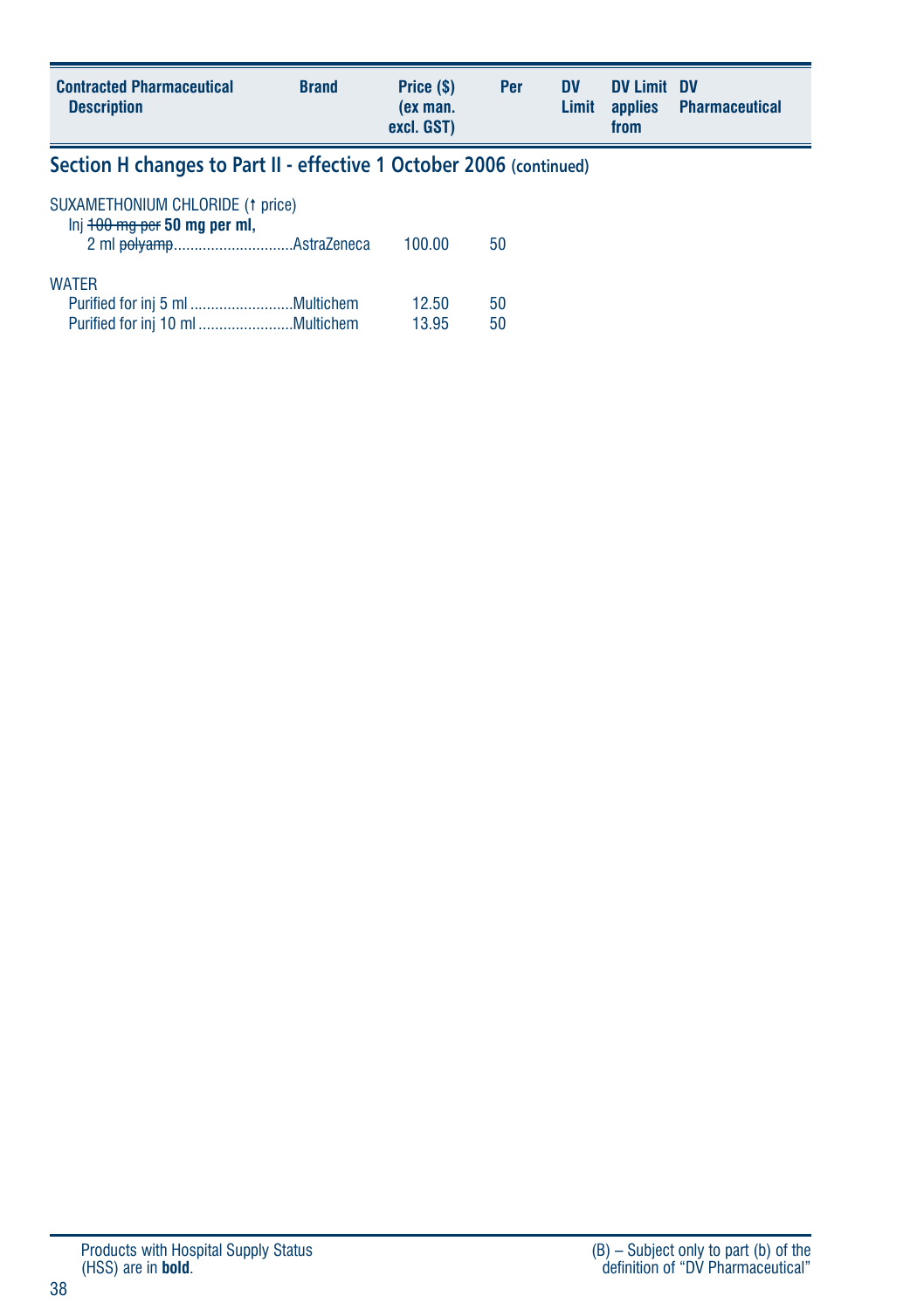| <b>Contracted Pharmaceutical</b><br><b>Description</b> | <b>Brand</b> | Price (\$)<br>(ex man.<br>excl. GST) | Per | <b>DV</b> | DV Limit DV<br>from | Limit applies Pharmaceutical |  |
|--------------------------------------------------------|--------------|--------------------------------------|-----|-----------|---------------------|------------------------------|--|
|--------------------------------------------------------|--------------|--------------------------------------|-----|-----------|---------------------|------------------------------|--|

# **Section H changes to Part IV**

### **Effective 1 November 2006**

#### ERTAPENEM SODIUM

Inj 1 g For any indication approved by the hospital service, with review at 6 weeks.

### **Effective 1 October 2006**

#### AMIKACIN **SULPHATE**

Inj 500 mg per 2 ml **250 mg per ml, 2 ml**

Up to 2 weeks supply for any appropriate indication (extension for up to 6 weeks supply for endocarditis should be applied for under Hospital EC) **For any indication approved by the hospital service, with review at 6 weeks.**

#### AMOXICILLIN WITH CLAVILLANIC ACID

Inj 600 mg, 500 mg with 100 mg clavulanic acid Inj 1.2 g, 1000 mg with 200 mg clavulanic acid For any indication approved by the hospital service, with review at 6 weeks

#### **AZTREONAM**

 $Ini 1<sub>0</sub>$ 

Up to 4 weeks supply for any appropriate indication **For any indication approved by the hospital service, with review at 6 weeks.**

#### BENZYLPENICLLIN SODIUM (PENICLLIN G)

Inj 1 mega u

Up to 8 weeks supply for any appropriate indication. **For any indication approved by the hospital service, with review at 8 weeks.**

#### CEFAMANDOLE SODIUM **NAFATE**

Inj 250 mg

Inj 500 mg

 $Ini<sub>1</sub>$  g

Up to 8 weeks supply for any appropriate indication. **For any indication approved by the hospital service, with review at 8 weeks.**

#### CEFAZOLIN **SODIUM**

Inj 500 mg

Inj 1 g

Up to 8 weeks supply for any appropriate indication including penicillin allergy. **For any indication approved by the hospital service, with review at 8 weeks.**

#### CEFEPIME HYDROCHLORIDE

Inj 1 g, 15 ml Inj 2 g, 77 ml

For any indication approved by the hospital service, with review at 6 weeks.

#### CEFOTAXIME **SODIUM**

Inj 0.5 g **500 mg**

Inj 1 g

Up to 2 weeks supply for any appropriate indication. **For any indication approved by the hospital service, with review at 6 weeks.**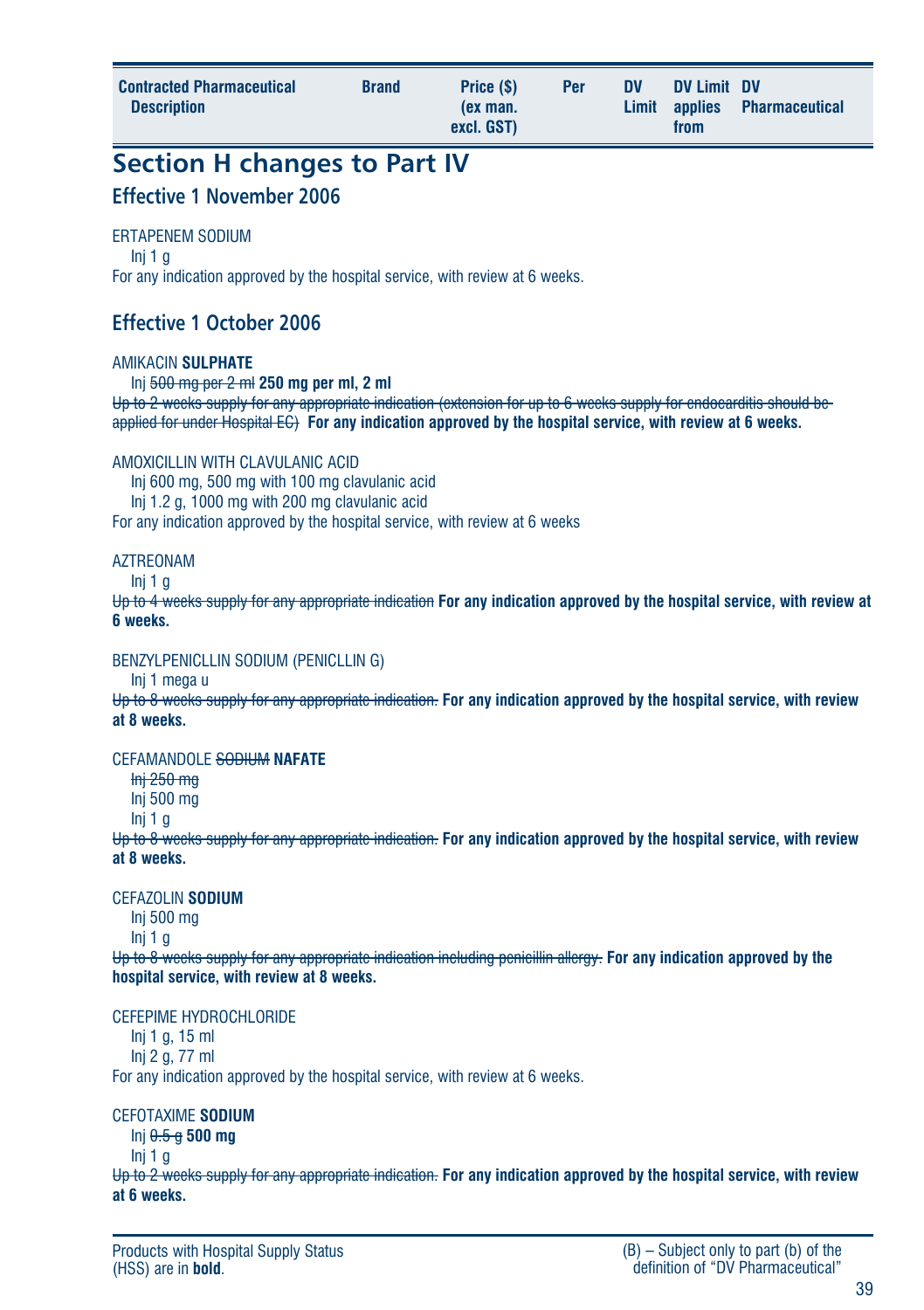| <b>Contracted Pharmaceutical</b><br><b>Brand</b><br><b>Description</b> | Price (\$)<br>(ex man.<br>excl. GST) | Per | <b>DV</b> | DV Limit DV<br>from | Limit applies Pharmaceutical |
|------------------------------------------------------------------------|--------------------------------------|-----|-----------|---------------------|------------------------------|
|------------------------------------------------------------------------|--------------------------------------|-----|-----------|---------------------|------------------------------|

### **Section H changes to Part IV - effective 1 October 2006 (continued)**

#### CEFOXITIN **SODIUM**

Inj **Powder for injection** 1g

Up to 2 weeks supply for any appropriate indication **For any indication approved by the hospital service, with review at 6 weeks.**

#### CEFTAZIDIME **SODIUM**

**Inj 500 mg** Inj 1 g

**Inj 2 g**

Up to 4 weeks for cystic fibrosis only. **For any indication approved by the hospital service, with review at 6 weeks.**

#### CEFTRIAXONE **SODIUM**

Inj 1 g

Up to 2 weeks supply for any appropriate indication. **For any indication approved by the hospital service, with review at 6 weeks.**

#### CEFUROXIME **SODIUM**

Inj 250 mg Inj 750 mg

Inj 1.5 g

Up to 6 weeks supply for any appropriate indication. **For any indication approved by the hospital service, with review at 6 weeks.**

#### **CEPHRADINE**

Inj 500 mg

Inj 1 g

Up to 6 weeks supply for any appropriate indication **For any indication approved by the hospital service, with review at 6 weeks.**

#### FLUCLOXACILLIN **SODIUM**

Inj 250 mg

Inj 500 mg

Inj 1 g

Up to 8 weeks supply for any appropriate indication. **For any indication approved by the hospital service, with review at 8 weeks.**

#### **FI UCONAZOLE**

Inj 100 mg per 50 ml

Up to 6 weeks supply for any appropriate indication **For any indication approved by the hospital service, with review at 6 weeks.**

#### GENTAMICIN **SULPHATE**

Inj **40 mg per ml, 2 ml** 80 mg per 2 ml,

Up to 2 weeks supply for any appropriate indication (extension for up to 6 weeks supply for endocarditis should be applied for under Hospital EC) **Indefinite supply for any indication approved by the hospital service.**

#### IMIPENEM WITH CILASTATIN

Inj 500 mg with cilastatin 500 mg

Up to 4 weeks supply for any appropriate indication **For any indication approved by the hospital service, with review at 6 weeks.**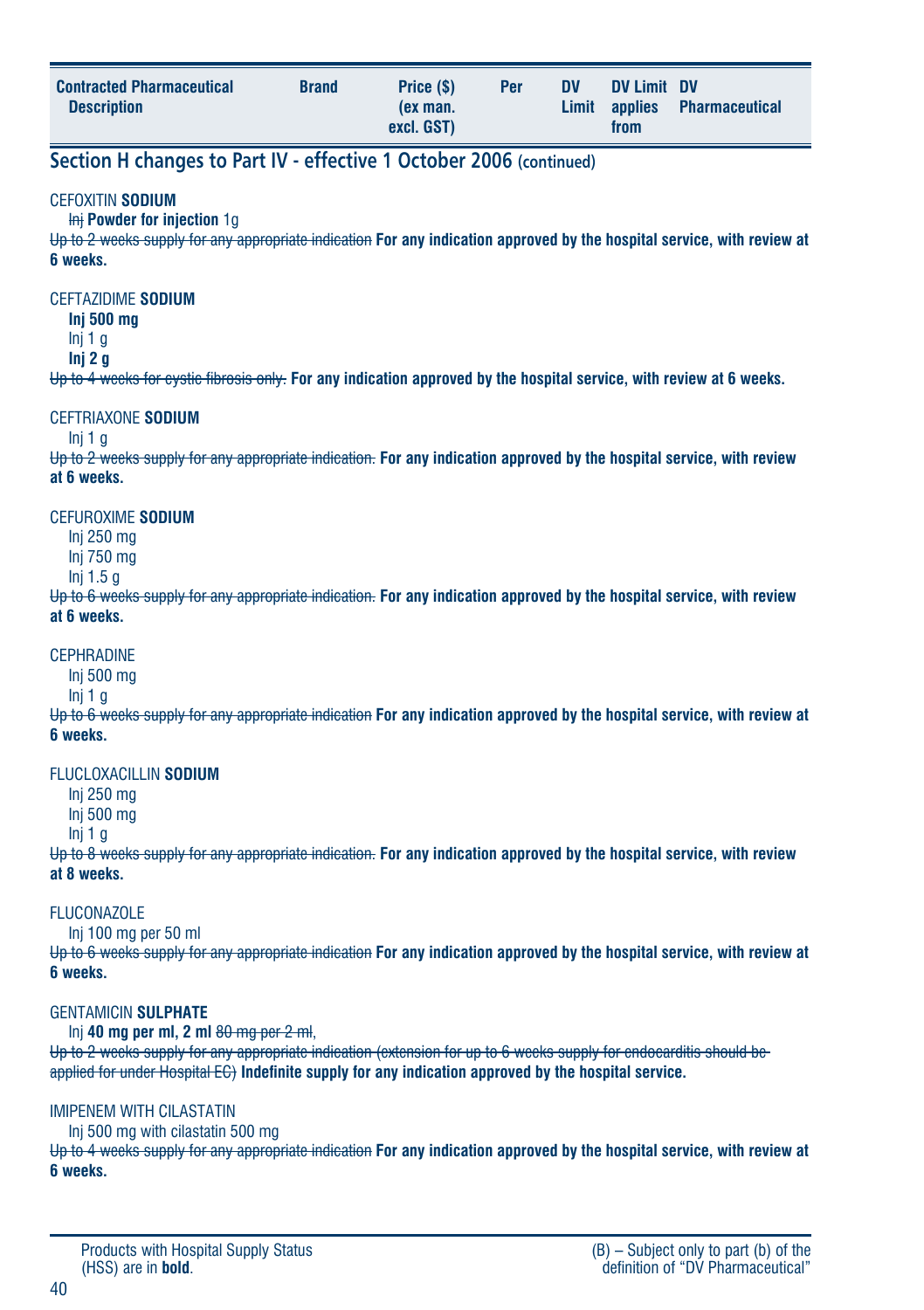| <b>Contracted Pharmaceutical</b><br><b>Description</b> | <b>Brand</b> | Price (\$)<br>(ex man.<br>excl. GST) | Per | <b>DV</b> | DV Limit DV<br>from | Limit applies Pharmaceutical |
|--------------------------------------------------------|--------------|--------------------------------------|-----|-----------|---------------------|------------------------------|
|                                                        |              |                                      |     |           |                     |                              |

### **Section H changes to Part IV - effective 1 October 2006 (continued)**

#### **MFROPENEM**

Inj 500 mg

Inj 1 g

Up to 4 weeks supply for any appropriate indication **For any indication approved by the hospital service, with review at 6 weeks.**

PIPERACILLIN **SODIUM**

Inj 2 g

Inj 4 g

Up to 4 weeks supply for any appropriate indication **For any indication approved by the hospital service, with review at 6 weeks.**

#### **PIPERACILLIN WITH** TAZOBACTAM

Inj **4 g with tazobactam 500 mg** 4.5 g

Up to 4 weeks supply for any appropriate indication **For any indication approved by the hospital service, with review at 6 weeks.**

#### **TFICOPI ANIN**

Inj 400 mg

Up to 6 weeks for gram positive infections, MRSA and bone sepsis **For any indication approved by the hospital service, with review at 6 weeks.**

#### **TICARCILLIN DISODIUM WITH CLAVULANIC ACID** (TIMENTIN)

**Inj 3 g with clavulanic acid 0.1 g Inj 3.1 g** 

Up to 4 weeks supply for any appropriate indication **For any indication approved by the hospital service, with review at 6 weeks.**

#### **TOBRAMYCIN**

Inj **40 mg per ml, 2 ml** 80 mg per 2 ml,

Up to 2 weeks supply for any appropriate indication (extension for up to 6 weeks supply for endocarditis should be applied for under Hospital EC) **Indefinite supply for any indication approved by the hospital service.**

#### VANCOMYCIN **HYDROCHLORIDE**

Inj **50 mg per ml, 10 ml** 500 mg

Up to 6 weeks supply for any appropriate indication **For any indication approved by the hospital service, with review at 6 weeks.**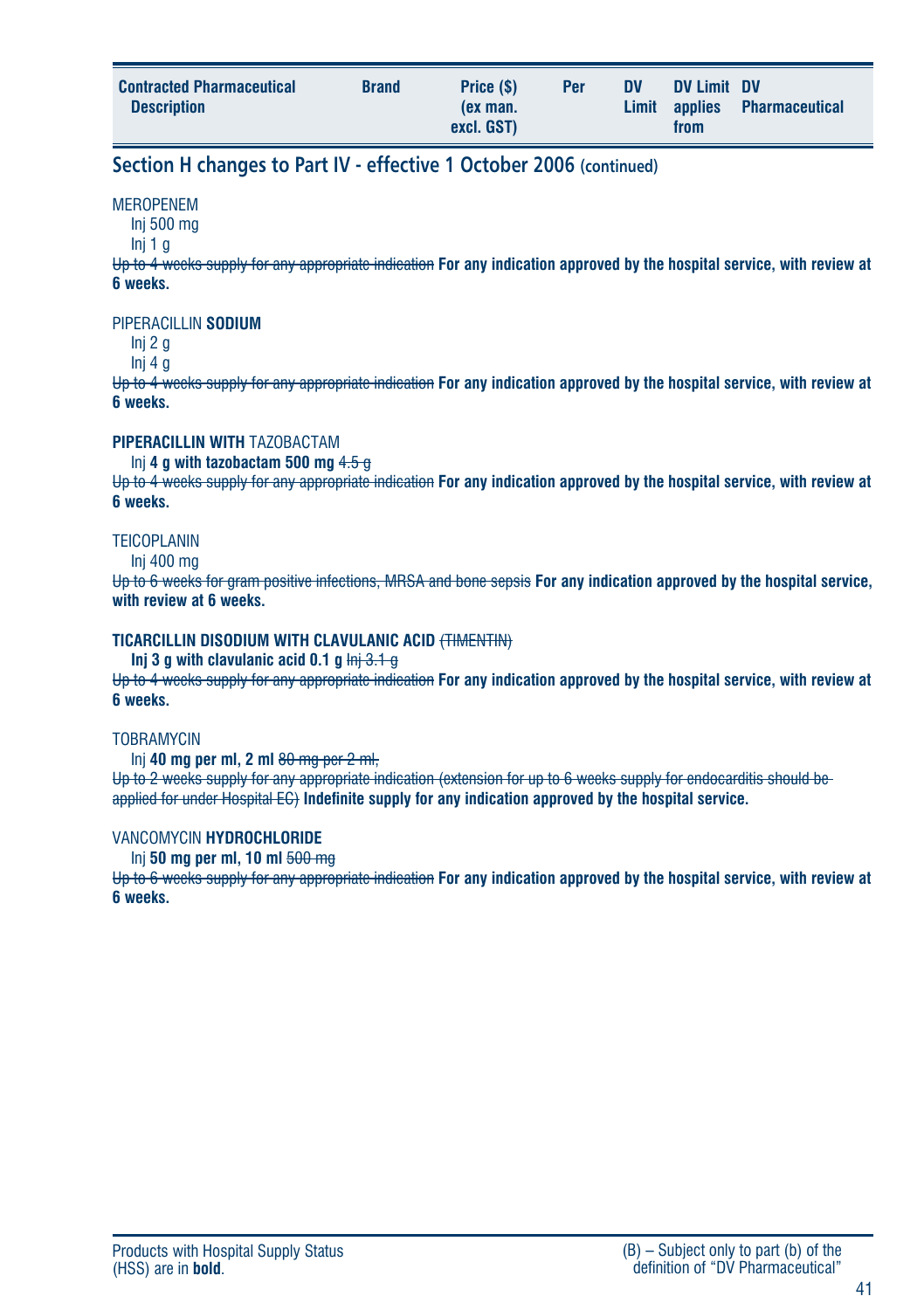## **Index**

Pharmaceuticals and brands

|                                           | Abacavir sulphate with lamivudine 18, 28 |          |
|-------------------------------------------|------------------------------------------|----------|
|                                           |                                          | 33       |
|                                           |                                          | 33       |
|                                           |                                          | 34       |
|                                           |                                          | 28       |
|                                           |                                          | 34       |
|                                           |                                          | 34       |
|                                           |                                          | 34       |
|                                           |                                          | 39       |
| Amoxicillin with clavulanic acid          |                                          | 39       |
|                                           |                                          | 24       |
|                                           |                                          | 18       |
|                                           |                                          | 32       |
|                                           |                                          | 36       |
|                                           |                                          | 34       |
|                                           |                                          | 39       |
| B                                         |                                          |          |
|                                           |                                          | 24       |
| Beclomethasone dipropionate               |                                          | 34       |
| Benzylpenicllin sodium (penicllin G)      |                                          | 39       |
|                                           |                                          | 32       |
|                                           |                                          | 20       |
| Betahistine dihydrochloride               |                                          | 31       |
| Betamethasone dipropionate                |                                          | 21       |
|                                           |                                          | 34       |
|                                           |                                          | 34       |
|                                           | 34, 35                                   |          |
| Bupivacaine hydrochloride with adrenaline |                                          |          |
|                                           |                                          |          |
|                                           |                                          | 35       |
| C                                         |                                          |          |
|                                           |                                          | 31       |
|                                           |                                          | 31       |
|                                           |                                          | 24       |
|                                           | 18.26                                    |          |
|                                           |                                          | 24       |
|                                           |                                          | 24       |
|                                           |                                          | 25       |
|                                           | 25.26                                    |          |
|                                           | 18, 28, 32                               |          |
|                                           |                                          |          |
|                                           | 22, 28                                   |          |
|                                           |                                          | 39       |
|                                           |                                          | 39       |
|                                           |                                          | 39       |
|                                           |                                          | 39       |
|                                           |                                          | 40       |
|                                           |                                          | 40       |
|                                           |                                          |          |
|                                           |                                          | 40       |
|                                           |                                          | 40       |
|                                           | 32.                                      | 22<br>35 |

|                                       |  |        | 32 |
|---------------------------------------|--|--------|----|
|                                       |  |        |    |
|                                       |  |        |    |
|                                       |  |        |    |
|                                       |  |        | 37 |
|                                       |  |        | 21 |
|                                       |  |        | 21 |
|                                       |  |        | 35 |
|                                       |  |        | 35 |
|                                       |  |        | 32 |
|                                       |  |        | 35 |
|                                       |  |        | 21 |
|                                       |  |        |    |
|                                       |  |        | 24 |
| n                                     |  |        |    |
|                                       |  |        | 35 |
|                                       |  |        |    |
|                                       |  |        | 32 |
|                                       |  |        |    |
|                                       |  |        | 24 |
|                                       |  |        | 35 |
|                                       |  |        |    |
|                                       |  |        | 21 |
|                                       |  |        | 21 |
|                                       |  |        | 25 |
|                                       |  |        |    |
| E                                     |  |        |    |
|                                       |  |        | 33 |
|                                       |  |        | 36 |
|                                       |  |        | 25 |
|                                       |  | 32, 39 |    |
| Erythromycin ethyl succinate          |  |        | 33 |
| Ethinyloestradiol with norethisterone |  |        | 24 |
| F                                     |  |        |    |
|                                       |  |        | 25 |
|                                       |  |        |    |
|                                       |  | 18, 28 |    |
| Ferrous fumarate with folic acid      |  | 18, 28 |    |
|                                       |  |        | 40 |
|                                       |  | 31, 40 |    |
|                                       |  | 19, 28 |    |
|                                       |  |        |    |
|                                       |  |        | 19 |
|                                       |  |        | 34 |
| G                                     |  |        |    |
|                                       |  |        | 31 |
|                                       |  |        | 28 |
|                                       |  |        | 30 |
|                                       |  |        | 35 |
|                                       |  |        | 35 |
|                                       |  |        | 33 |
|                                       |  |        | 33 |
|                                       |  |        |    |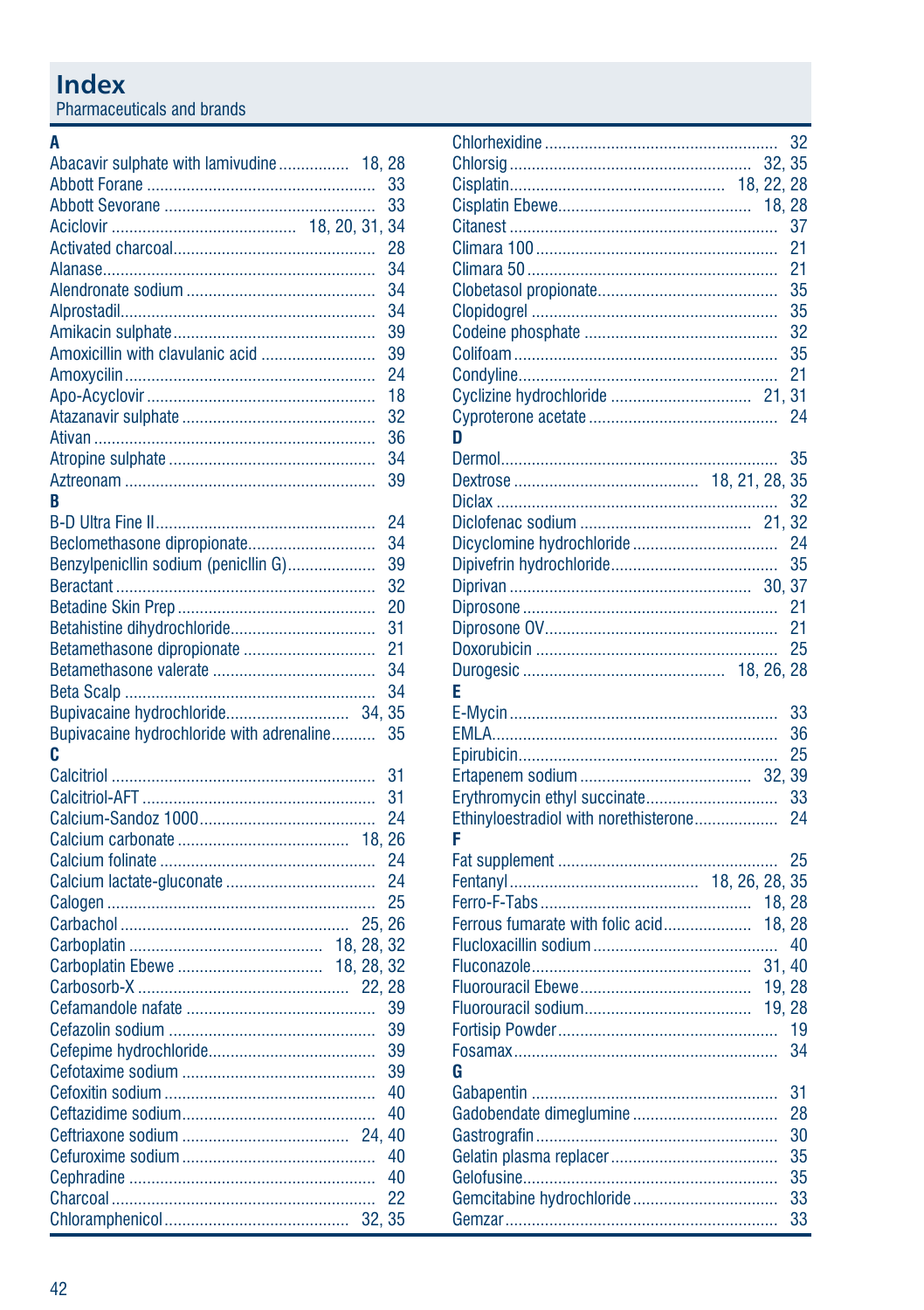### **Index**

Pharmaceuticals and brands

|                                          | 40 |
|------------------------------------------|----|
|                                          | 21 |
| н                                        |    |
|                                          | 25 |
|                                          | 35 |
|                                          | 35 |
|                                          | 25 |
| ı                                        |    |
|                                          | 40 |
|                                          | 35 |
|                                          | 35 |
|                                          | 21 |
|                                          | 24 |
|                                          | 32 |
|                                          | 29 |
|                                          | 29 |
|                                          | 31 |
|                                          | 33 |
|                                          |    |
|                                          | 26 |
|                                          | 25 |
| K                                        |    |
|                                          | 32 |
|                                          |    |
| 18.28                                    |    |
| L                                        |    |
|                                          | 24 |
|                                          | 35 |
|                                          | 36 |
| Lignocaine hydrochloride with adrenaline | 36 |
| Lignocaine hydrochloride with prilocaine |    |
|                                          | 36 |
|                                          | 36 |
|                                          |    |
| М                                        |    |
|                                          | 31 |
|                                          | 30 |
|                                          | 30 |
| 34.                                      | 35 |
|                                          | 35 |
|                                          | 34 |
|                                          | 21 |
| Meglumine diatrizoate with sodium        |    |
|                                          | 30 |
|                                          | 30 |
|                                          | 24 |
|                                          | 41 |
|                                          | 33 |
|                                          | 25 |
| Methylphenidate hydrochloride 22, 26, 33 |    |
| Metoclopramide hydrochloride             | 31 |
|                                          | 33 |
| 33, 36                                   |    |
|                                          |    |

| Mucilaginous laxatives with stimulants  |        | 21 |
|-----------------------------------------|--------|----|
|                                         |        | 28 |
| N                                       |        |    |
|                                         |        | 35 |
|                                         |        | 37 |
|                                         |        | 31 |
|                                         |        | 36 |
|                                         |        | 31 |
|                                         |        | 20 |
|                                         |        | 21 |
|                                         |        | 21 |
|                                         |        | 26 |
|                                         | 18.26  |    |
|                                         |        | 20 |
| 0                                       |        |    |
|                                         |        | 21 |
| Oestradiol with levonorgestrel          | 18, 26 |    |
|                                         | 29, 30 |    |
| Oral supplement 1kcal/ml                | 19, 26 |    |
|                                         |        | 24 |
|                                         |        |    |
|                                         | 18, 26 |    |
|                                         |        | 21 |
| P                                       |        |    |
|                                         |        | 24 |
|                                         |        | 36 |
|                                         |        | 36 |
|                                         |        | 25 |
|                                         |        | 25 |
| Phenylephrine hydrochloride             |        | 26 |
|                                         |        | 41 |
|                                         |        | 41 |
|                                         |        | 35 |
|                                         |        | 21 |
|                                         |        |    |
|                                         |        | 26 |
|                                         |        | 36 |
|                                         |        | 20 |
|                                         |        | 37 |
| Promethazine hydrochloride              |        | 25 |
|                                         |        | 35 |
|                                         |        | 37 |
|                                         |        | 34 |
| R                                       |        |    |
|                                         |        | 32 |
|                                         |        |    |
|                                         |        | 24 |
| Ropivacaine hydrochloride               |        | 37 |
| Ropivicaine hydrochloride with fentanyl |        | 37 |
|                                         |        | 33 |
|                                         |        | 33 |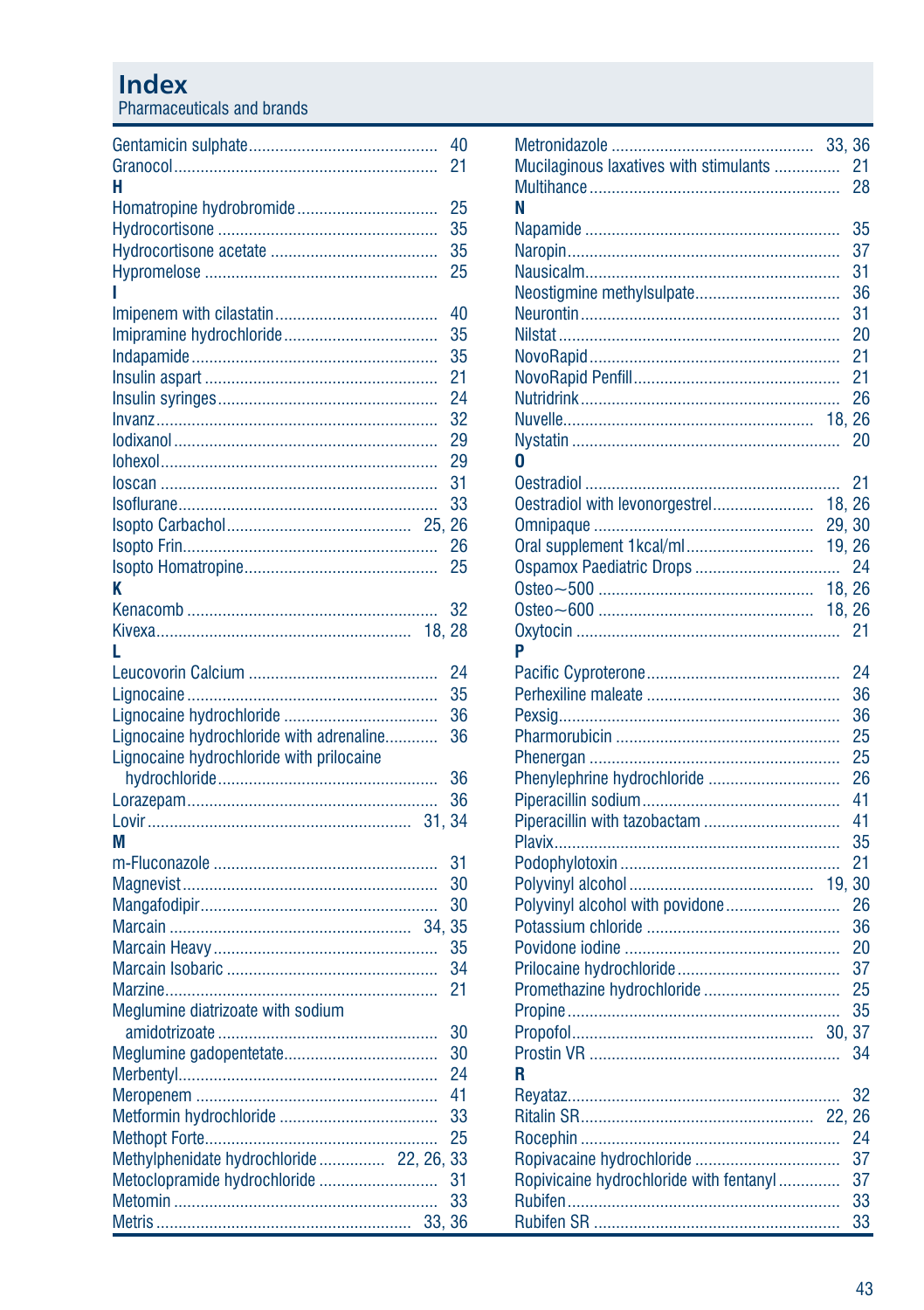## **Index**

Pharmaceuticals and brands

#### $\mathbf{s}$

| 19, 27, 31<br>19, 27, 31                  |    |
|-------------------------------------------|----|
|                                           |    |
|                                           | 26 |
|                                           |    |
|                                           | 37 |
|                                           | 19 |
|                                           | 31 |
|                                           | 36 |
|                                           | 20 |
|                                           | 26 |
|                                           | 32 |
|                                           | 38 |
|                                           | 24 |
|                                           | 21 |
| т                                         |    |
|                                           | 26 |
|                                           | 41 |
|                                           | 30 |
| Ticarcillin disodium with clavulanic acid |    |
|                                           | 41 |

|                                          | 41 |
|------------------------------------------|----|
|                                          | 35 |
| Triamcinolone acetonide with gramicidin, |    |
|                                          | 32 |
|                                          |    |
| V                                        |    |
|                                          | 41 |
|                                          | 31 |
|                                          | 33 |
|                                          | 33 |
|                                          | 29 |
|                                          |    |
|                                          |    |
|                                          |    |
| W                                        |    |
|                                          |    |
| x                                        |    |
|                                          | 36 |
| 7                                        |    |
|                                          | 33 |
|                                          | 26 |
|                                          | 20 |
|                                          |    |